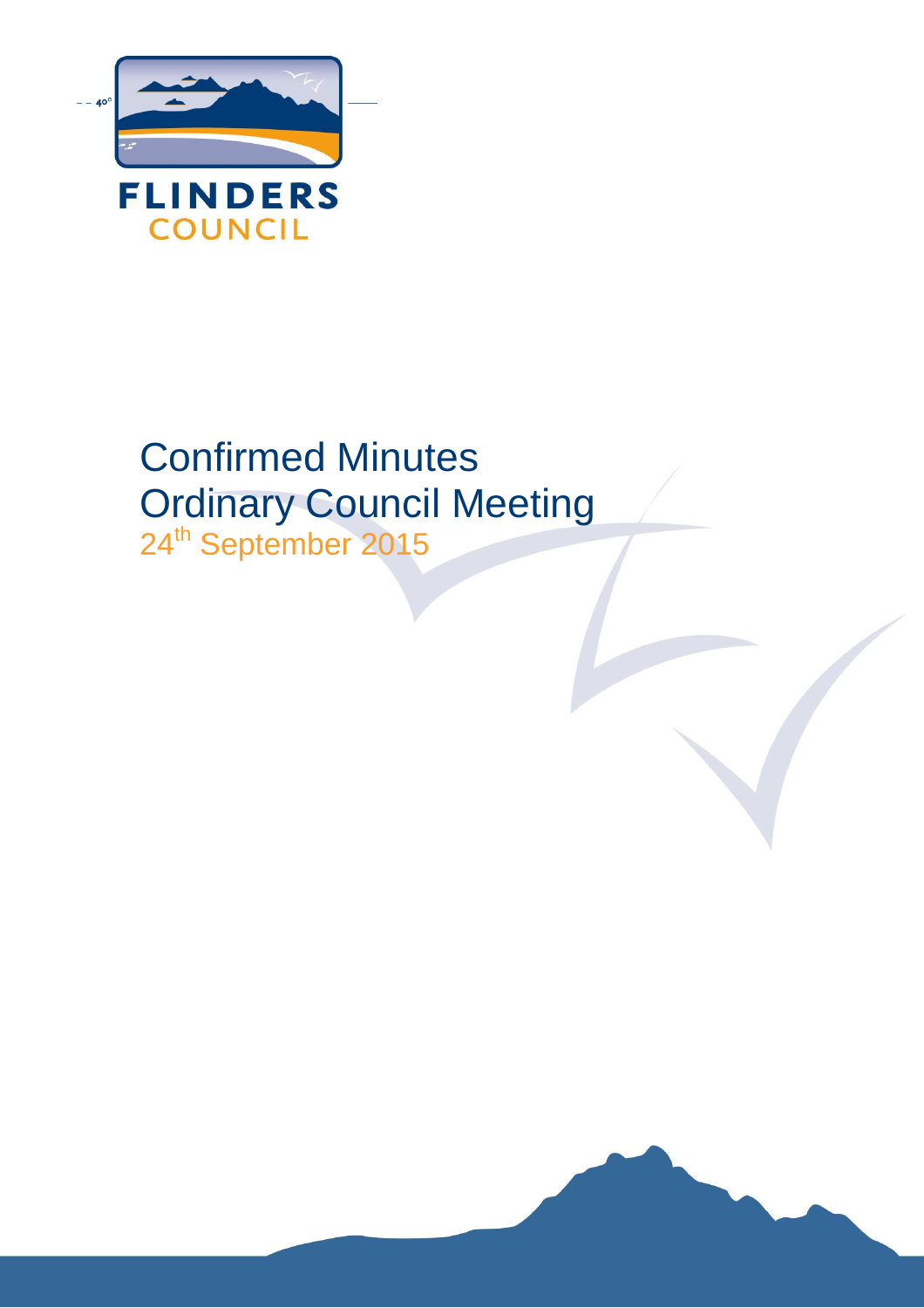### **FLINDERS COUNCIL ORDINARY MEETING**

### **CONFIRMED MINUTES**

| <b>DATE:</b>       | Thursday 24 <sup>th</sup> September 2015                 |
|--------------------|----------------------------------------------------------|
| <b>VENUE:</b>      | <b>Furneaux Arts and Entertainment Centre, Whitemark</b> |
| <b>COMMENCING:</b> | 1.00 pm                                                  |

#### PRESENT

Mayor Carol Cox Deputy Mayor Marc Cobham Cr Chris Rhodes Cr Peter Rhodes Cr Ken Stockton Cr David Williams Cr Gerald Willis

#### APOLOGIES

Nil

#### STAFF IN ATTENDANCE

| Raoul Harper     | - General Manager                  | $1.00 - 5.28$ pm |
|------------------|------------------------------------|------------------|
| Sophie Pitchford | - Corporate Services Manager       | $1.02 - 2.42$ pm |
| Jacci Viney      | - Development Services Coordinator | $1.00 - 1.11$ pm |
| Vicki Warden     | - Executive Officer                | $1.00 - 5.28$ pm |

#### CONFIRMATION OF MINUTES

237.09.15 Moved: Deputy Mayor M Cobham Seconded: Cr K Stockton That the Minutes from the Ordinary Council Meeting and the Closed Council Meeting held on the  $20^{th}$  August 2015 be confirmed.

#### CARRIED UNANIMOUSLY (7-0)

For: Mayor Carol Cox; Deputy Mayor Marc Cobham; Cr Chris Rhodes; Cr Peter Rhodes; Cr Ken Stockton; Cr David Williams and Cr Gerald Willis.

#### PUBLIC QUESTION TIME

There were no questions from members of the public.

#### LATE AGENDA ITEMS

The following has been received as a late agenda item: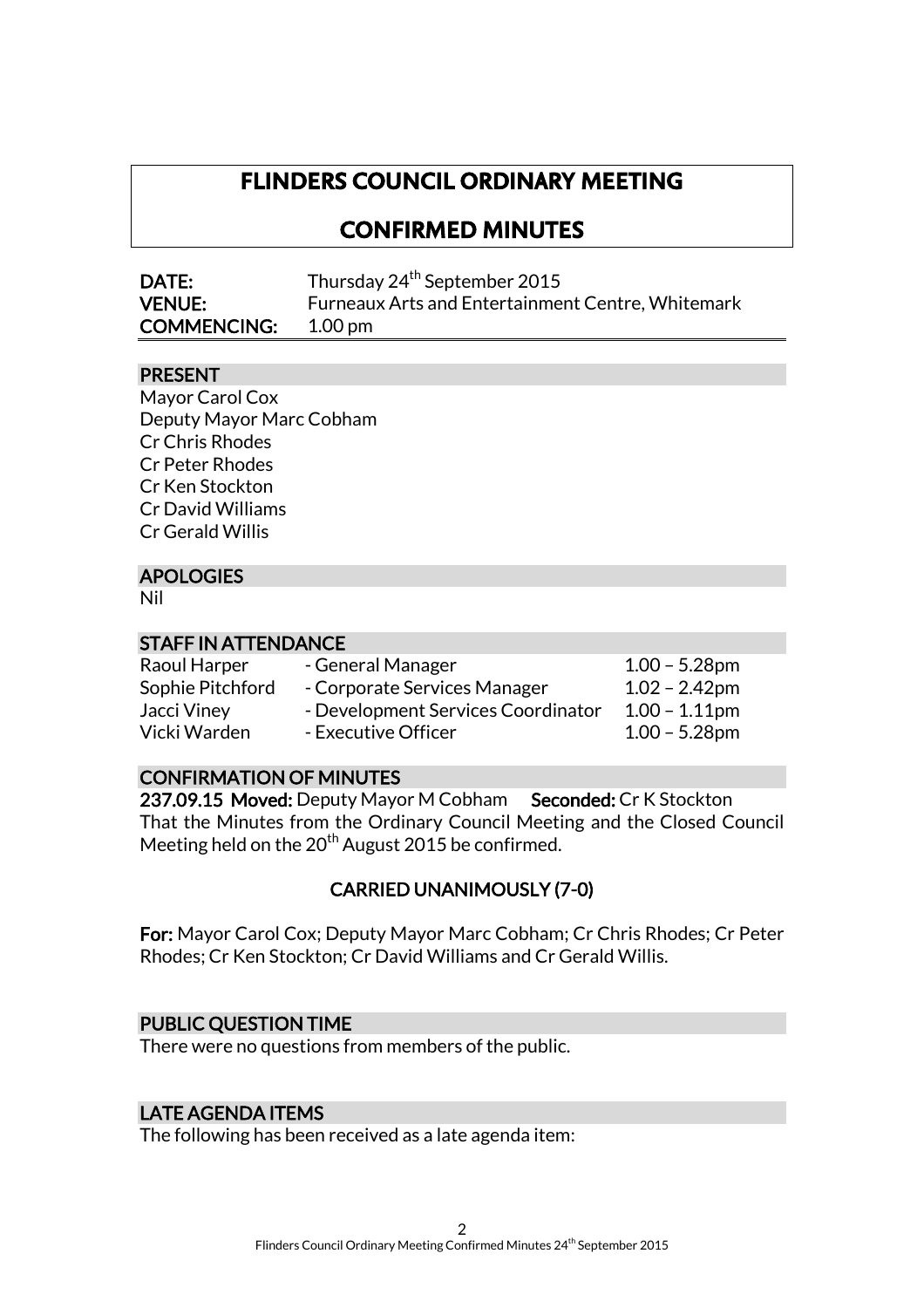Item B4: Notice of Motion from Mayor Carol Cox – Flinders Island Tourism and Business Association (FITBA)

Pursuant to S65(1) of the *Local Government Act 1993*, the General Manager confirms that the information relating to the agenda item was not available at the time the agenda was completed and it is considered urgent. The General Manager has had sufficient time to consider the item and to provide expert advice.

Under S8(6) of the Local Government (Meeting Procedures) Regulations 2015, this item may be considered at this meeting by absolute majority vote.

#### DECISION:

238.09.15 Moved: Cr D Williams Seconded: Deputy Mayor M Cobham Under S8(6) of the Local Government (Meeting Procedures) Regulations 2005, the item be considered as Item B4 at this meeting.

### CARRIED UNANIMOUSLY (7-0)

For: Mayor Carol Cox; Deputy Mayor Marc Cobham; Cr Chris Rhodes; Cr Peter Rhodes; Cr Ken Stockton; Cr David Williams and Cr Gerald Willis.

The following has been received as a late agenda item:

Item E2: Closed Council Item

Pursuant to S65(1) of the Local Government Act 1993, the General Manager confirms that the information relating to the agenda item was not available at the time the agenda was completed and it is considered urgent. The General Manager has had sufficient time to consider the item and to provide expert advice.

Under S8(6) of the Local Government (Meeting Procedures) Regulations 2015, this item may be considered at this meeting by absolute majority vote.

#### DECISION:

239.09.15 Moved: Cr D Williams Seconded: Cr P Rhodes Under S8(6) of the Local Government (Meeting Procedures) Regulations 2005, the item be considered as Item E2 at the Closed Council meeting.

### CARRIED UNANIMOUSLY (7-0)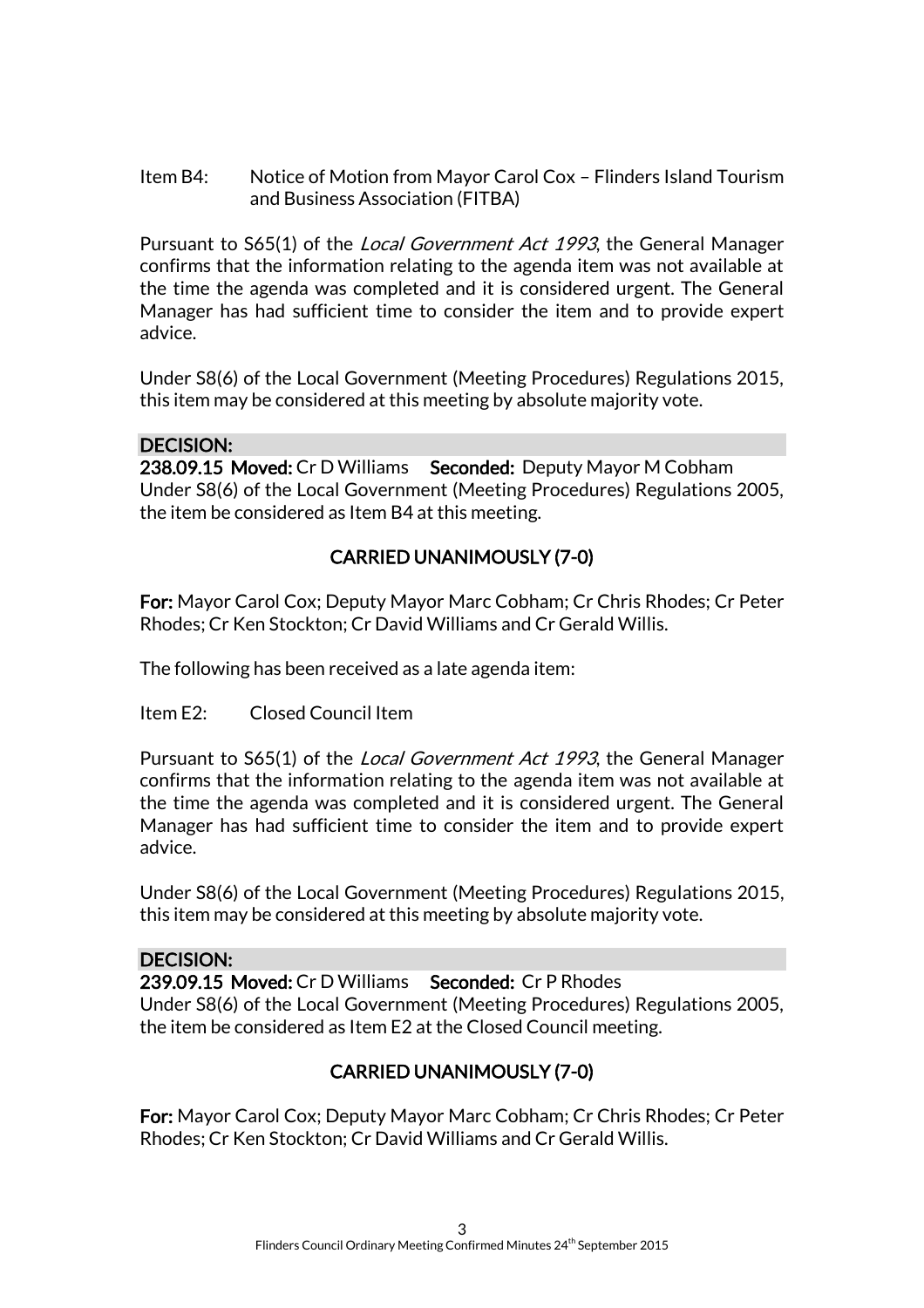### DECLARATION OF PECUNIARY INTEREST Nil

### LEAVE OF ABSENCE

Nil

### **PETITIONS**

Nil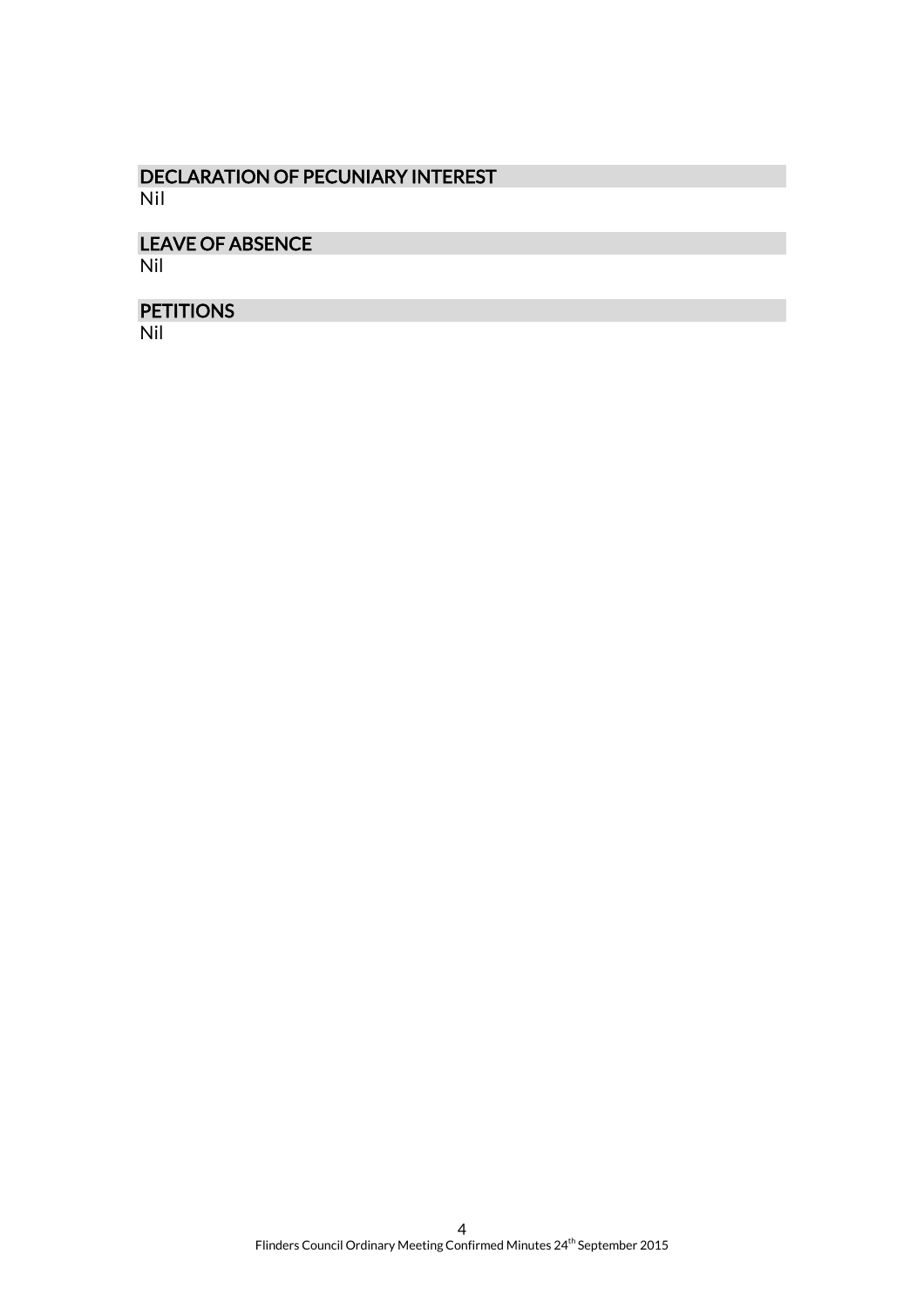### **WORKSHOPS & INFORMATION FORUMS File No: COU/0205**

### Council Workshop held on 10<sup>th</sup> September 2015

Council held a Workshop on the following subjects:

- $\bullet$  Item 1 Airport site visit
- Item 2 Whitemark Master Plan Robyn Cox
- Item 3 DRAFT Strategic Plan Community consultation
- Item 4 Flinders Hub Project Seth Langford, Specialist Renewable Engineer, Hydro
- Item 5 TNT Infrastructure Audit Jerry de Gryse, Inspiring Place
- $\bullet$  Item 6 Banking where to from here
- Item 7 Code of Tender and Contracts Policy Sophie Pitchford
- Item 8 Investment Policy & Budget Review Sophie Pitchford
- Item 9 Citizen of the Year Award

#### Councillors Present:

Mayor Carol Cox, Deputy Mayor Marc Cobham, Cr Chris Rhodes, Cr Peter Rhodes, Cr Ken Stockton and Cr Gerald Willis.

#### Apologies:

Cr David Williams

#### Staff and Consultants Present:

Robyn Cox - Strategic Planner (Item 2 and 3 only), Jerry de Gryse - Inspiring Place (Item 5 only), Jana Harper - Community & Economic Development Manager (Item 5 only), Seth Langford - Specialist Renewable Engineer, Hydro (Item 4 only), Sophie Pitchford - Corporate Services Manager and Vicki Warden - Executive Officer (Item 3 only).

As workshops and information sessions are for information and discussion purposes only, no decisions are made or foreshadowed at these proceedings.

#### VOTING REQUIREMENTS:

Simple Majority

#### RECOMMENDATION:

That the Council Workshop held on 10<sup>th</sup> September 2015 be noted.

#### DECISION:

240.09.15 Moved: Deputy Mayor M Cobham Seconded: Cr K Stockton That the Council Workshop held on  $10^{\sf th}$  September 2015 be noted.

### CARRIED UNANIMOUSLY (7-0)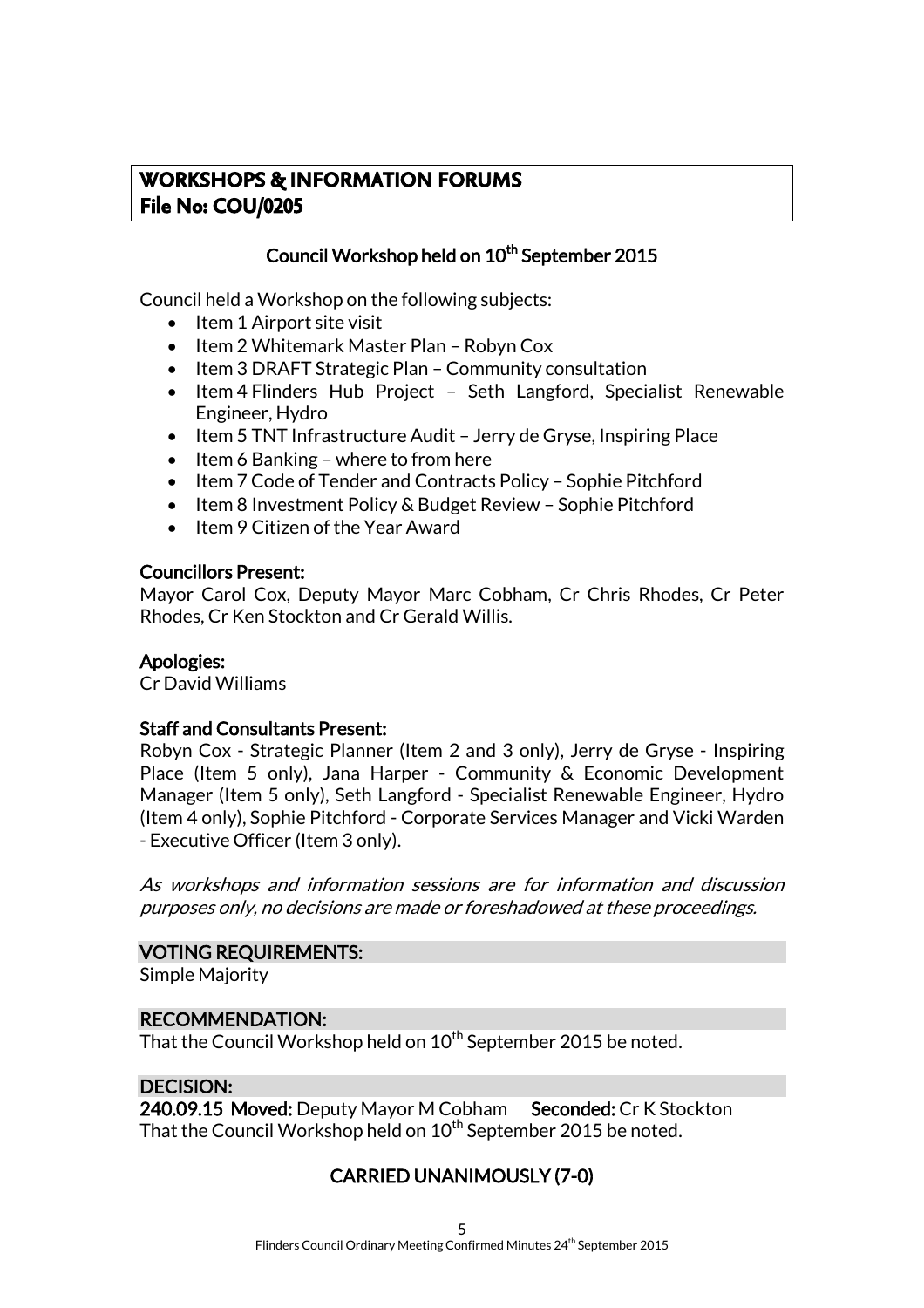For: Mayor Carol Cox; Deputy Mayor Marc Cobham; Cr Chris Rhodes; Cr Peter Rhodes; Cr Ken Stockton; Cr David Williams and Cr Gerald Willis.

#### PUBLIC MEETINGS

Nil

#### COUNCILLOR'S QUESTIONS ON NOTICE Nil

#### COUNCILLOR'S QUESTIONS WITHOUT NOTICE Nil

### PUBLICATIONS/REPORTS TABLED FOR COUNCIL INFORMATION Nil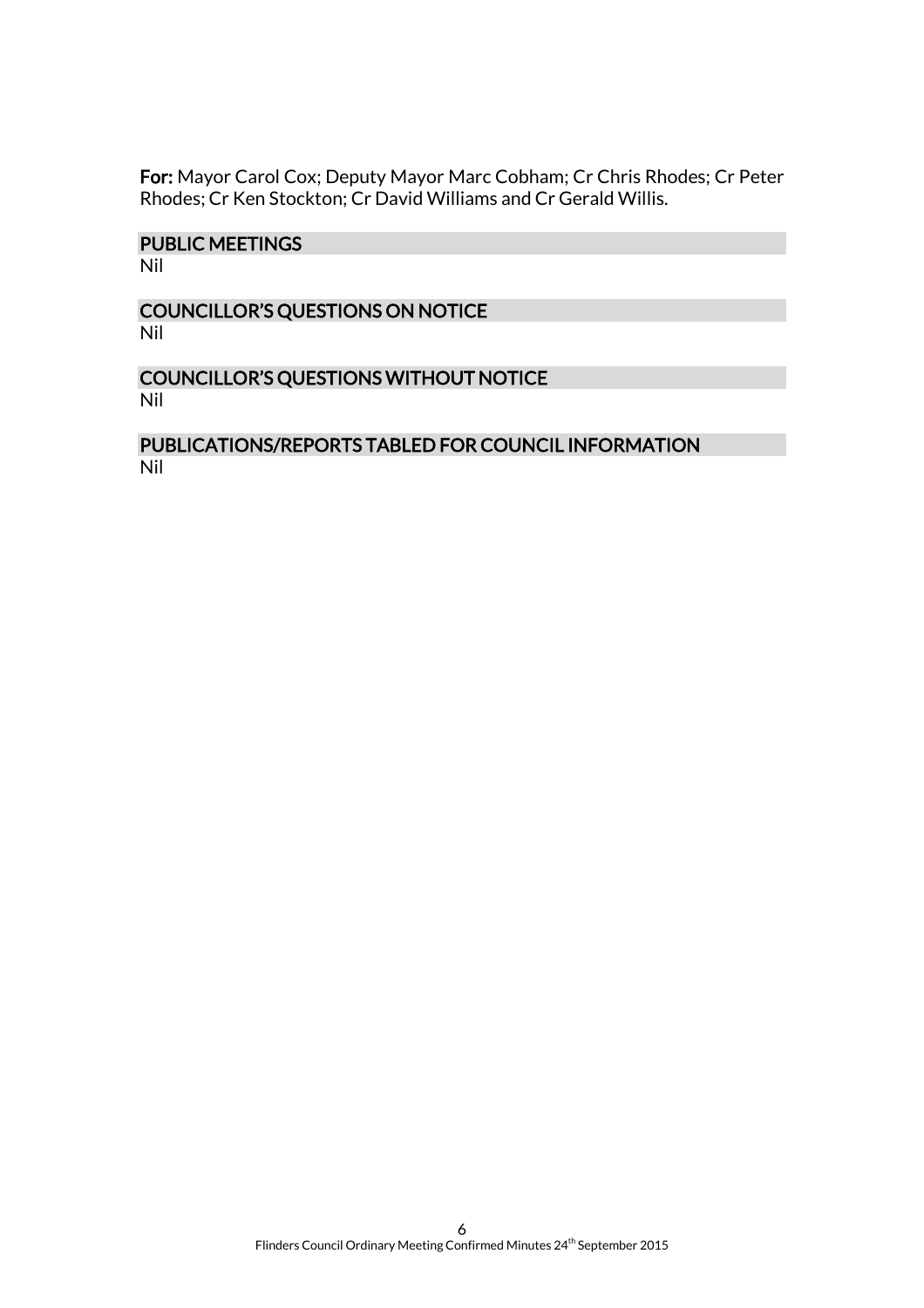### **REPORTS TO BE RECEIVED**

Furneaux Community Health Special Committee File No: CSV/0912

**Annexure 1:** Furneaux Community Health Special Committee 3<sup>rd</sup> June 2015 Confirmed Minutes

#### OFFICER'S REPORT (Raoul Harper, General Manager):

The confirmed minutes of the Furneaux Community Health Special Committee meeting held on Wednesday  $3<sup>rd</sup>$  June 2015 have been provided for consideration. The minutes outline what the committee has been working on to date and can now be accepted by Council.

#### OFFICER'S RECOMMENDATION

That the confirmed minutes of the Furneaux Community Health Special Committee meeting held on Wednesday 3<sup>rd</sup> June 2015 be accepted.

#### DECISION:

241.09.15 Moved: Deputy Mayor M Cobham Seconded: Cr G Willis That the confirmed minutes of the Furneaux Community Health Special Committee meeting held on Wednesday  $3<sup>rd</sup>$  June 2015 be accepted.

### CARRIED UNANIMOUSLY (7-0)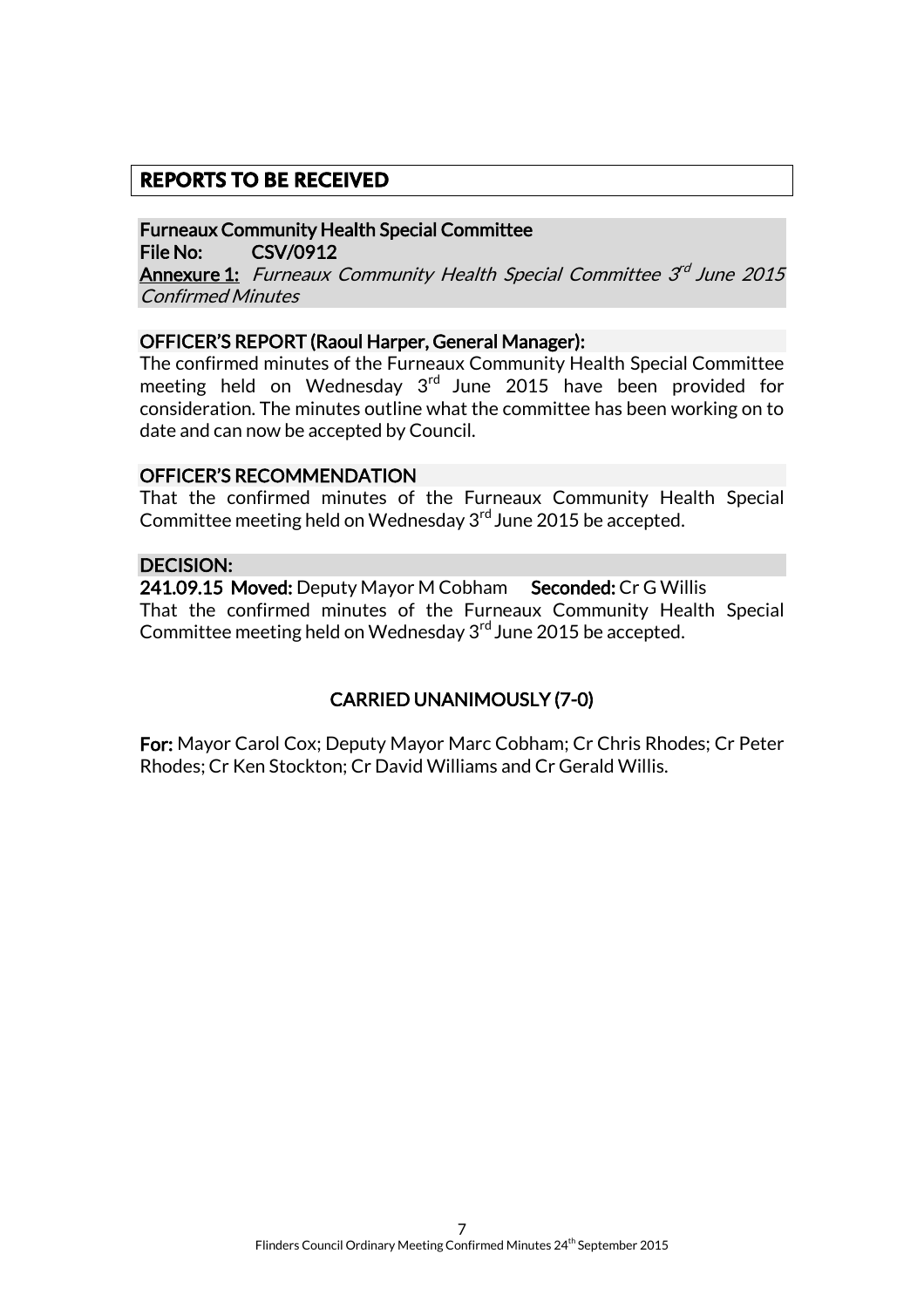### Furneaux Community Health Special Committee

File No: CSV/0912

**Annexure 2:** Furneaux Community Health Special Committee 12<sup>th</sup> August 2015 Unconfirmed Minutes

#### OFFICER'S REPORT (Raoul Harper, General Manager):

The unconfirmed minutes of the Furneaux Community Health Special Committee meeting held on Wednesday 12<sup>th</sup> August 2015 have been provided for consideration. The minutes outline what the committee has been working on to date and can now be noted by Council.

### OFFICER'S RECOMMENDATION

That the unconfirmed minutes of the Furneaux Community Health Special Committee meeting held on Wednesday  $12<sup>th</sup>$  August 2015 be noted.

### DECISION:

242.09.15 Moved: Deputy Mayor M Cobham Seconded: Cr G Willis That the unconfirmed minutes of the Furneaux Community Health Special Committee meeting held on Wednesday  $12<sup>th</sup>$  August 2015 be noted.

### CARRIED UNANIMOUSLY (7-0)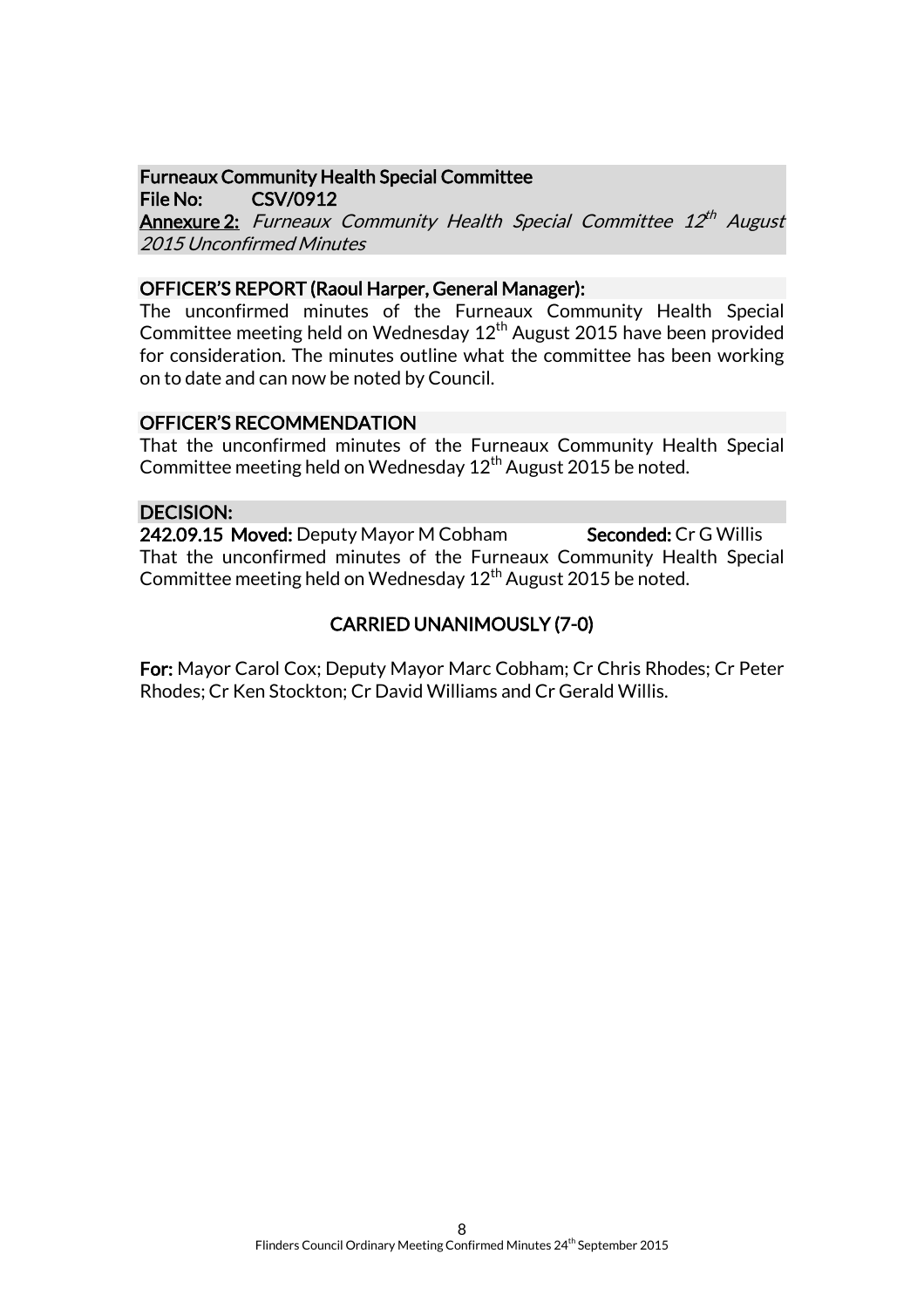### Lady Barron Hall and Recreational Special Committee File No: AME0503

**Annexure 3:** Lady Barron Hall and Recreational Special Committee 14<sup>th</sup> August 2015 Unconfirmed Minutes Annexure 4: WG Holloway Park Proposal Annexure 5: Requests for Service March 2015

#### OFFICER'S REPORT (Raoul Harper, General Manager):

The unconfirmed minutes of the Lady Barron Hall and Recreational Special Committee held on Friday 14<sup>th</sup> August 2015 have been provided for consideration. The minutes outline what the committee has been working on to date and can now be noted by Council.

#### OFFICER'S RECOMMENDATION

That the unconfirmed minutes of the Lady Barron Hall and Recreational Special Committee held on Friday  $14<sup>th</sup>$  August 2015 be noted.

#### DECISION:

243.09.15 Moved: Cr D Williams Seconded: Deputy Mayor M Cobham That the unconfirmed minutes of the Lady Barron Hall and Recreational Special Committee held on Friday  $14<sup>th</sup>$  August 2015 be noted.

### CARRIED UNANIMOUSLY (7-0)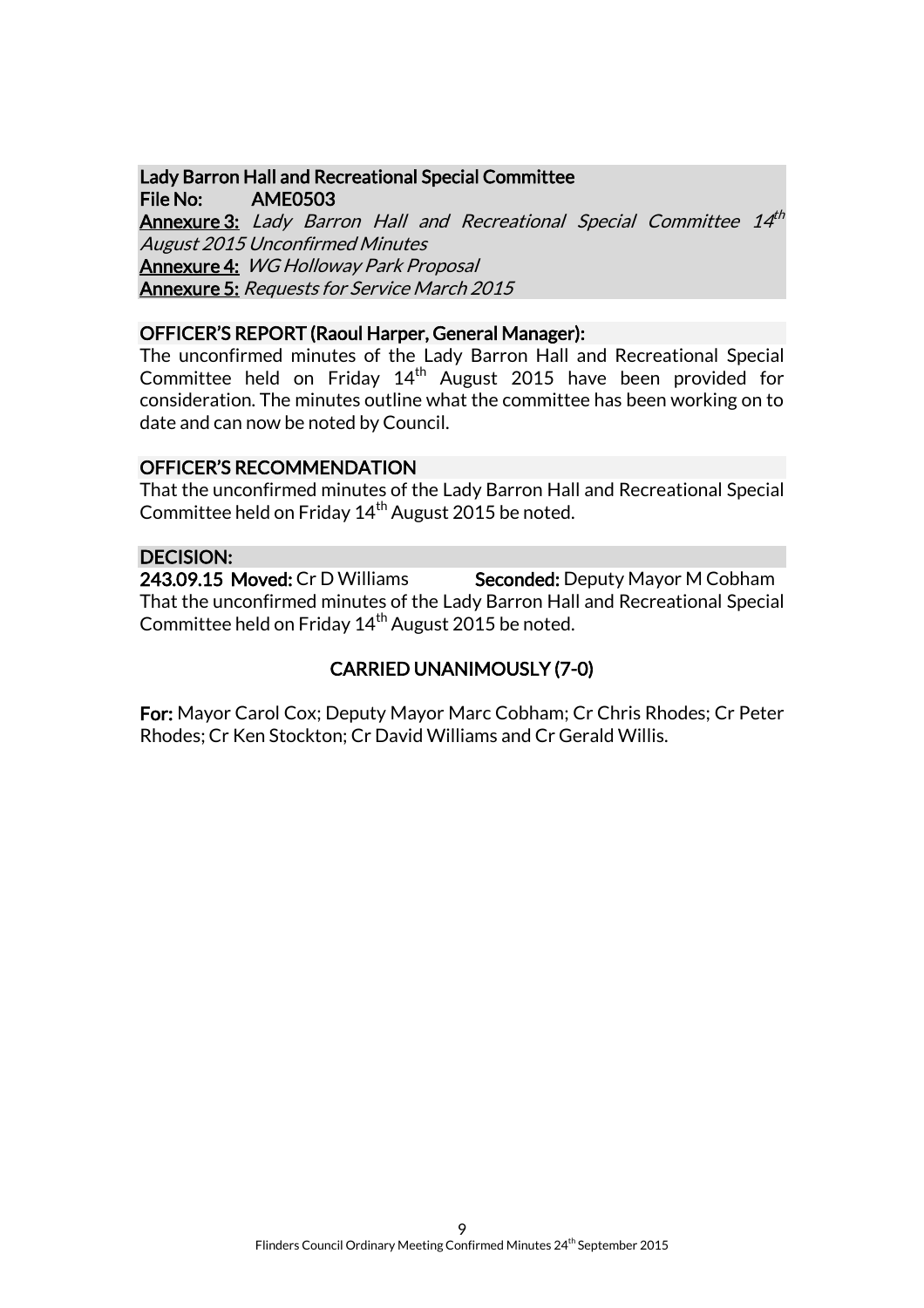### **COUNCILLORS' REPORTS**

#### Deputy Mayor's Report File No: COU/0600

ACTIVITIES:  $20^{th}$  August 2015 - 15<sup>th</sup> September 2015

| <b>DATE</b> | <b>ITEM</b>                                                     |
|-------------|-----------------------------------------------------------------|
| 20/08/15    | Council meeting                                                 |
| 21/08/15    | <b>Attended Flinders Flicks festival</b>                        |
| 24/08/15    | Off island                                                      |
| 31/08/15    |                                                                 |
| 03/09/15    | Attended exhibition opening at community gallery                |
| 04/09/15    | Attended running festival pasta night                           |
| 06/09/15    | Attended exhibition opening at Mountain Seas                    |
| 07/09/15    | Meeting with community member re "Quoin" development            |
| 09/09/15    | Meeting with community member re housing of refugees            |
| 09/09/15    | Meeting with Community Development staff re "Croon" concerts in |
|             | December                                                        |
| 10/09/15    | Airport inspection and council workshop-all day                 |
| 10/09/15    | Meeting with community member re "Quoin" development            |
| 11/09/15    | Meeting with community member re housing of refugees            |
| 11/09/15    | Discussion with community member re Whitemark Foreshore         |
| 11/09/15    | Discussion with two community members re tourism infrastructure |
| 11/09/15    | Meeting with organisers of "Croon" event                        |
| 12/09/15    | Discussion with three community members re "Quoin" development  |
| 14/09/15    | Meeting with two community members re refugee housing           |
| 15/09/15    | Meeting with a community member re "Quoin" development          |

#### VOTING REQUIREMENTS:

Simple Majority

#### RECOMMENDATION:

That the report be received.

#### DECISION:

244.09.15 Moved: Cr G Willis Seconded: Cr K Stockton That the Deputy Mayor's report be received.

### CARRIED UNANIMOUSLY (7-0)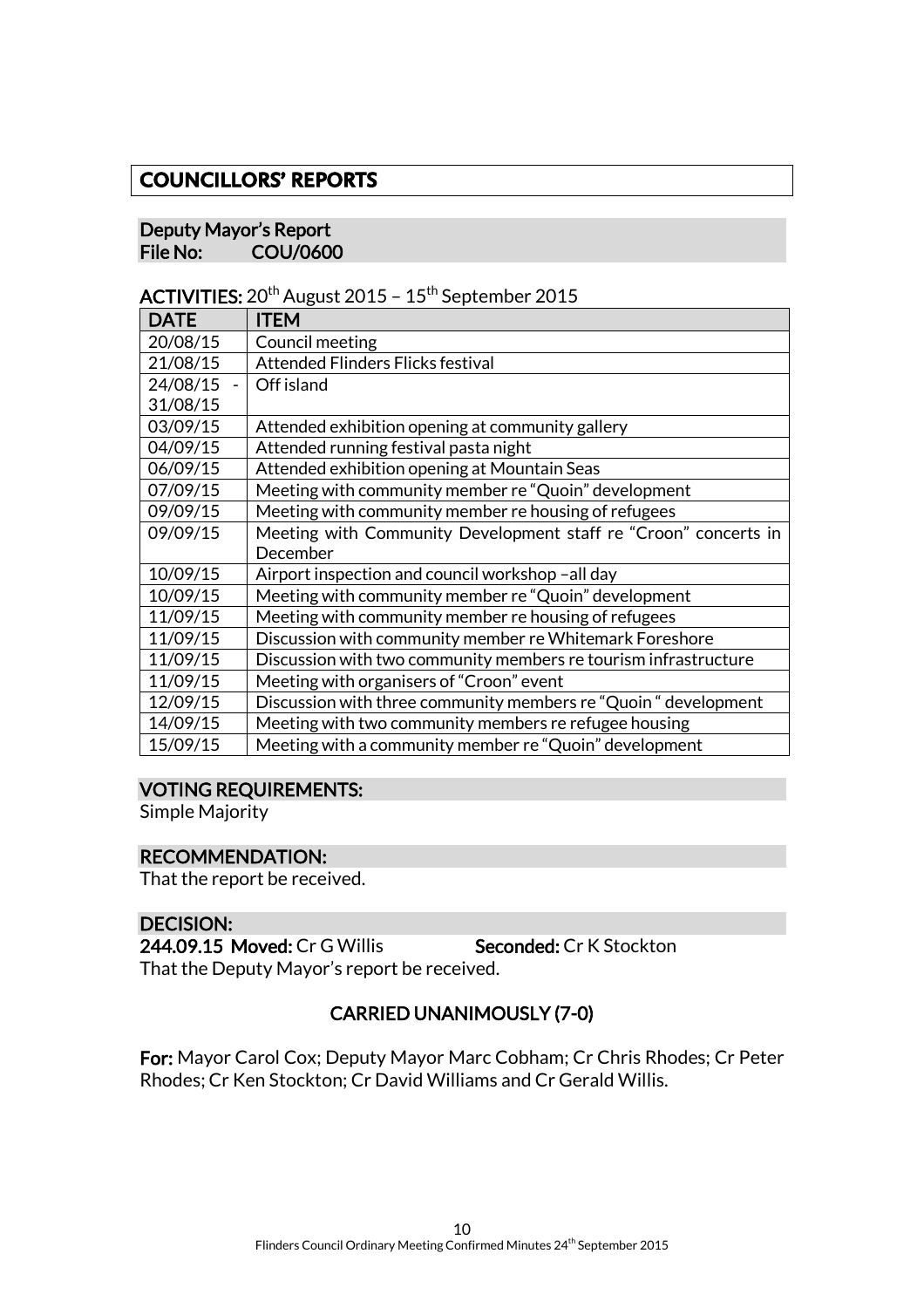#### Report from Councillor Gerald Willis as the Flinders Council Representative on **TasWater** File No: COU/0312

#### CORRESPONDENCE IN:

| <b>DATE</b> | <b>ITEM</b>                                                            |
|-------------|------------------------------------------------------------------------|
| 10/09/15    | Email from Ailsa Sypkes, General Manager Legal and Governance,         |
|             | advising that there will be a meeting of the Board Selection Committee |
|             | on Friday 6 November 2015 at Campbell Town.                            |
| 10/09/15    | Email from Ailsa Sypkes, General Manager Legal and Governance,         |
|             | advising that there will be a meeting of the Board Selection Committee |
|             | on Thursday 12 November 2015 at Launceston to commence following       |
|             | a General Meeting of shareholders of Taswater to be held the same      |
|             | day.                                                                   |

### VOTING REQUIREMENTS:

Simple Majority

#### RECOMMENDATION:

That the report be received.

#### DECISION:

245.09.15 Moved: Cr D Williams Seconded: Cr K Stockton

That Cr Willis' report as the Flinders Council Representative on TasWater be received.

### CARRIED UNANIMOUSLY (7-0)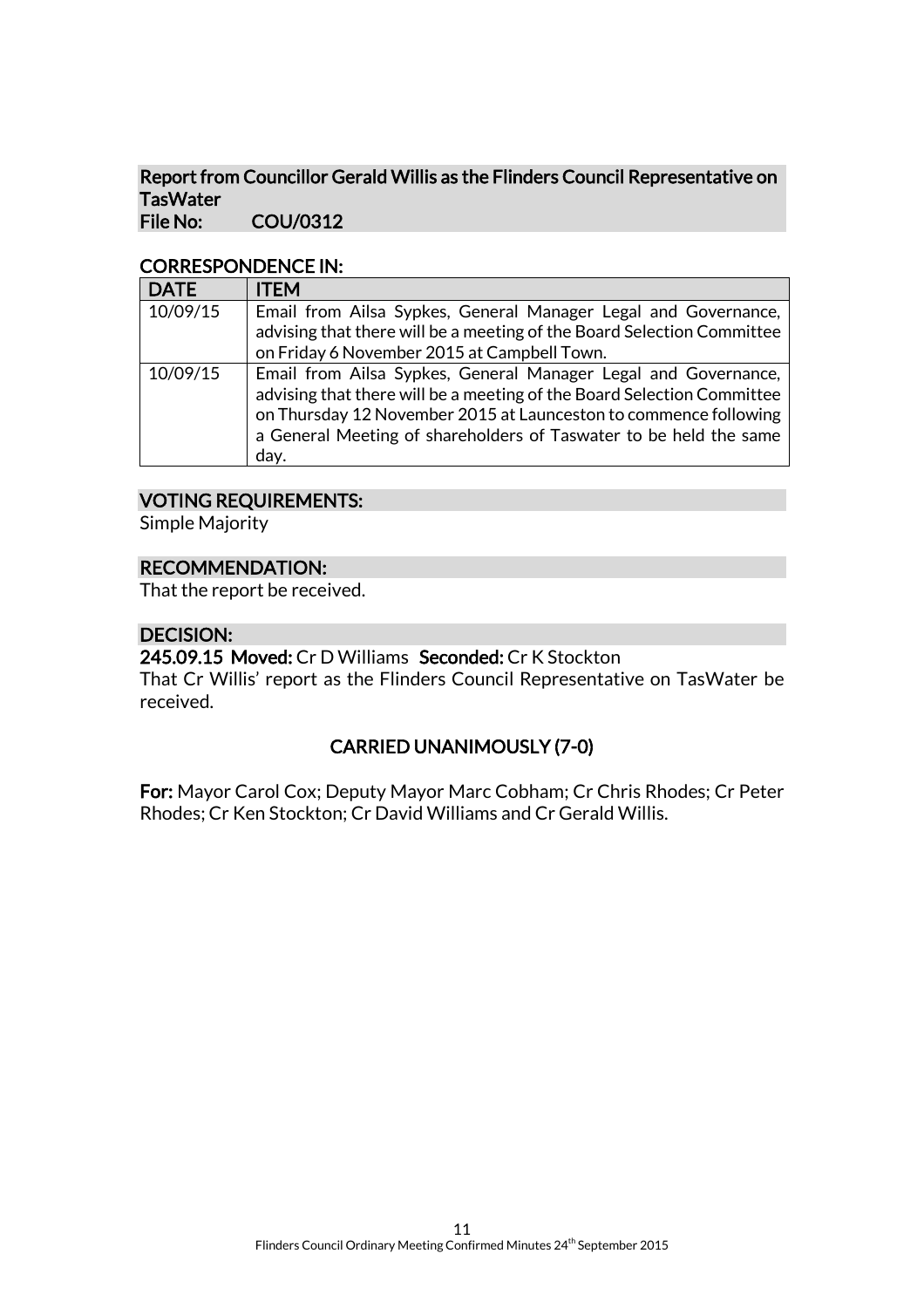### **MAYOR'S REPORT:**

| <b>ACTION</b>            | <b>Information</b> |
|--------------------------|--------------------|
| <b>PROPONENT</b>         | Mayor C Cox        |
| <b>FILE REFERENCE</b>    | COU/0600           |
| <b>ASSOCIATED PAPERS</b> | Nil                |

#### REPORT:

#### APPOINTMENTS:

| Executive briefing - Runway pavement                       |
|------------------------------------------------------------|
| <b>Furneaux Community Health Special Committee meeting</b> |
| Lady Barron Hall & Recreational Special Committee Meeting  |
| Red Cross - Communicating in recovery training             |
| <b>Council Meeting</b>                                     |
| <b>Flinders Flicks</b>                                     |
| Launch of Instagram competition by Flinders Island Tourism |
| and Business Association (FITBA)                           |
| Junior football & netball grand finals                     |
| Lions Market                                               |
| Met with School Principal                                  |
| Gallery opening - Journey to Healing                       |
| Met with Cr Willis & Cr Stockton                           |
| <b>Flinders Five Pasta Night</b>                           |
| Met With S Crawford and D Madden                           |
| <b>Councillor Workshop</b>                                 |
| Met with Councillors                                       |
|                                                            |

#### Instagram Launch:

The launch followed the AGM of FITBA and was attended by FITBA guests James McKee the Chair of Tourism Northern Tasmania (TNT) and Luke Martin the CEO of the Tourism Industry Council Tasmania (TICT). Luke, in launching the Instagram competition, advised that the Island's strength in growing the tourism industry, lies in the strength of FITBA, Council and industry working in a united manner with joint purpose. This gives a strong positive message to government and investors. Photos and videos can be entered to Instagram using the hashtag #eatflindersisland. It was Luke's first visit to the Island and he and James toured the Island the next day, also visiting a proposed tourism development.

#### Sport:

The junior football grand finals and the netball final game were played on a day that was very much on the cool side, but dry. The turnout of players and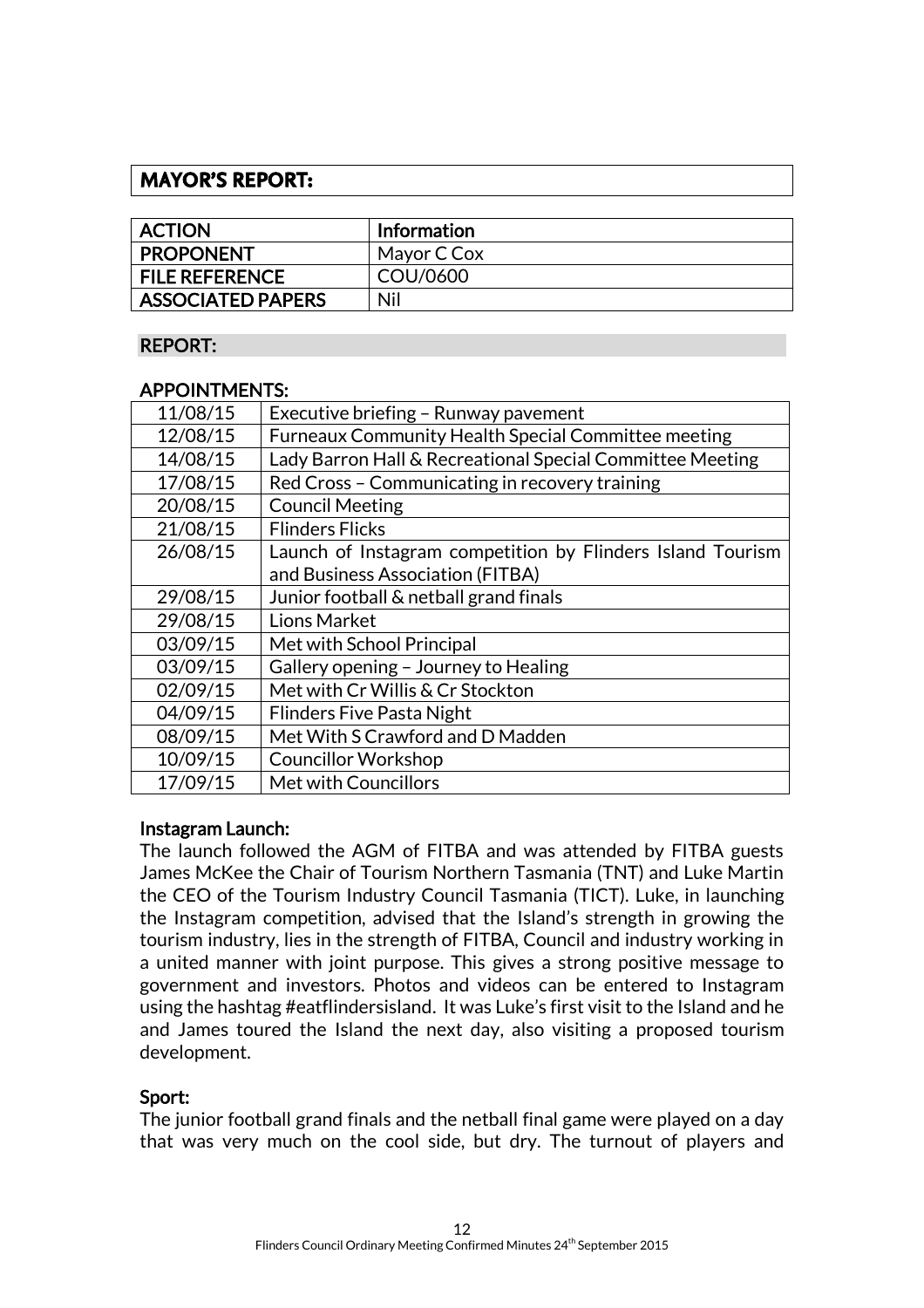supporters was fantastic and the high skill levels made the games entertaining around 64 players in all.

#### Gallery:

I attended the Gallery opening of the Heart and Soul - Journey to Healing exhibition, the culmination of a project to assist community members to come to terms with the death of loved ones. The felted quilt included the names of many of our residents who have recently left us. The Project was made possible by the Tasmanian Association of Hospice and Palliative Care.

### Pasta Night:

Pat Farmer the school boy who did not achieve at anything, took his inspiration from Cliff Young, combined it with determination and pigheadedness to achieve his great runs. His messages were "you can't win if you don't finish", "take the opportunities that come your way as you won't know if you can do if you don't try" and " do it for a cause" . Around 100 people attended the night including a group of local teenagers who had put a team together to run the "Pub to Pub". They succeeded and came second in the team section. I am proud to say that Council also supported this event and was acknowledged on the night. I applaud the tenacity and effort that the organising group has in luring great achievers to Flinders each year for this event.

### Field and Game State Championships:

Whilst I unfortunately could not attend this event due to other commitments, I congratulate the organisers on what has been reported to me as a highly successful event. I understand over 90 shooters participated with many of them being from "overseas". This event is a boost to our visitor numbers and a credit to the organisers who undertake the massive task of coordinating not only the event but the arrival of the many visitors the event draws to our Island.

### S Crawford Meeting:

Steve brought to me the idea of having 5-12 refugee families housed on Flinders. We had a brief discussion on the pros and cons, including housing availability and work opportunities, and I took the discussion to the Council workshop. This is an action that needs to be driven from within the community as a whole and not from the Council.

| <b>DATE</b> | <b>WHO</b>                 | <b>SUBJECT</b>                  |
|-------------|----------------------------|---------------------------------|
| 13/08/15    | <b>Community Member</b>    | Background information for Visa |
|             |                            | support                         |
| 13/08/15    | G Brown, Department of     | Rates Resolution information    |
|             | <b>Premier and Cabinet</b> |                                 |
| 14/08/15    | S Watson, LGAT             | The Pulse - 14/08/15            |
|             |                            |                                 |

#### CORRESPONDENCE IN: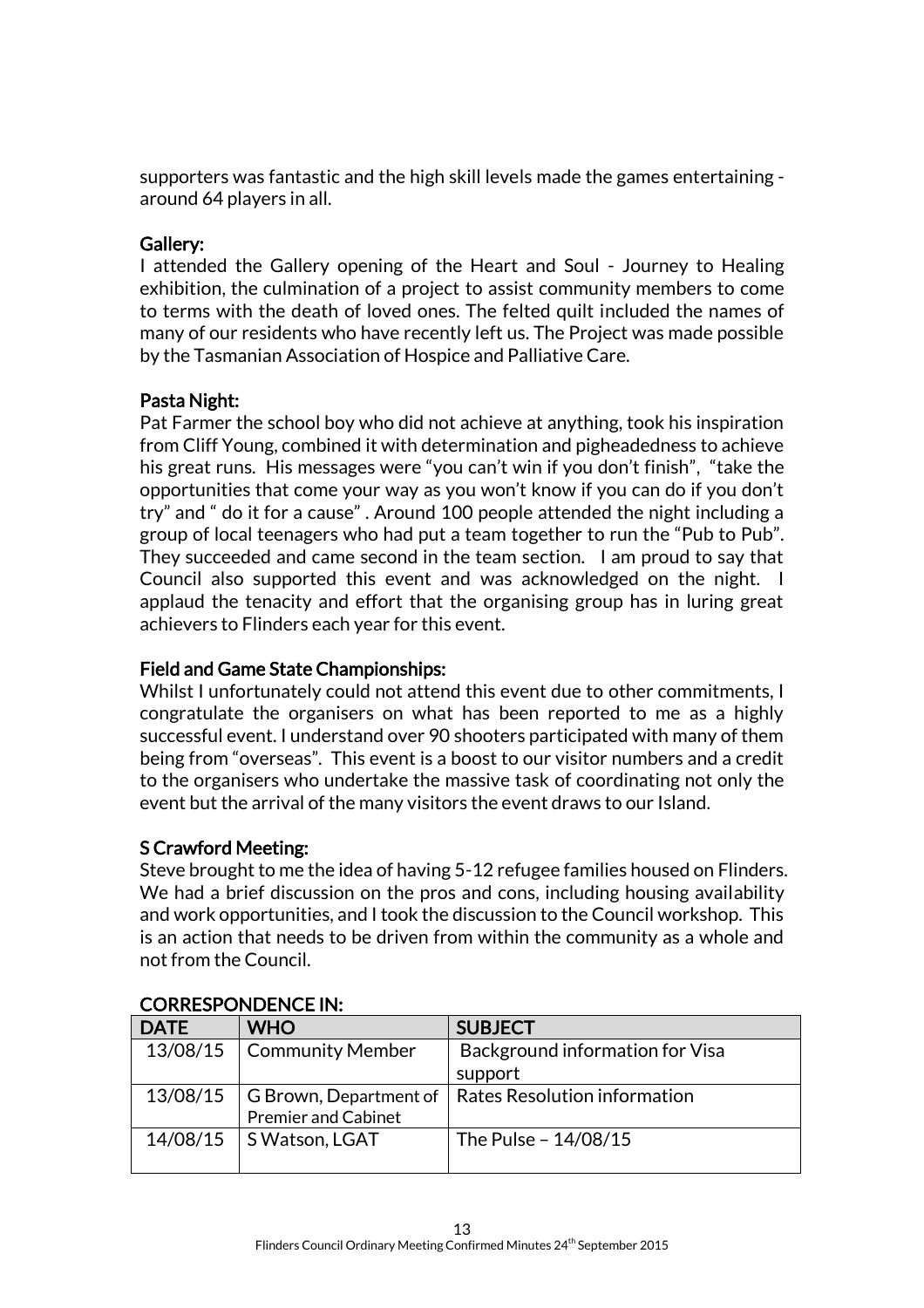| 14/08/15   | S Hensen, Port &                 | Release of Addendum to Bass Strait                                          |
|------------|----------------------------------|-----------------------------------------------------------------------------|
|            | <b>Coastal Marine</b>            | Shipping Proposal put out in June                                           |
|            | Services P/L                     |                                                                             |
| 16/08/15   | S Gamble, Hydro                  | Invitation to invite-only International                                     |
|            | Tasmania                         | Workshop on King Island, 18 & 19                                            |
|            |                                  | November 2015                                                               |
| 19/08/15   | <b>Australian Local</b>          | 2015 National Local Roads & Transport                                       |
|            | Government Association<br>(ALGA) | Congress                                                                    |
| 19/08/15   | Centre for Local                 | Presentations and recording from the                                        |
|            | Government,                      | 2015 Research Symposium on 21 <sup>st</sup> July                            |
|            | University of                    | available online                                                            |
|            | Technology, Sydney               |                                                                             |
| 19/08/15   | <b>ALGA</b>                      | <b>Invitation to National Roads Conference</b><br>- Ballarat, 17-19/11/2015 |
| 20/08/15   | <b>West Tamar Council</b>        | Media Release regarding UTAS                                                |
| 20/08/15   | Anglican Parish of               | Annual Report 2014-15                                                       |
|            | Furneaux Islands                 |                                                                             |
| 20/08/15   | <b>Tasmanian Census</b>          | Next Census, 9 <sup>th</sup> August 2016. Link to                           |
|            | <b>Regional Management</b>       | "Census of Population and Housing:                                          |
|            | Unit - Australian                | Nature and Content, Australia 2016                                          |
|            | <b>Bureau of Statistics</b>      |                                                                             |
| 21/08/15   | <b>UTAS</b>                      | Invitation to 'Welcome Home Week"                                           |
| 22/08/15   | <b>UTAS</b>                      | Invite to State Reception celebrating                                       |
|            |                                  | 125 <sup>th</sup> Anniversary                                               |
| 25/08/15   | D Lovegrove -                    | Submission to Strategic Plan                                                |
|            | <b>Community Member</b>          | Consultation                                                                |
| 26/08/15   | M Buck, FITBA                    | Submission to Strategic Plan                                                |
|            |                                  | Consultation                                                                |
| 27/08/15   | <b>G</b> Barnett MP              | Invitation to celebrate Her Majesty,                                        |
|            |                                  | Queen Elizabeth as the longest serving                                      |
|            |                                  | monarch in British History                                                  |
| 27/08/15   | L Giddings MP                    | Re Land Use Planning and Approvals                                          |
|            |                                  | (Tasmanian Planning Scheme)<br><b>Amendment Bill 2015</b>                   |
| 28/08/15   | <b>ALGA</b>                      | <b>Federal Assistance Grants and Local</b>                                  |
|            |                                  | Government                                                                  |
| $02\delta$ | Hydro Tasmania                   |                                                                             |
| 04/09/15   |                                  | Re presence at Isolated Power System<br>Connect 2015 on King Island 18-19   |
|            |                                  | November                                                                    |
| 03/09/15   | Rate Payer                       | Rates query on lease land                                                   |
| 04/09/15   | P Ruddock                        | Invite to National Consultation on                                          |
|            |                                  | Citizenship                                                                 |
| 04/09/15   | Northern Tasmania                | Performance review Information                                              |
|            | Development (NTD)                |                                                                             |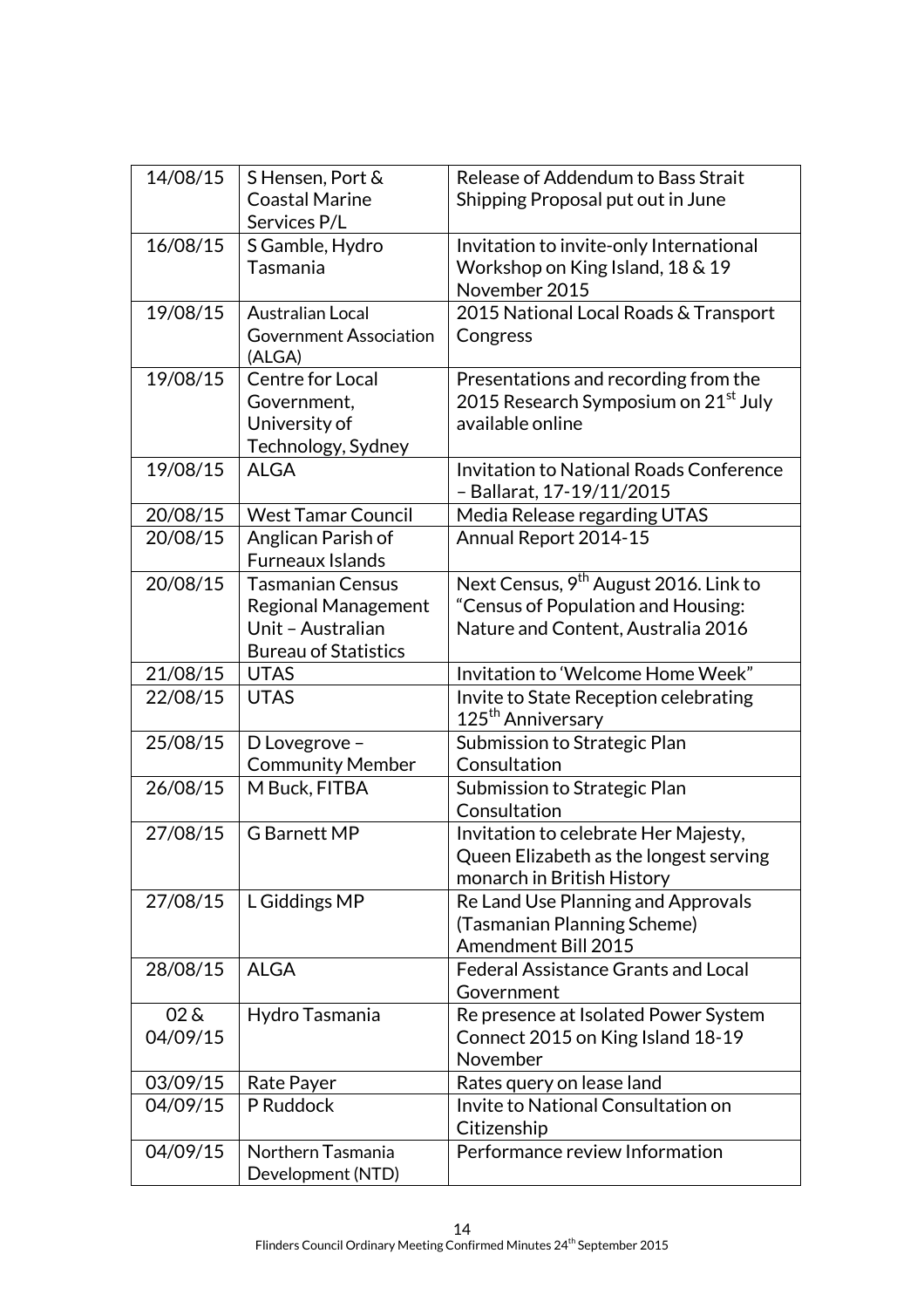| 04/09/15 | <b>NTD</b>                    | Chinese Delegation - 21 & 22 September              |
|----------|-------------------------------|-----------------------------------------------------|
| 08/09/15 | <b>NTD</b>                    | Regional Leadership program -                       |
|          |                               | <b>Cost/Benefit Analysis Training</b>               |
| 08/09/15 | <b>LGAT</b>                   | Advice of President elected                         |
| 09/09/15 | M Grimshaw                    | Copy of Submission to Quoin                         |
|          |                               | <b>Development Application</b>                      |
| 09&      | <b>LGAT</b>                   | <b>Education Ambassadors Tasmania</b>               |
| 11/09/15 |                               | information                                         |
| 09/09/15 | <b>NTD</b>                    | Invitation to farewell for CEO Derek Le<br>Merchant |
| 10/09/15 | A. Rae                        | Advice of submission to the Quoin                   |
|          |                               | Development DA                                      |
| 10/09/15 | <b>B.</b> Stubbs              | Advice of submission to the Quoin                   |
|          |                               | Development DA                                      |
| 11/09/15 | Launceston Airport            | Invitation to Annual Stakeholder report             |
|          |                               | Event                                               |
| 14/09/15 | <b>Tourism Northern</b>       | <b>AGM</b> - Notification                           |
|          | Tasmania                      |                                                     |
| 15/09/15 | <b>LGAT</b>                   | <b>LGAT General Management Committee</b>            |
|          |                               | - Notice of Election for Southern                   |
|          |                               | Representative                                      |
| 15/09/25 | <b>LGAT</b>                   | Local Government Regional Breakfast                 |
|          |                               | <b>Series</b>                                       |
| 15/09/15 | <b>LGAT</b>                   | Advice of Code of Conduct Bill now                  |
|          |                               | passed both houses of Parliament                    |
| 15/09/15 | <b>Tasmanian Audit Office</b> | Final Management Report 2014-15                     |
|          |                               | Audit                                               |
| 17/09/15 | K Rowlings, Westpac           | Re Whitemark Instore                                |
| 17/09/15 | <b>LGAT</b>                   | Invitation to Participate in Planning               |
|          |                               | Workshop                                            |
| $17\ \&$ | P Hodgen, CEO                 | Invitation to Participate in Stakeholder            |
| 18/09/15 | Launceston Airport            | Survey 17                                           |

### CORRESPONDENCE OUT:

| <b>DATE</b> | <b>WHO</b>                               | <b>SUBJECT</b>                                                                                                                                   |
|-------------|------------------------------------------|--------------------------------------------------------------------------------------------------------------------------------------------------|
| 13/08/15    | <b>Property Owners</b>                   | Letter from Valuer General & Mayor re<br>error in rates due to wrong Adjustment<br>Factors being applied by the Valuer<br><b>Generals Office</b> |
| 16/08/15    | S Gamble, Hydro                          | Query on International Workshop on<br>King Island                                                                                                |
| 20/08/15    | <b>Tasmanian Electoral</b><br>Commission | Flinders vote for LGAT president                                                                                                                 |
| 26/08/15    | K Stephenson, LGAT                       | Flinders Council's position on Code of<br>Conduct activation period                                                                              |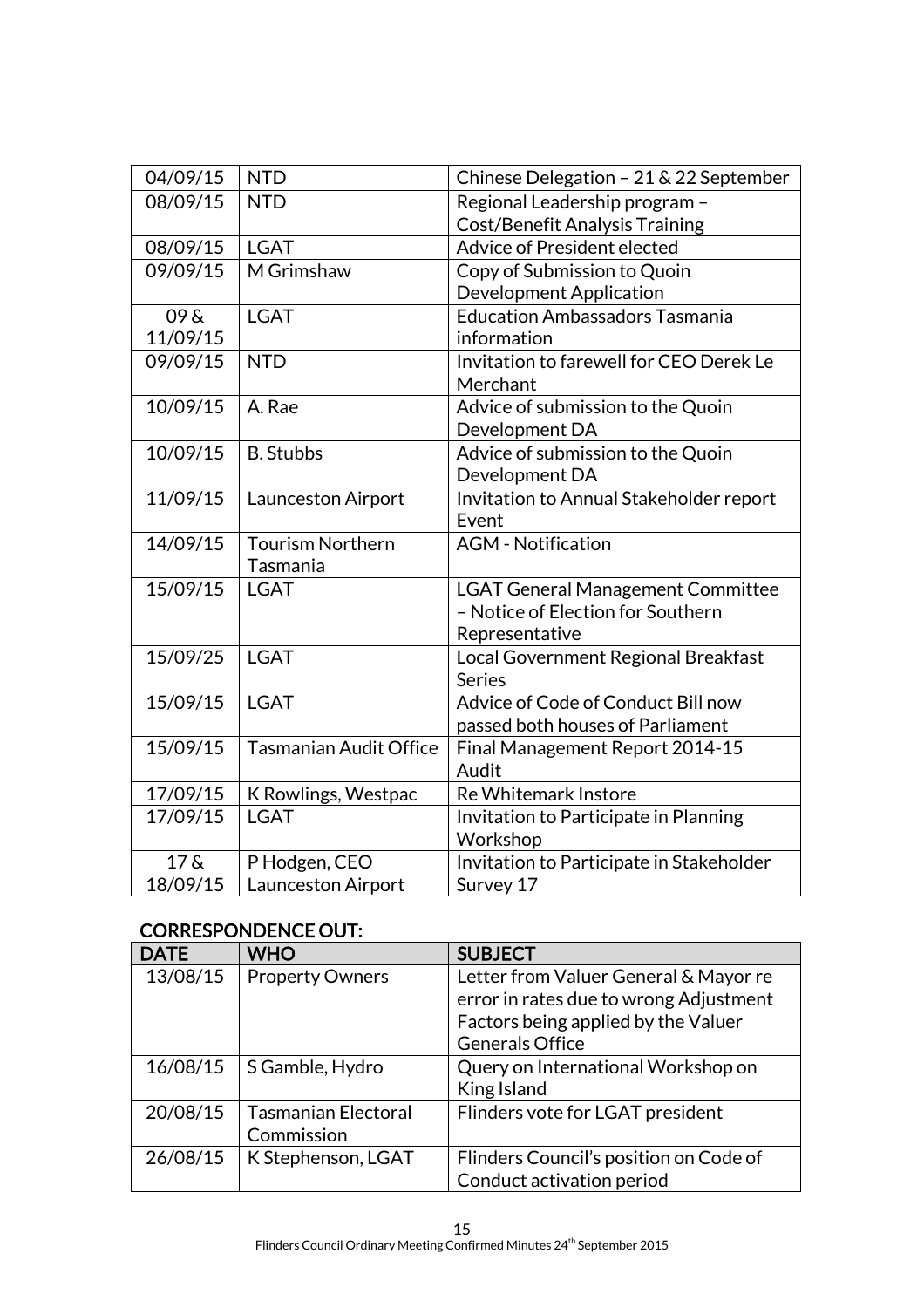| 27/08/15          | A Carnell            | Response to email advising of submission<br>to the Killiecrankie Toilet DA |
|-------------------|----------------------|----------------------------------------------------------------------------|
| 08/09/15          | Clarence City Mayor, | Congratulations on election as President                                   |
|                   | Cr D Chipman         | of LGAT                                                                    |
| 08/09/15          | A Nikolic            | Query responsibility of CBA in regional                                    |
|                   |                      | remote Australia                                                           |
| 10/09/15          | M Grimshaw           | Thank you for copying into Submission to                                   |
|                   |                      | the Quoin DA                                                               |
| $11\,\mathrm{\&}$ | K Rowlings, Westpac  | Query regarding Westpac Instore                                            |
| 16/09/15          |                      |                                                                            |
| 15/09/15          | <b>B.</b> Stubbs     | Response to email advising of submission                                   |
|                   |                      | to the Quoin DA                                                            |
| 15/09/15          | A. Rae               | Response to email advising of submission                                   |
|                   |                      | to the Quoin DA                                                            |
| 16/09/15          | Ciaran Condran       | Visa support letter                                                        |
| 16/09/15          | F Bryson             | Thank you for submission on the Draft                                      |
|                   |                      | Strategic Plan                                                             |
| 16/09/15          | M Buck               | Thank you for submission on the Draft                                      |
|                   |                      | Strategic Plan                                                             |

#### VOTING REQUIREMENTS:

Simple Majority

#### RECOMMENDATION:

That the Mayor's report be received.

DECISION:<br>246.09.15 Moved: Cr P Rhodes

Seconded: Deputy Mayor M Cobham

That the Mayor's report be received.

### CARRIED UNANIMOUSLY (7-0)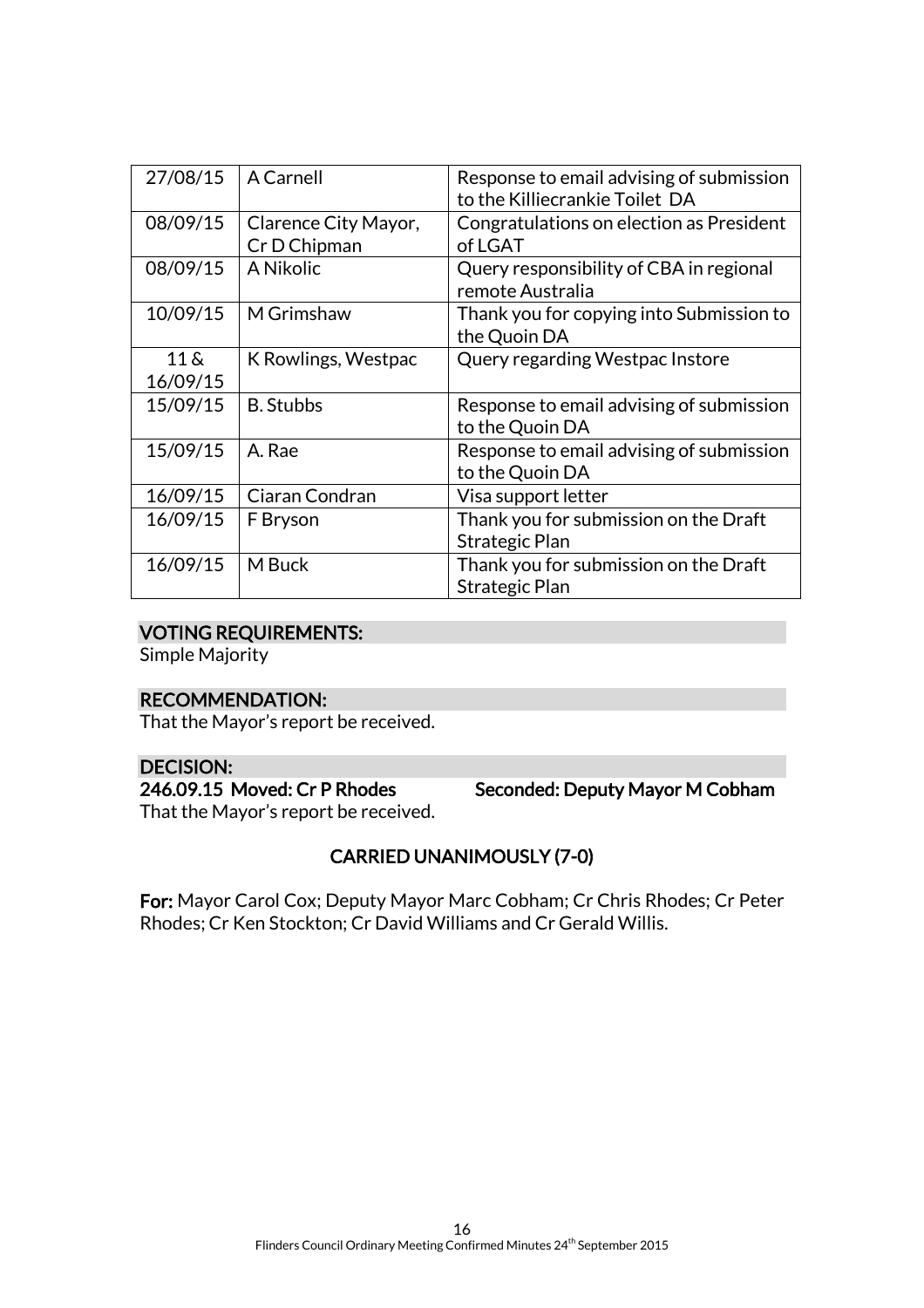### **A. DEVELOPMENT SERVICES AND PLANNING APPLICATIONS**

Pursuant to Section 25 of the Local Government (Meeting Procedures) Regulations 2015, at 1.03pm Mayor Cox announced that the Council will now act as a Planning Authority under the Land Use Planning and Approvals Act 1993.

#### Item A1: Development Application – (Flinders Council)

| <b>ACTION</b>            | <b>Decision</b>                           |
|--------------------------|-------------------------------------------|
| <b>PROPONENT</b>         | <b>Flinders Council</b>                   |
| <b>OFFICER</b>           | James Ireland (Consultant Town Planner)   |
| <b>APPROVED BY</b>       | Karin Van Straten (Senior Consultant Town |
|                          | Planner)                                  |
| <b>FILE REFERENCE</b>    | DA2015/034                                |
| <b>ASSOCIATED PAPERS</b> | Annexure : Site Plan                      |
|                          | Annexure: Drawings                        |
|                          | Annexure: Representations                 |

- Proposal: Toilet and change room (minor public utility) in the Environmental Management and Recreation Zone Location: Killiecrankie Nature Recreation Area, Palana Road Applicant: Flinders Council Zoning: Environmental Management Zone
- Special Areas: Shorelines, Water bodies and Watercourses

Representations: 14

#### INTRODUCTION:

This report considers an application for a toilet and change room (minor public utility) in the environmental management zone at Killiecrankie Nature Recreation Area, adjacent to the western end of Killiecrankie Beach.

#### Subject Site

The subject site is the Killiecrankie Nature Recreation Area, a title of over 850ha centred on Mount Killiecrankie and extending south along the shoreline of Killiecrankie Bay to Killiecrankie Bluff. The part of the site where the proposal is located is a roughly 50m wide strip running from the top side of the beach up to the rear boundary of lots with frontage to Armstrong Avenue.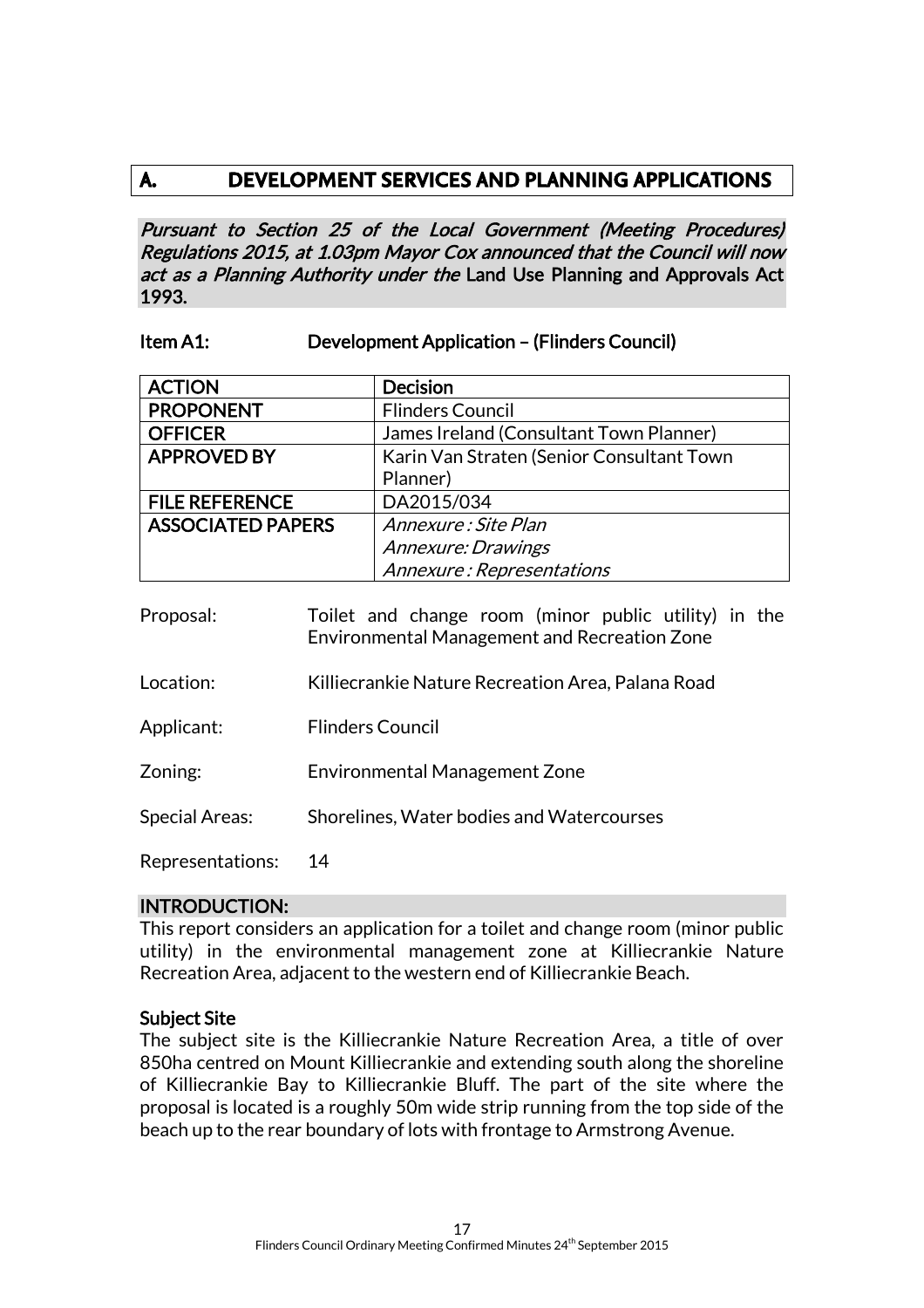

#### Zoning

The subject property is located within the Environmental Management Zone, pursuant to the Flinders Planning Scheme 1994. Minor public utility is a permitted use in the zone. As the site is affected by the Shorelines, Water bodies and Watercourses Special Area, the application is discretionary.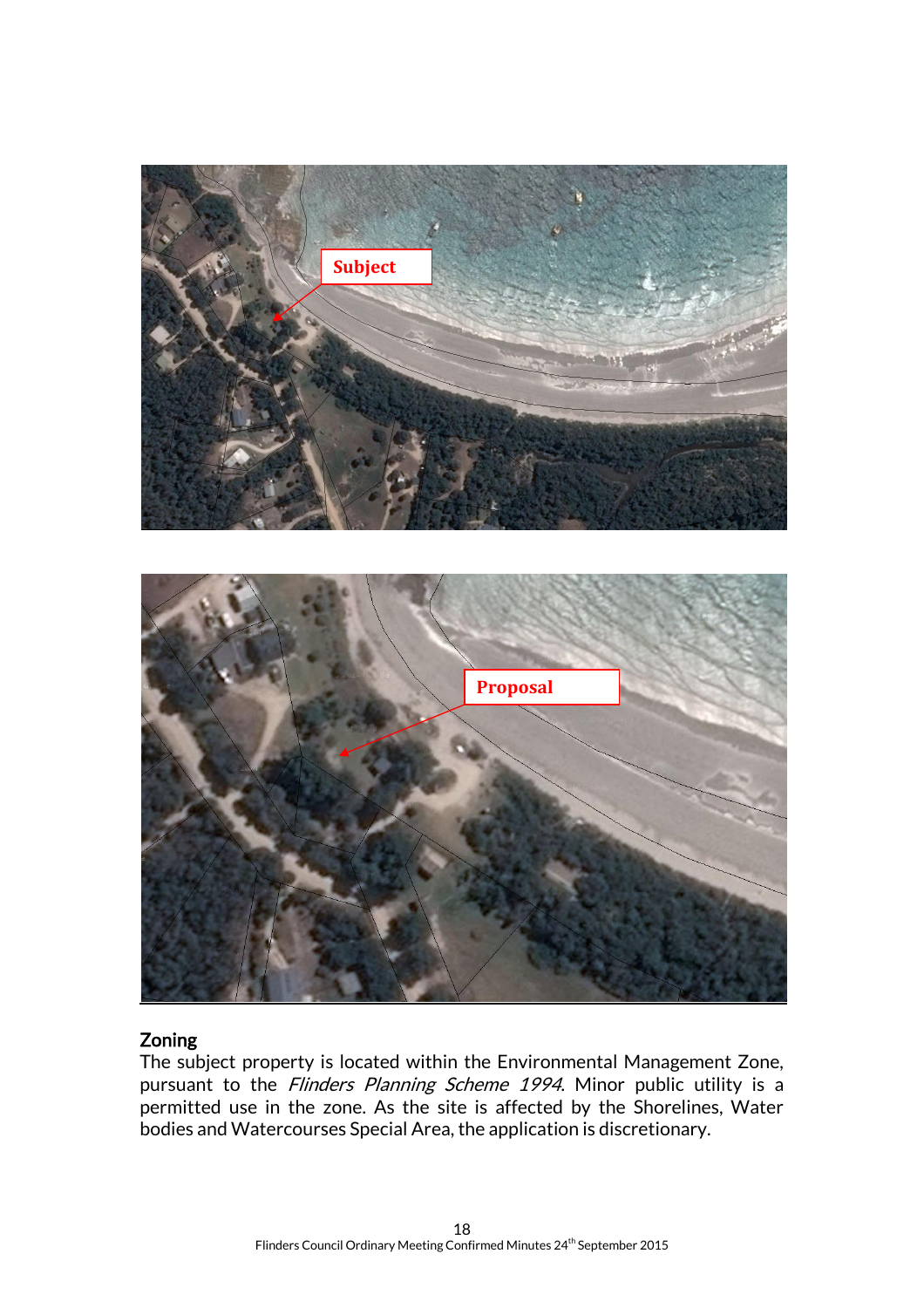#### Special Areas

The part of the site where the proposal is located is affected by the Shorelines, Water bodies and Watercourses Special Area.

### Statutory Timeframes

Date Received: 7/8/15 Request for further information: NA Information received: NA Advertised: 12/8/15 Closing date for representations: 26/8/15 Decision due: 25/9/15 (extended)

#### OFFICER'S REPORT:

#### General

It is proposed to construct a combined accessible toilet and change room in a location 17m to the west of the picnic shelter located adjacent to the western end of Killiecrankie Beach. It will be setback 2m from the southern, landward boundary of the lot and 46m from the high water mark in Killiecrankie Bay.

### Part 3

### Part 3.10 Consideration of Applications for Planning Permits

Council shall take into consideration the following:

1. the objectives, the intent of the zone, use and development principles, any development plan affecting the land and any relevant development standards or other relevant requirements of the Scheme;

An assessment is made below. Note that there is no applicable development plan:

#### 5.10.1 Zone Intent

The Intent of the Environmental Management and Recreation zone is to provide for the sustainable management of the natural and physical resources found on Crown lands and other lands whilst providing opportunities for public recreation at suitable sites. This intent recognises that on Crown lands that are leased, various use rights have been established and may continue with appropriate management under the terms and conditions of those leases. The Environmental Management and Recreation zone also contains places of special importance for the conservation of species and for their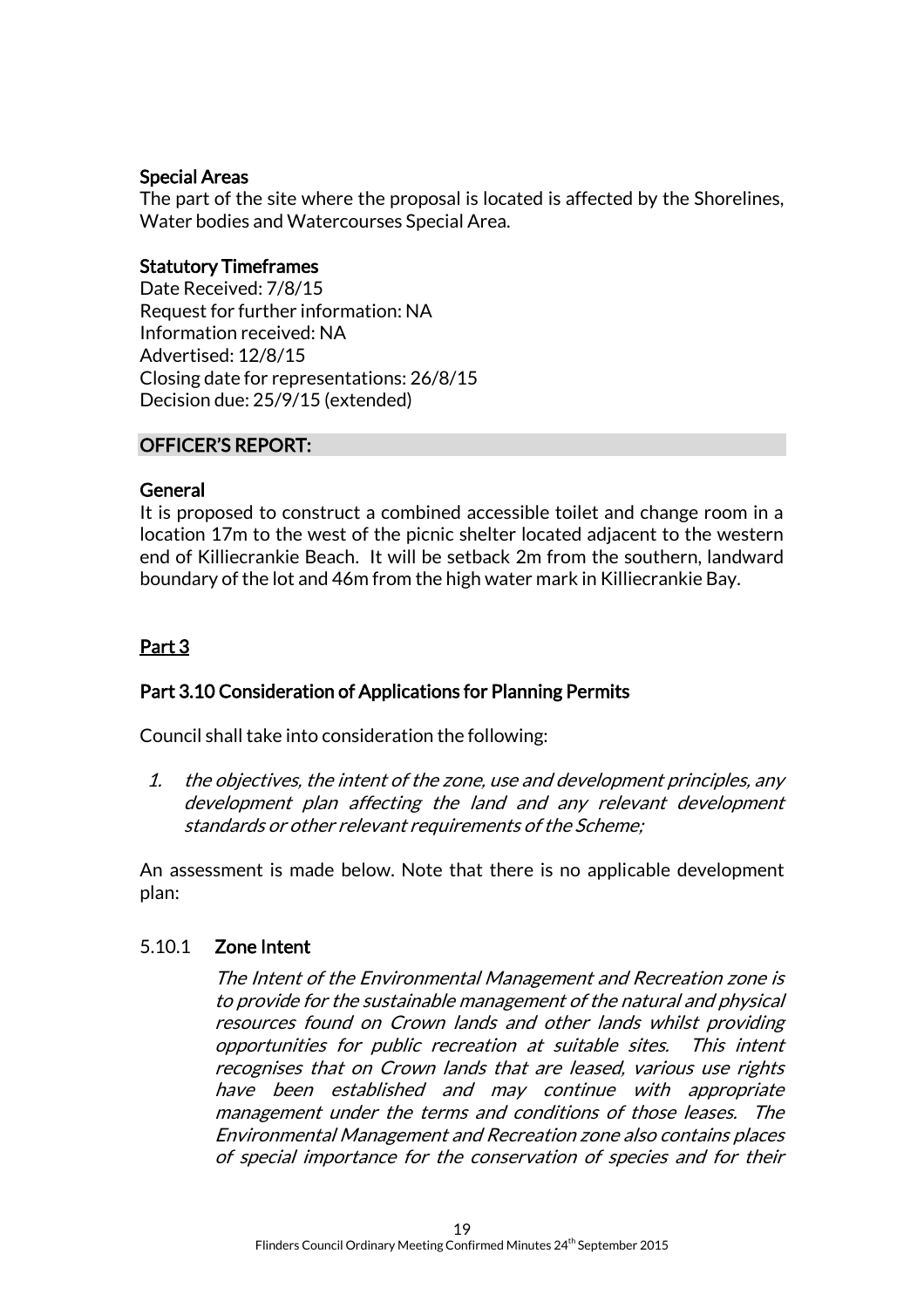cultural heritage value; the intention is that those places be identified, documented and protected from inappropriate Use or Development.

COMMENT: The proposal is located in a public recreation area adjacent to Killiecrankie Bay with facilities including beach access, car parking, boat ramp, picnic shelter, BBQs and an existing long drop toilet. Accordingly, it is an appropriate location for toilet facilities. Although not considered a place of special importance for the conservation of species or for its cultural heritage value, it is a sensitive coastal site. As such the treatment of wastewater is the primary environmental consideration. The modern wastewater design (AES beds) has improved environmental outcomes over a traditional septic system and is certainly an improvement over the existing long drop toilet. In addition, the location and the low impact design minimises the visual impact. Council has a Crown lease over this part of the site.

#### 5.10.2 Desired Zone Character and Zone Guidelines

The zone should be characterised by:

- (a) Landforms, landscapes, places, places and habitats in which natural processes, native vegetation, indigenous fauna and items of cultural heritage are protected from inappropriate Use or Development;
- (b) Management goals that identify and protect the environmental values and heritage values of particular sites, including (but not limited to) scenic amenity, water quality, water quantity, soil structure, biodiversity, evidence of human occupation and historic use, the presence of rare or endangered species and the absence of exotic species, diseases and weeds;
- (c) The provision on public land of recreational facilities in a manner which minimises impacts upon identified environmental and heritage values;
- (d) The restrained and careful application of management practices such as the clearing, burning or grazing of vegetation, the use of herbicides or pesticides, or the construction of tracks and firebreaks and then only after adequate investigation and where it can be demonstrated that such practices are in support of management goals;
- (e) The careful siting and design of Buildings, Structures, Works and Landscaped Space in order to minimise adverse impacts on the identified values of the locality.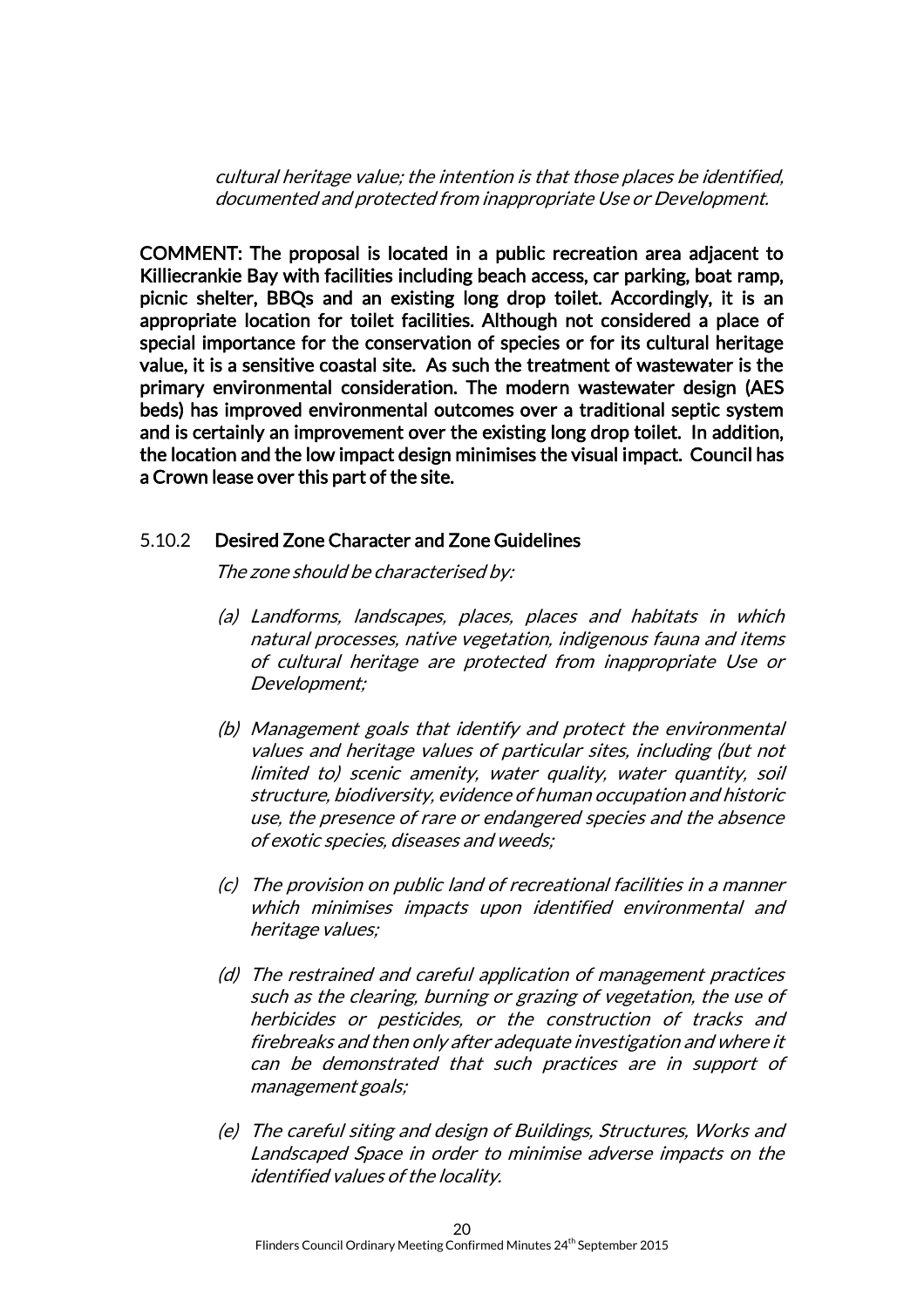COMMENT: In relation to a), notwithstanding that the subject site is much altered by man, the proposal is not an inappropriate use or development. In relation to b), the protection of water quality is the primary environmental consideration. The modern wastewater design (AES beds) has improved environmental outcomes over a traditional septic system and is an improvement over the existing long drop toilet. The proposal is consistent with c) as is it providing a complementary recreation facility in an appropriate location. Criterion (d) is not applicable. In relation to e), the location and the low impact design minimises the visual impact.

#### 5.10.4 Development Standards

There are no minimum height or setback requirements except those necessary to meet the zone intent.

COMMENT: The location of the proposal 2m from the southern boundary is considered appropriate as the land to the south is Council owned and is effectively part of the reserve area. It also contains large trees which effectively screen the building from most viewpoints. The building itself is modest (18.5 $m<sup>2</sup>$ floor area and 3.45m high) and has natural, subdued finishes.

2. any relevant proposals, reports or requirements of any public authorities;

#### Not applicable. None were received.

3. any representations received following public notification where required under the Act;

| <b>Issue</b>                                                     | <b>Officer Comment</b>                                                                                        |
|------------------------------------------------------------------|---------------------------------------------------------------------------------------------------------------|
| The proposed location is too close to                            | Council's Environmental<br>Health                                                                             |
| the existing BBQ/picnic area.                                    | Officer was involved in the design of<br>the wastewater system and the<br>separation distance. Providing good |
|                                                                  | amenity and convenience on a small                                                                            |
|                                                                  | site with limited suitable locations is a                                                                     |
|                                                                  | balancing act.                                                                                                |
| The Killiecrankie Foreshore Draft<br>Concept Plan (KFDCP) showed | This is true. On further investigation, it<br>shown that<br>the<br>location<br>was                            |
| another location for the toilet.                                 | highlighted on this plan was not suited                                                                       |
|                                                                  | to wastewater disposal, hence the                                                                             |
|                                                                  | relocation. The KFDCP is not part of                                                                          |
|                                                                  | the Planning Scheme.                                                                                          |
| The toilet could be located elsewhere                            | Council<br>the<br>consider<br>only<br>can                                                                     |

Fourteen representations were received. They are summarised below: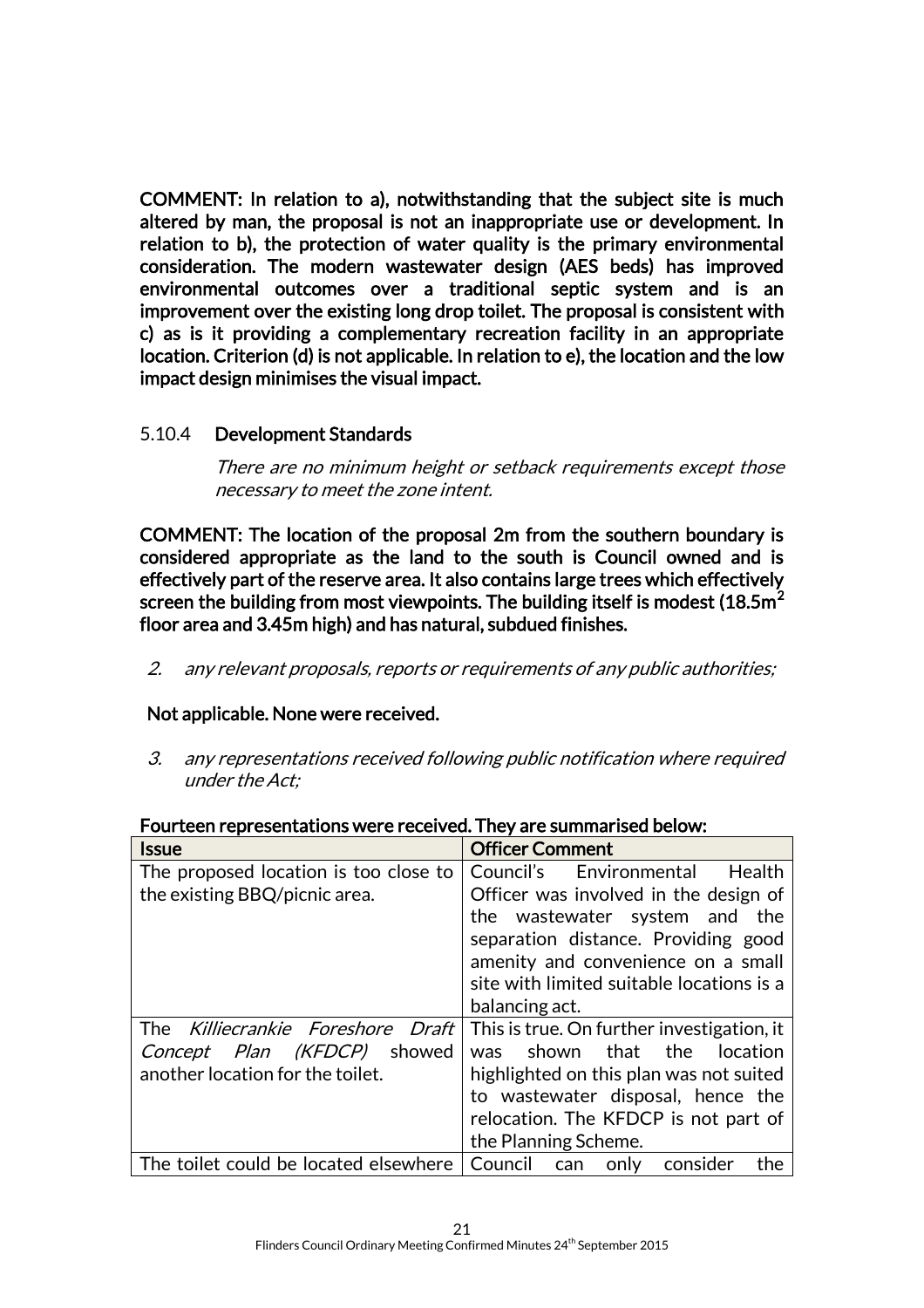| on the site or on another nearby site.                                        | application made for this location. If it<br>is to consider another site,<br>this<br>application must be refused<br>and<br>another made.                                                                                               |
|-------------------------------------------------------------------------------|----------------------------------------------------------------------------------------------------------------------------------------------------------------------------------------------------------------------------------------|
| The toilet will<br>be located<br>on<br>a<br>pétanque court.                   | The pétanque court is not a formal<br>Council<br>or<br>Crown<br>facility.<br>Nonetheless, the provision of another<br>nearby site for such an activity could be<br>supported by Council.                                               |
| The proposed location could be the<br>site of a playground.                   | A playground is not part of the long<br>term strategic vision for the site and<br>was not entertained in the KFDCP.<br>However, the proposal does not<br>prevent a future playground being<br>located elsewhere on the site.           |
| Lack of disabled access.                                                      | The proposal is designed to<br>be<br>accessible.                                                                                                                                                                                       |
| The toilet is too close to the shoreline,<br>with impacts from sea-level rise | The<br>Government<br>State<br>recently<br>mapped sea level rise. For Flinders<br>Island, both a 20cm and 80cm rise by<br>2050 were mapped. The proposed<br>location is not affected by either.                                         |
| A <i>de facto</i> parking area will emerge<br>near the toilet block.          | The main parking area is located close<br>proposal.<br>the<br>Some<br>traffic<br>to<br>management<br>measures<br>be<br>may<br>required<br>discourage<br>to<br>parking<br>directly adjacent to the proposal if it<br>becomes a problem. |
| The toilet is not a composting toilet.                                        | A composting toilet was considered,<br>but it was found that a flushing toilet<br>better suits the expected usage levels<br>and will provide better amenity for<br>users.                                                              |
| <b>Block views</b>                                                            | Notwithstanding that this is not a<br>planning consideration, the location of<br>the proposed building and the design<br>of it will have a very limited impact on<br>views.                                                            |

- 4. whether any part of the land is subject to:
- (a) landslip, soil instability, or erosion;
- (b) excessive slope;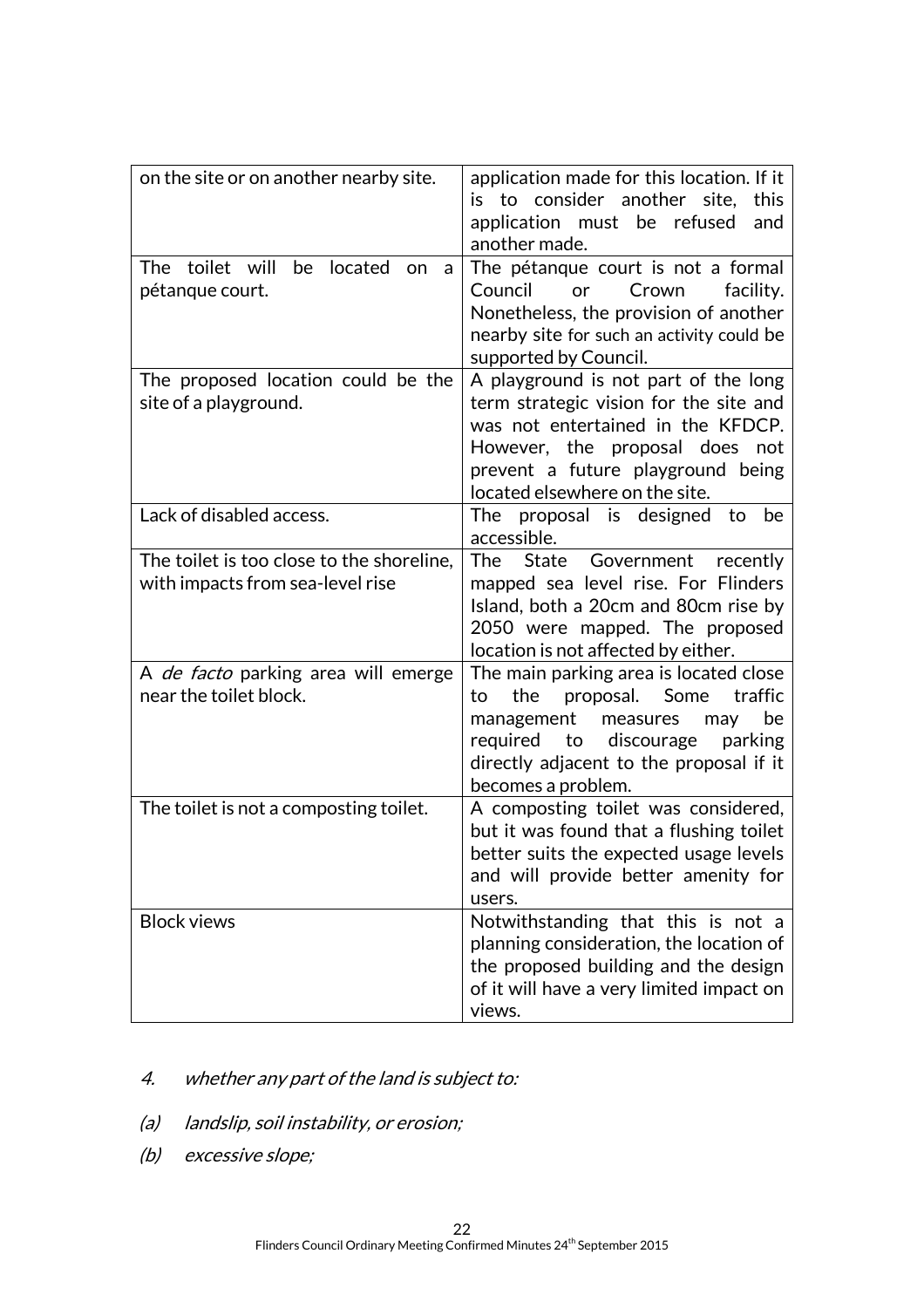- (c) ponding or flooding;
- (d) bush fire hazard;
- (e) a Protected Catchment District under Water Management Act 1999;
- (f) any Special Area Provisions in Part 7;
- (g) pollution; and
- (h) other hazards to safety or health.

#### The land is subject to Special Area Provisions in Part 7 (Shorelines, Water bodies and Watercourses). An assessment of this is made elsewhere in this report.

- 5. whether the proposed use or development is satisfactory in terms of its siting, size or appearance and levels of emissions in relation to:
- (a) existing site features;
- (b) adjoining land;
- (c) the streetscape and/or landscape;
- (d) the natural environment;
- (e) items of historic, architectural or scientific interest;
- (f) buffer zones, attenuation areas,
- (g) easements;
- (h) a water supply for firefighting purposes;
- (i) any received pollution;
- (j) the escape of pollutants into storm drains and watercourses: and
- (k) isolation, separation from other lands.

#### An assessment of these is made elsewhere in this report.

6. whether the proposed use or development will be supplied with an adequate level of infrastructure and services, and if there is any necessity to improve deficient access, roads or road junctions, water, sewerage, electricity or transport services and the like, without detriment to existing users;

The proposal is 'off the grid' as it has its own water supply (rainwater into tanks with water delivery via truck if absolutely necessary) and wastewater disposal (AES beds). It is not necessary to improve the already suitable vehicular access.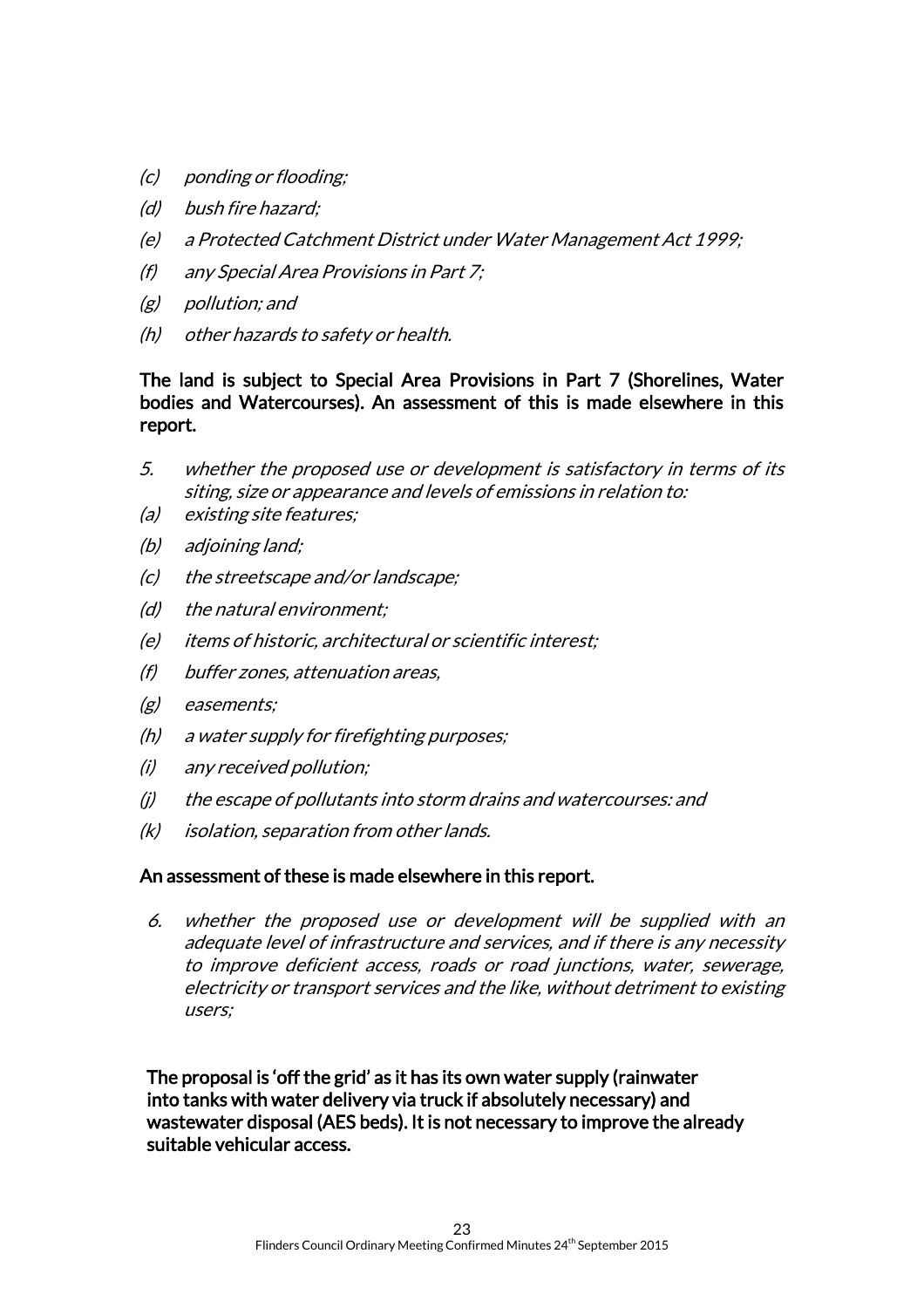7. whether the proposed use or development would adversely affect the existing and possible future use or development of adjacent land, and vice versa;

#### There is no agricultural use on adjacent land. Notwithstanding this, the development of the subject site will not adversely affect any future agricultural use on adjacent land.

8. the provision of adequate landscaping, amenity facilities and illumination, and the treatment of the site generally;

#### Not applicable. Landscaping or illumination not required.

9. the sight distances available to and from proposed point(s) of access, together with an estimate of the speed of passing traffic;

#### Not applicable. The existing access point is used.

10. the design and siting of the proposal to enable reduction in energy consumption through alternative energy use or reduction in demand; and

#### The proposal does not consume any energy.

11. the safety and well-being of the general public.

#### Complies.

12. Any other matter which Council is of the opinion is relevant to the particular application.

#### None stated.

#### Part 6 – Use and Development Principles

#### 6.0 Use and development shall be consistent with the following principles:

#### 6.1 Use

(a). Use or development shall not unreasonably impact on any existing or intended use of development of neighbouring land.

#### COMMENT: Complies

6.2 Character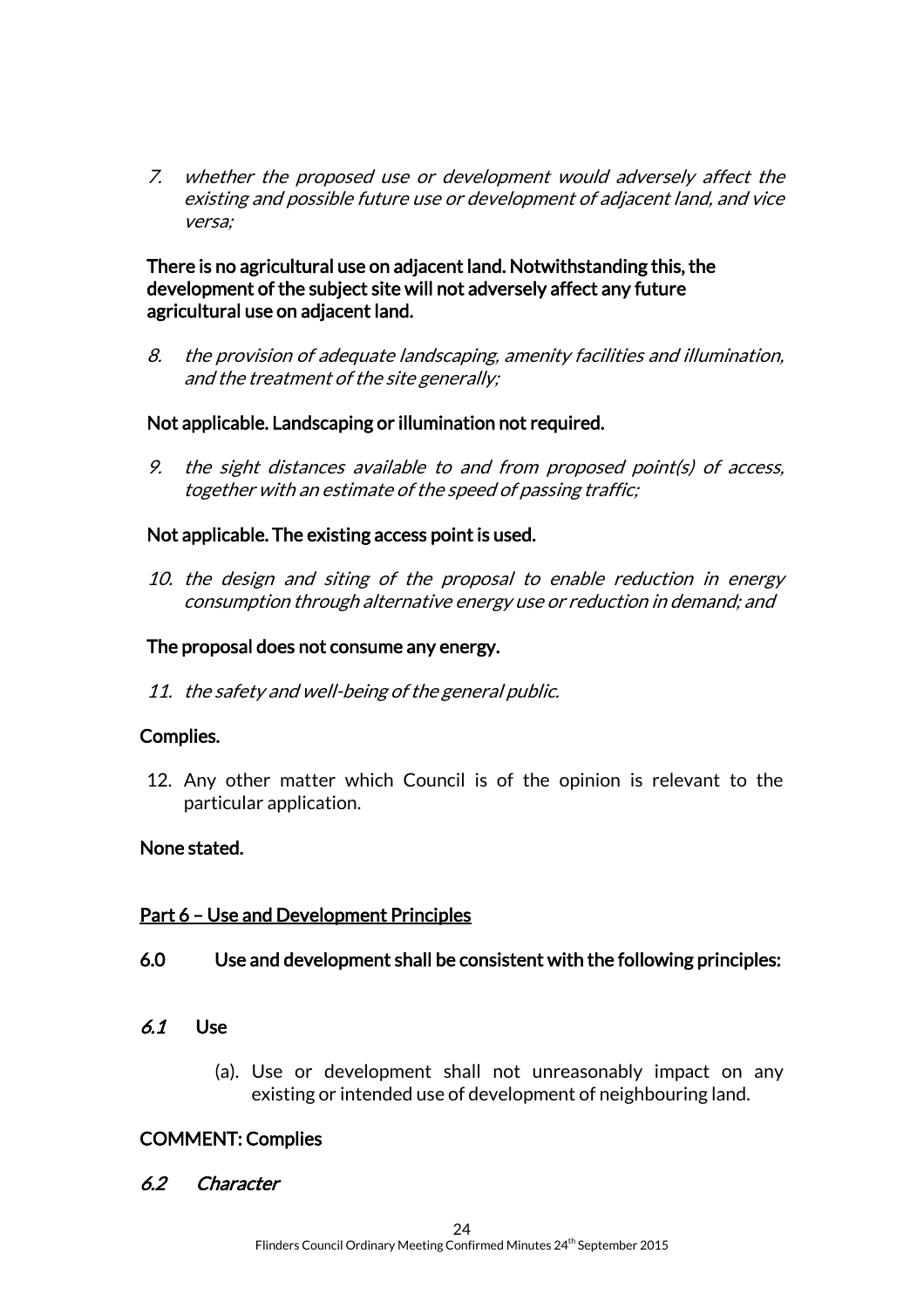- (a) Use and development shall adequately respect the character of, and future intentions for the area in which it is to be located.
- (c) Use or development (including public facilities and services) should adequately respect the surrounding streetscape and neighbouring use or development, particularly in relation to scale, setbacks, form (including roof shape), landscaping, materials, colours and fencing.
- (e) Where trees are an important element in the character of an area they should be retained.

#### COMMENT: Complies

#### 6.3 Amenity

#### COMMENT: Not applicable to this assessment. Relates to habitable buildings.

#### 6.4 Environment

- (a) Use or development shall not be allowed to detrimentally affect the environment. All areas, and sensitive ecological and/or visual areas in particular, shall be developed in a manner and to an extent which is consistent with the protection of the values of the area.
- (b) Use or Development and land management practices shall be directed towards achieving environmental sustainability, biodiversity and ecological balance, and avoiding environmental damage such as soil erosion, coastal dune erosion, loss of important animal and plant species and increases in vermin populations.
- (f) Use or development shall be of a suitable form and siting to avoid any adverse impact on any watercourse and vice versa. Use or development (including the siting of effluent disposal systems) shall be setback a minimum of 40 metres, or such distance as is required, from a watercourse to avoid degradation of water quality.
- (g) Use of land in the vicinity of those watercourses identified in Schedule 3 shall provide Riparian Reserves in an appropriate location and form.

#### COMMENT: Complies. Assessed elsewhere in this report.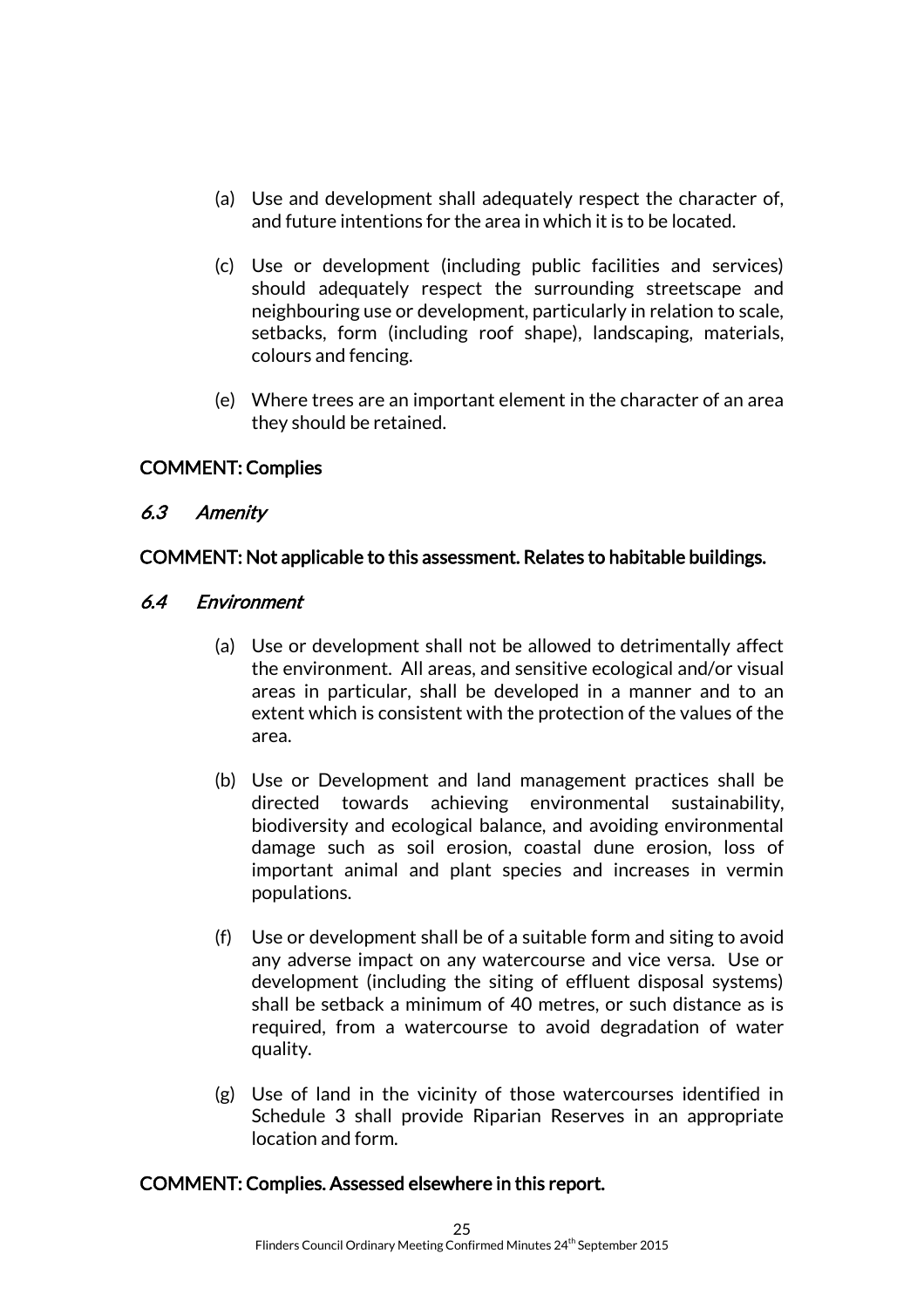### 6.5 Heritage

#### COMMENT: Not applicable to this assessment.

#### 6.6 Access and Parking

- (b) All Use or Development shall provide satisfactory pedestrian and vehicular access which is suited to the volume and needs of future users.
- (c) Buildings and spaces intended for public access shall provide for satisfactory use and access by the disabled; the requirements of the Building Regulations in relation to AS1428.1-1988 shall be met.
- (h) New Use or Development shall provide a suitably constructed driveway of a width to provide for the safe ingress and egress of the anticipated volume of traffic associated with the Use or Development
- (i) New Use or Development shall provide adequate car parking to provide for the demand it generates and shall be capable of being safely accessed.
- (j) On site turning shall be provided for development involving significant traffic volumes, heavy vehicle types and/or on roads which carry significant amounts of traffic.

#### COMMENT: Complies. Assessed elsewhere in this report.

#### 6.7 Services

- (c) In areas not serviced with water use or development shall provide adequate water supply and effluent disposal systems. Each dwelling shall provide a potable water storage facility (minimum capacity of 40kl) to provide for the anticipated number of occupants, and a wastewater disposal system approved by the Council's Environmental Health Officer
- (e) Use or Development shall be appropriately sited, designed and constructed to avoid conflict with service mains (including telephone, power, sewer, water and irrigation channels/pipelines). Buildings shall not be erected over any service main or within any easement providing for same whether utilised or not.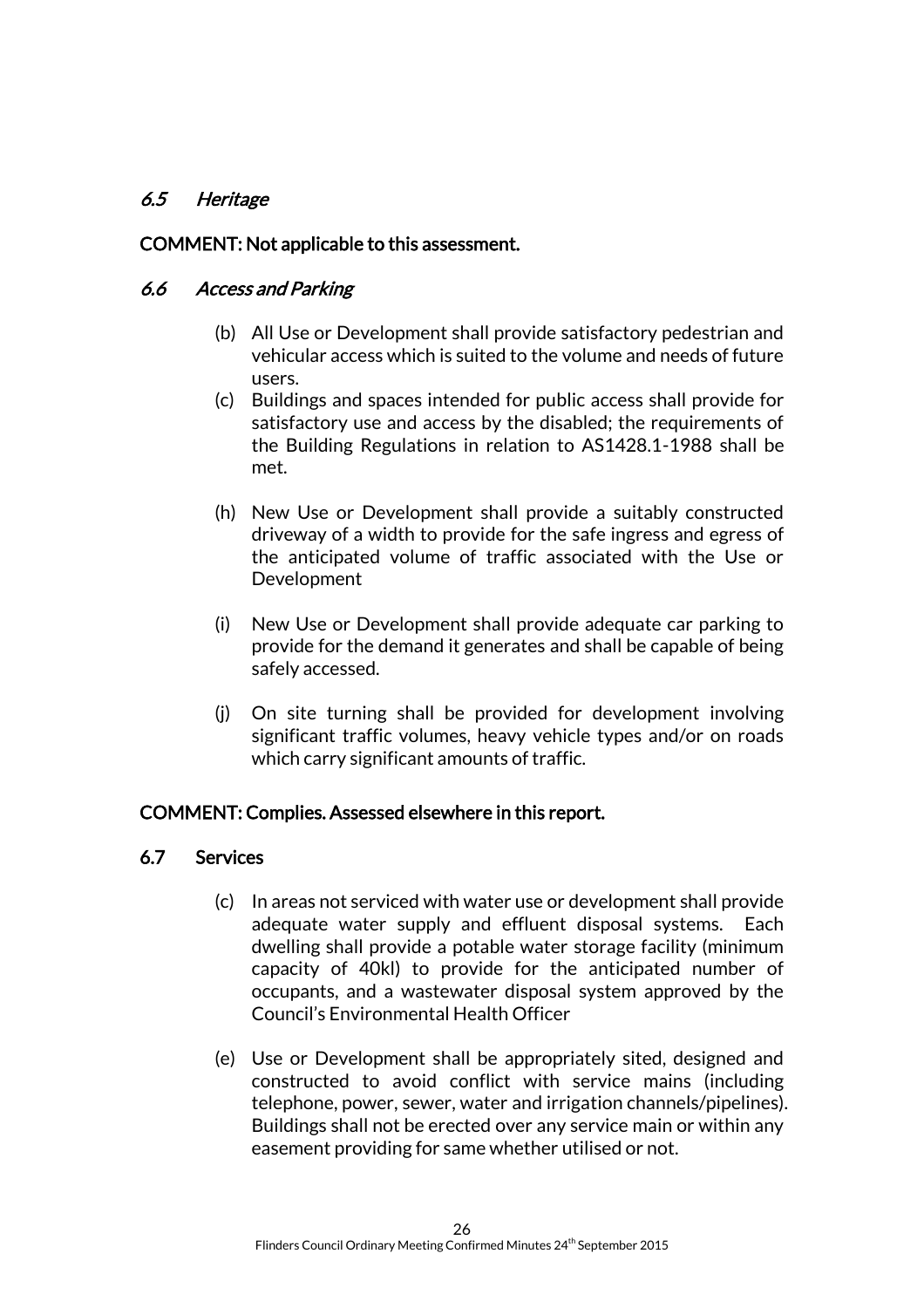### COMMENT: Complies

#### 6.8 Social Interest

- 1. Use or Development should demonstrate how it suits the community interest.
- 2. Use or Development shall have adequate and appropriate types and levels of access to social facilities and services (eg. shops, government agencies, telecommunication, health services and educational facilities).

#### COMMENT: Complies

#### 6.9 Administration

- (b) Use or Development proposals should only be approved where the cost to the public of providing and maintaining services is not exceeded by the economic benefit of the use or development to the community.
- (c) In considering any proposal, Council shall obtain the advice and opinion of other relevant group(s), individual(s) or organisation(s) with direct interest in the proposal.

#### COMMENT: Complies

#### Part 7

#### 7.2 Visually Sensitive Special Area

The objectives of the Visually Significant Areas are:

- (a) To retain the natural appearance of each Area;
- (b) To minimise the visual impact of Use or Development;
- (c) To retain and restore where possible the natural vegetation cover.

In considering an application for Use or development within the Visually Sensitive areas and whether to impose conditions Council shall consider the following matters:

- (a) The objectives listed in Clause 7.2.2
- (b) The siting, orientation, setbacks, bulk, form, height, scale and external finishes of buildings and structures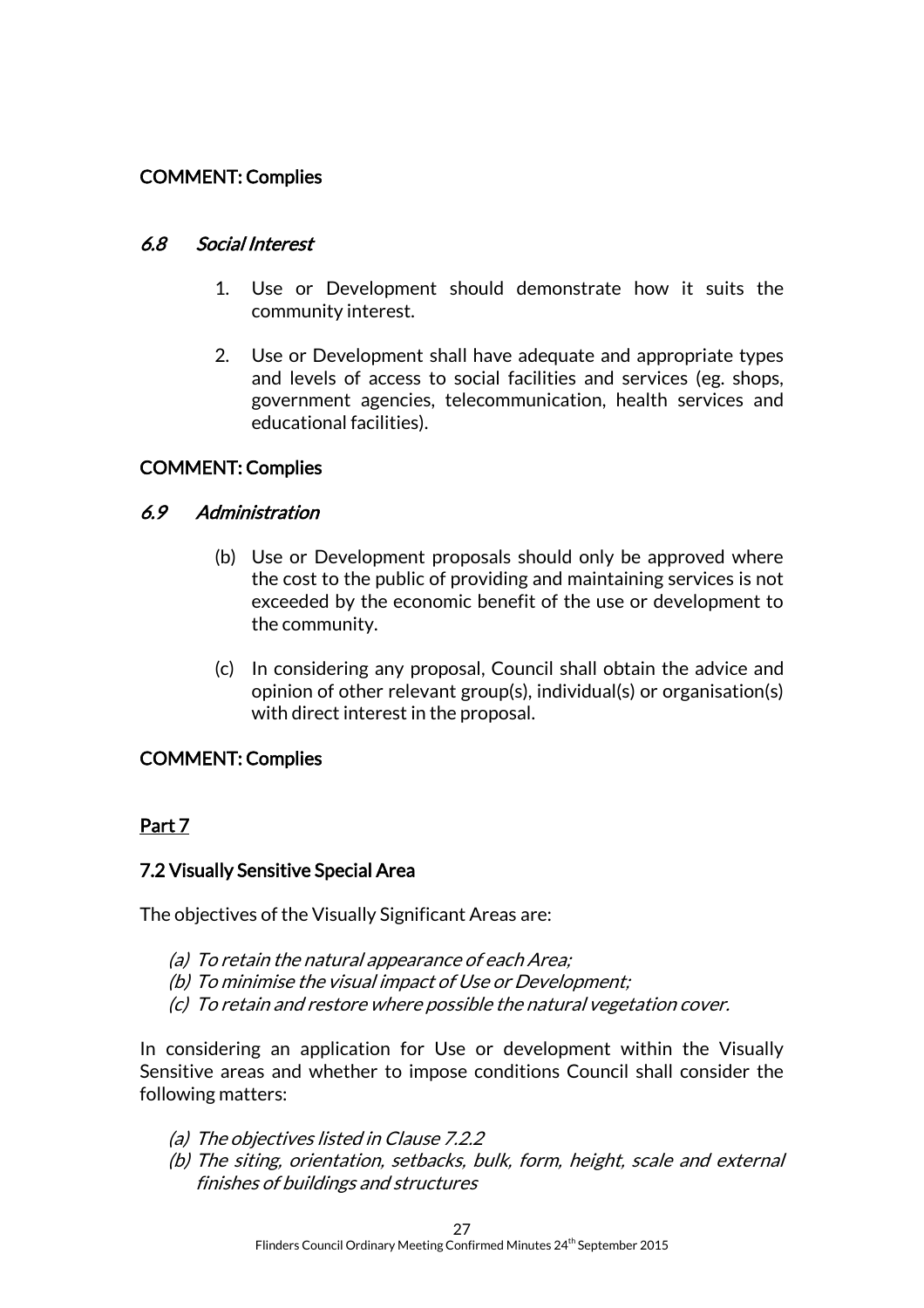- (c) The visual impact of buildings, clearing, excavation, access, construction, fences, firebreaks or the deposition of fill;
- (d) The adequacy of proposed landscaping and whether any special works or practices are required to protect the scenic values of the site;
- (e) Whether development is proposed to be located on skylines or ridgelines.

COMMENT: The subject site has a natural appearance, but also has a number of man-made structures. No vegetation needs to be removed for the proposal and it is located close to large trees which effectively screen the building from most viewpoints. The building itself is modest (18.5m $^2$  floor area and 3.45m high) and has natural, subdued finishes. No additional landscaping or works are required. The proposal is not located on a skyline or ridgeline.

#### 7.5 Shorelines, Water Bodies and Watercourses Special Area

This affects the full width of the subject site.

Assessment must consider the following clause:

- 7.5.3 In considering an application for Use or Development in Shorelines, Water Bodies and Watercourses and whether to impose conditions Council shall consider the following matters:
	- (a) The siting, orientation, setback, bulk, form, height, scale, materials and external finishes of buildings and structures
	- (b) The impact upon water quality, foreshore or streamside vegetation and wildlife habitat of building, clearing, excavation, effluent disposal, access construction, fences, firebreaks or the deposition of fill;
	- (c) Whether land should be acquired by Council as a condition of subdivision or otherwise, to protect the items listed in Schedule 3;
	- (d) Whether additional fencing or any other special works or practices are required to protect the items listed in Schedule 3;
	- (e) The design, content and location of signage and interpretative displays.

The proposal is 46m from the high water mark. The building is modestly scaled and finished in natural colours, meeting (a). In relation to (b), the proposal replaces an existing long drop toilet, with resultant improvements in the environmental impact. No vegetation will need to be removed. All wastewater and stormwater will be treated on site and no new access will be required. The land is flat and minimal fill will be required. Requirements (c) to (e) are not applicable as no subdivision, fencing or signage is proposed.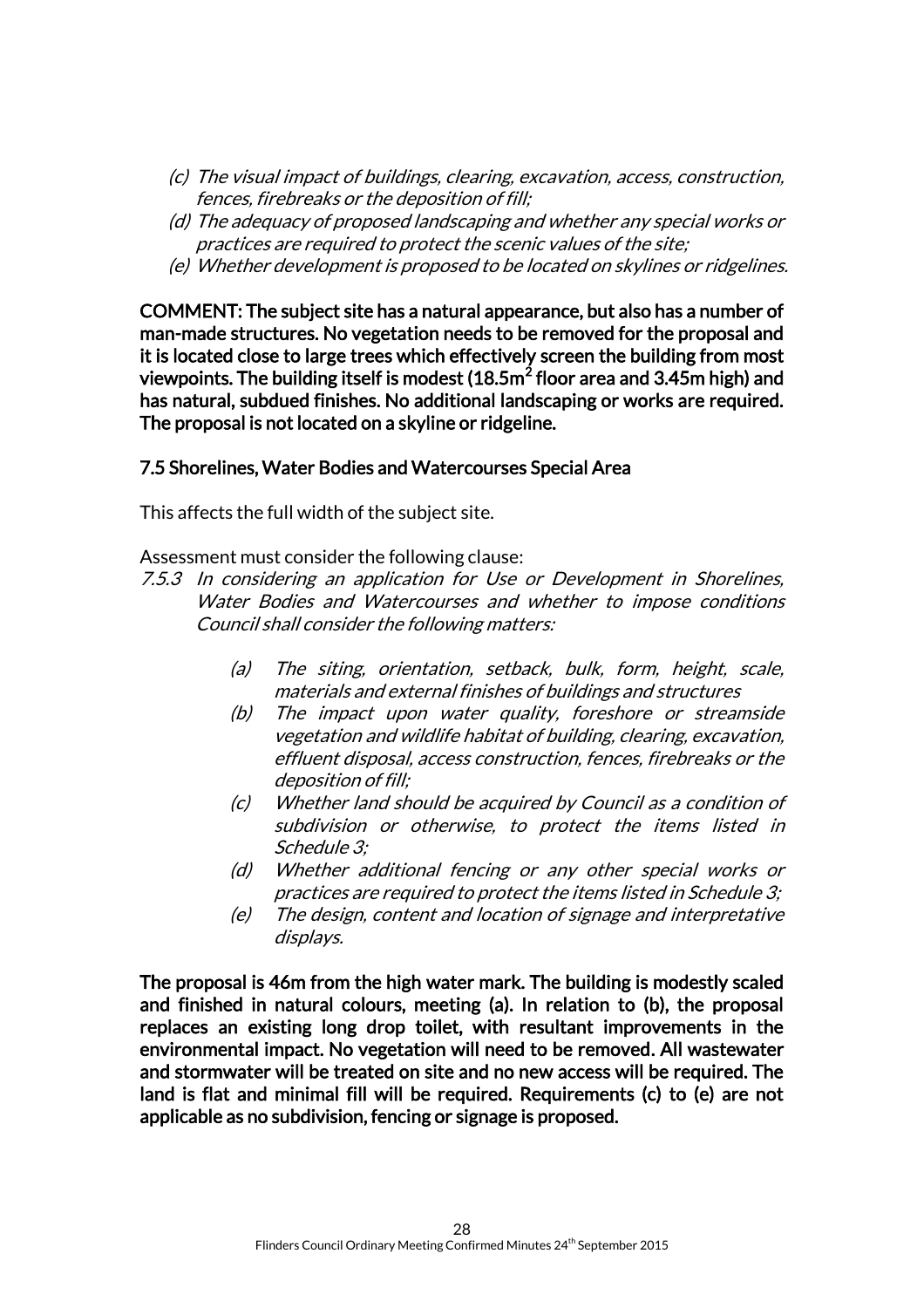### Referrals

The application was referred to Council's environmental health officer who had no comments. This is because the Officer was involved in the design of the proposal.

#### STATUTORY REQUIREMENT:

The application was advertised for 14 days in accordance with the Act.

#### POLICY/STRATEGIC IMPLICATIONS:

The relevant strategic outcome and strategies of the Flinders Council Strategic Plan 2011 are outlined under Land Use, Development and Building.

The strategic outcome is identified as:

"A productive system of land and building development that promotes investment and activity while protecting people and the environmental characteristics of the Flinders municipal area."

COMMENT: The proposal is consistent with this strategic outcome. The proposal promotes tourism whilst protecting the environmental characteristics of the Flinders municipal area.

#### BUDGET AND FINANCIAL IMPLICATIONS:

It is understood that the cost of the proposal is already in Council's budget.

#### OFFICER'S RECOMMENDATION:

That the application for a toilet and change room (minor public utility) in the environmental management zone, by Flinders Council for land at the Killiecrankie Nature Recreation Area be APPROVED generally in accordance with the plans by Andrew Thomson dated July 2015 (CC590R, site plan) and by Landmark Products Limited dated 12/6/15 (project 26817, sheets 101, 102 and 103).

#### Notes:

- 1. This permit was issued based on the proposal documents submitted for (DA2017/034). You should contact Council with any other use or developments, as they may require the separate approval of Council.
- 2. Council will undertake periodic reviews of approved developments to ensure compliance with Planning Permit conditions.
- 3. This permit is granted pursuant to the Land Use Planning and Approvals Act 1993 and does not constitute any other approval required under any other Act or Regulation.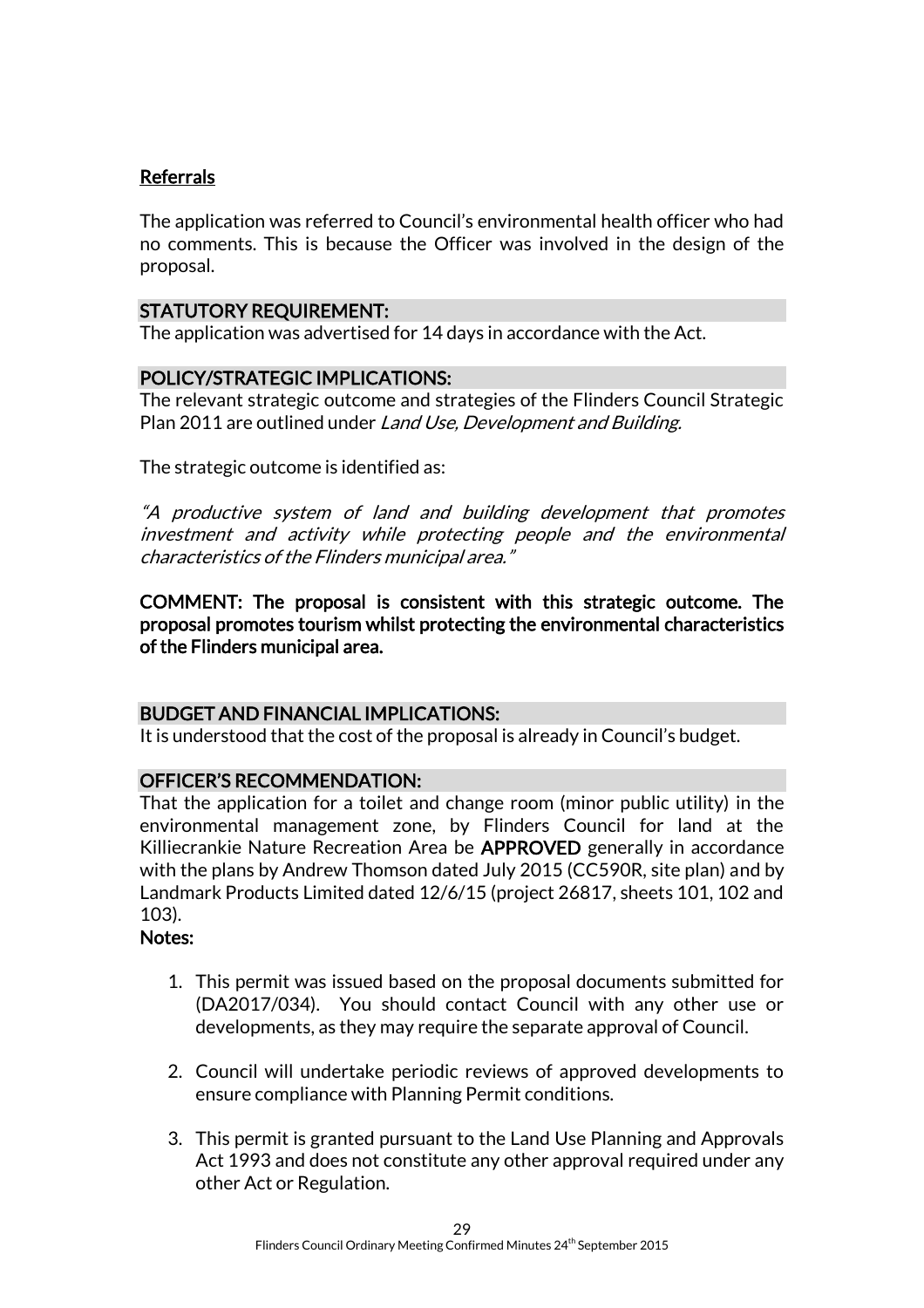- 4. This permit is valid for two (2) years only from the date of approval and will thereafter lapse if the development is not substantially commenced.
- 5. Where any other approvals under this Act or any other Act are required for the proposed use or development to which this permit relates, the permit does not take effect until those approvals have been granted.
- 6. This permit takes effect 14 days after the date of Council's notice of determination or at such time as any appeal to the Resource Management and Planning Appeal Tribunal is abandoned or determined. If an applicant is the only person with a right of appeal pursuant to section 61 of the Land Use Planning and Approvals Act 1993 and wishes to commence the use or development for which the permit has been granted within that 14 day period, the Council must be so notified in writing. A copy of Council's Notice to Waive Right of Appeal is attached.

#### DECISION:

### 247.09.15 Moved: Cr G Willis Seconded: Cr D Williams

That the application for a toilet and change room (minor public utility) in the environmental management zone, by Flinders Council for land at the Killiecrankie Nature Recreation Area be APPROVED generally in accordance with the plans by Andrew Thomson dated July 2015 (CC590R, site plan) and by Landmark Products Limited dated 12/6/15 (project 26817, sheets 101, 102 and 103) and the following notes apply.

#### Notes:

- 1. This permit was issued based on the proposal documents submitted for (DA2017/034). You should contact Council with any other use or developments, as they may require the separate approval of Council.
- 2. Council will undertake periodic reviews of approved developments to ensure compliance with Planning Permit conditions.
- 3. This permit is granted pursuant to the Land Use Planning and Approvals Act 1993 and does not constitute any other approval required under any other Act or Regulation.
- 4. This permit is valid for two (2) years only from the date of approval and will thereafter lapse if the development is not substantially commenced.
- 5. Where any other approvals under this Act or any other Act are required for the proposed use or development to which this permit relates, the permit does not take effect until those approvals have been granted.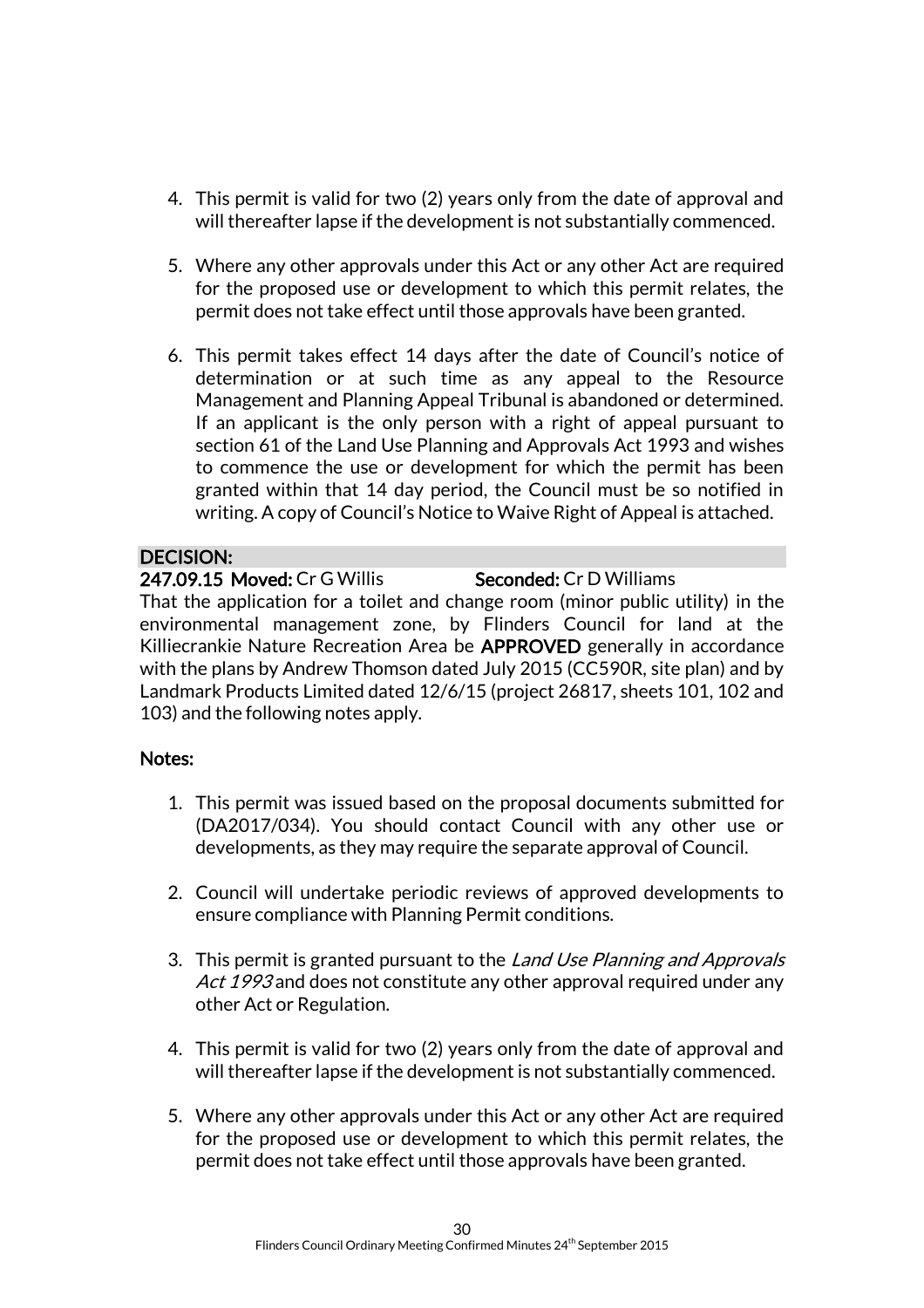6. This permit takes effect 14 days after the date of Council's notice of determination or at such time as any appeal to the Resource Management and Planning Appeal Tribunal is abandoned or determined. If an applicant is the only person with a right of appeal pursuant to section 61 of the Land Use Planning and Approvals Act 1993 and wishes to commence the use or development for which the permit has been granted within that 14 day period, the Council must be so notified in writing. A copy of Council's Notice to Waive Right of Appeal is attached.

### CARRIED UNANIMOUSLY (7-0)

For: Mayor Carol Cox; Deputy Mayor Marc Cobham; Cr Chris Rhodes; Cr Peter Rhodes; Cr Ken Stockton; Cr David Williams and Cr Gerald Willis.

At 1.11pm, Mayor Cox announced that the Council will now conclude its meeting as a Planning Authority under Section 25 of the Local Government (Meeting Procedures) Regulations 2005.

Jacci Viney, Development Services Coordinator left the meeting at 1.11pm.

Mayor Cox passed the Chair to Deputy Mayor Cobham at 1.11pm.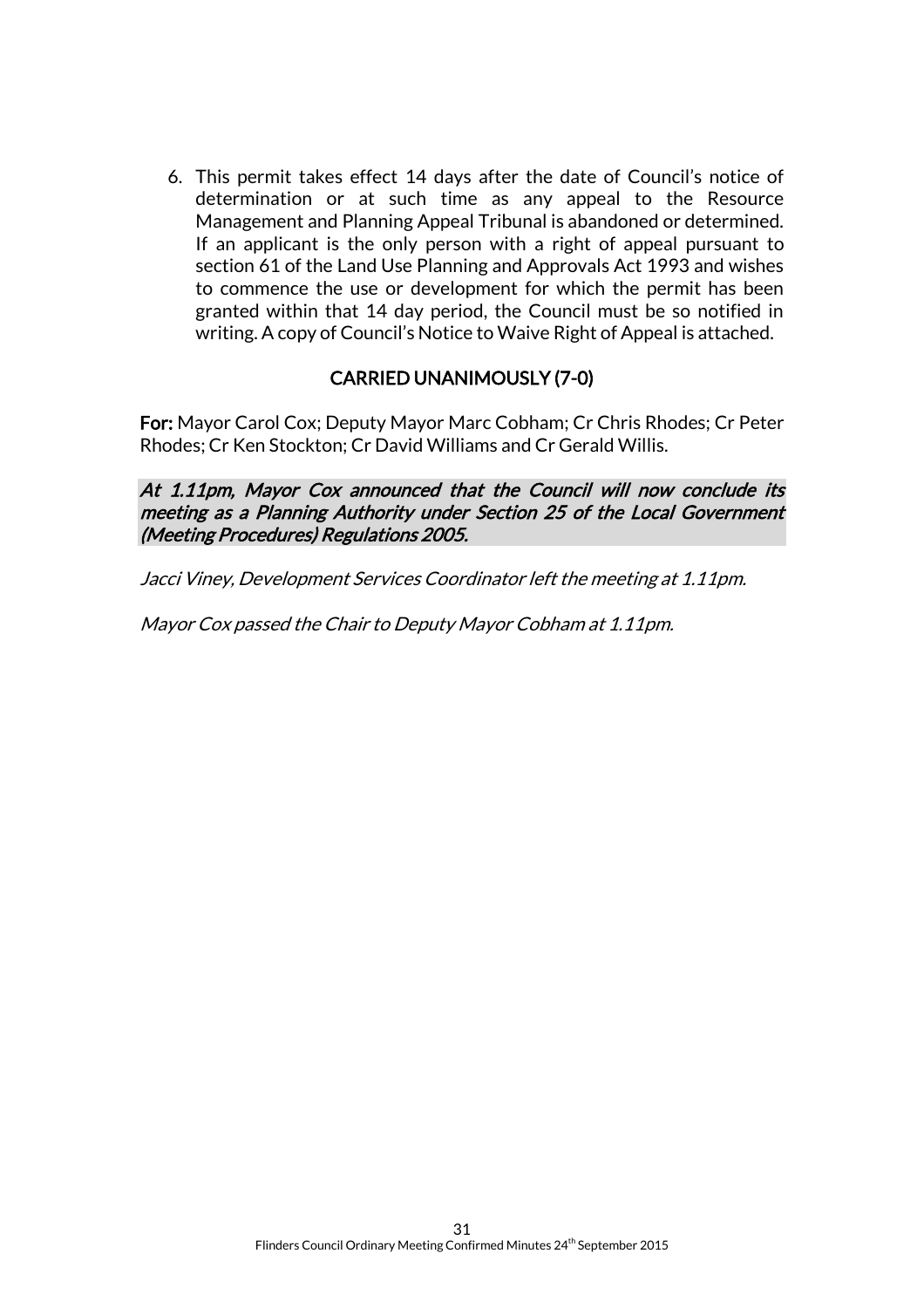### **B. NOTICE OF MOTIONS**

#### Item B1: Notice of Motion from Mayor Carol Cox - Federal Assistance Grants Prepayment

| <b>ACTION</b>            | <b>Decision</b>               |
|--------------------------|-------------------------------|
| <b>PROPONENT</b>         | Mayor Carol Cox               |
| <b>OFFICER</b>           | Raoul Harper, General Manager |
| <b>FILE REFERENCE</b>    | Fin/0910                      |
| <b>ASSOCIATED PAPERS</b> | Nil                           |

### NOTICE OF MOTION:

That Flinders Council presents the following motion at the Local Government of Tasmania (LGAT) General Meeting scheduled for the 29<sup>th</sup> of October 2015:

"That LGAT lobbies the Auditor General to have Federal Assistance Grants (FAGs) that are paid in advance prior to the financial year they are meant to be received in, recognised as income in the financial year they relate to, and not in the financial year received as is the current position."

### COUNCILLOR'S REPORT:

In the 2014-15 year Flinders Council received the following information on the 29<sup>th</sup> of June 2015 from the State Grants Commission:

"This morning I received advice that the Australian Government has decided to bring forward the first two instalments of the 2015-16 Financial Assistance Grants allocation for payment to the states and territories by 30 June 2015".

The advance payment of \$650,000 landed in Council's bank on the night of the 30<sup>th</sup> June and has been required by the Auditors to be accounted as revenue in that year of 2014-15. It is needless to say this was a totally unexpected and unbudgeted income, and in fact income that had been budgeted for by Council in the 2015-16 year.

Flinders, like many other councils, had already considered its Budget Estimates for 2015-16, prior to receipt of this advice on the  $29<sup>th</sup>$  of June. It is impossible for Councils to budget responsibly when the early receipt of FAGs can happen at random and up to the last minute of a financial year.

It is appreciated that the funds have landed in Council's bank early and a benefit will be received from the interest accruing, however Local Government accounting is under the accrual method and thus it is considered that prepayments of FAGs should be accounted for in the year they are due, not in the year they are made as prepayments.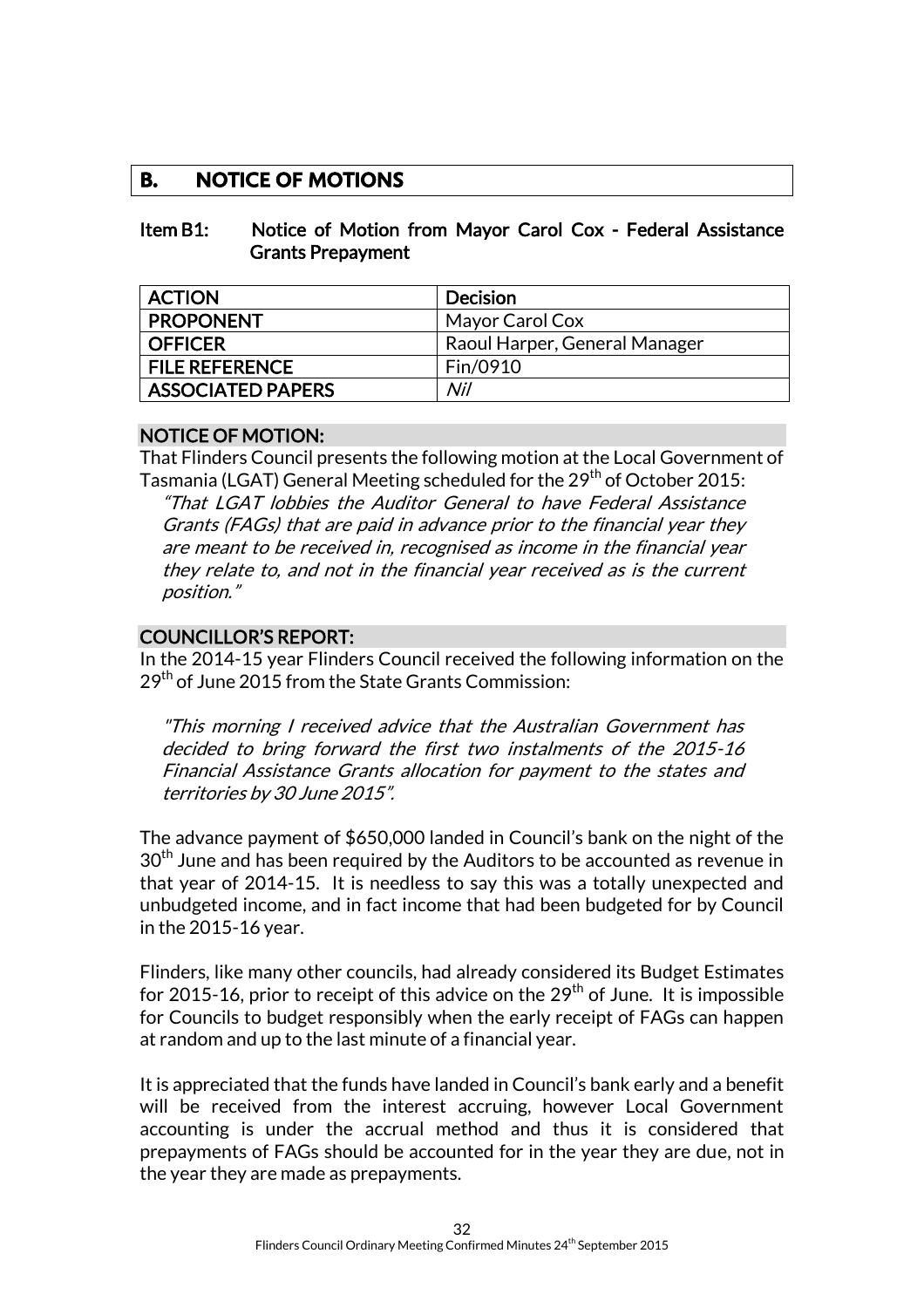I hope you can support this motion.

### PREVIOUS COUNCIL CONSIDERATION:

Nil

#### OFFICER'S REPORT:

The motion is supported.

#### STATUTORY REQUIREMENTS:

Local Government Act 1993

#### POLICY/STRATEGIC IMPLICATIONS:

5.0 Corporate Governance and Intergovernmental Relations

#### BUDGET AND FINANCIAL IMPLICATIONS:

The prepayment of FAGs and the accounting treatment currently prescribed is a significant issue for Council budgeting and should be addressed by the sector as soon as possible.

#### RISK/LIABILITY:

The ability to budget with confidence and accuracy is an important aspect of the operation performance of Council. Prepayment of FAGs does create risk that Council will be perceived to be less financially sustainable than is actually the case.

Council is required to have a Long-term Financial Plan in place guiding the allocation of funds and ultimately achieving a surplus. It is extremely difficult to achieve the results Government requires when funds are not received in the budgeted period.

#### VOTING REQUIREMENTS:

Simple Majority

#### OFFICER'S RECOMMENDATION:

That Flinders Council presents the following motion at the Local Government of Tasmania (LGAT) General Meeting scheduled for the 29<sup>th</sup> of October 2015:

"That LGAT lobbies the Auditor General to have Federal Assistance Grants (FAGs) that are paid in advance prior to the financial year they are meant to be received in, recognised as income in the financial year they relate to, and not in the financial year received as is the current position."

#### DECISION:

248.09.15 Moved: Mayor C Cox Seconded: Cr D Williams That Flinders Council presents the following motion at the Local Government of Tasmania (LGAT) General Meeting scheduled for the 29<sup>th</sup> of October 2015: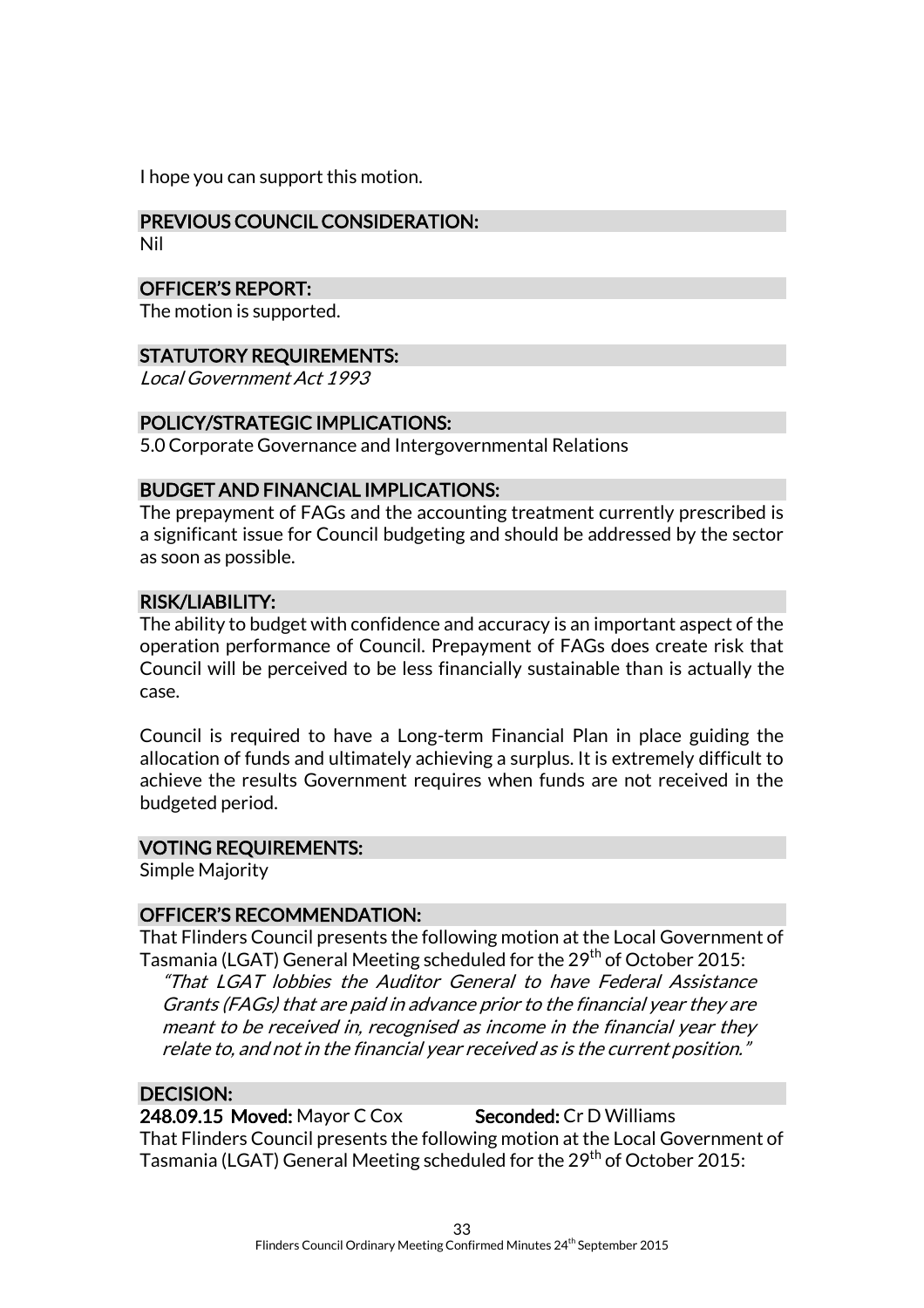"That LGAT lobbies the Auditor General to have Federal Assistance Grants (FAGs) that are paid in advance prior to the financial year they are meant to be received in, recognised as income in the financial year they relate to, and not in the financial year received as is the current position."

#### CARRIED UNANIMOUSLY (7-0)

For: Mayor Carol Cox; Deputy Mayor Marc Cobham; Cr Chris Rhodes; Cr Peter Rhodes; Cr Ken Stockton; Cr David Williams and Cr Gerald Willis.

Deputy Mayor Cobham passed the Chair to Mayor Cox at 1.13pm.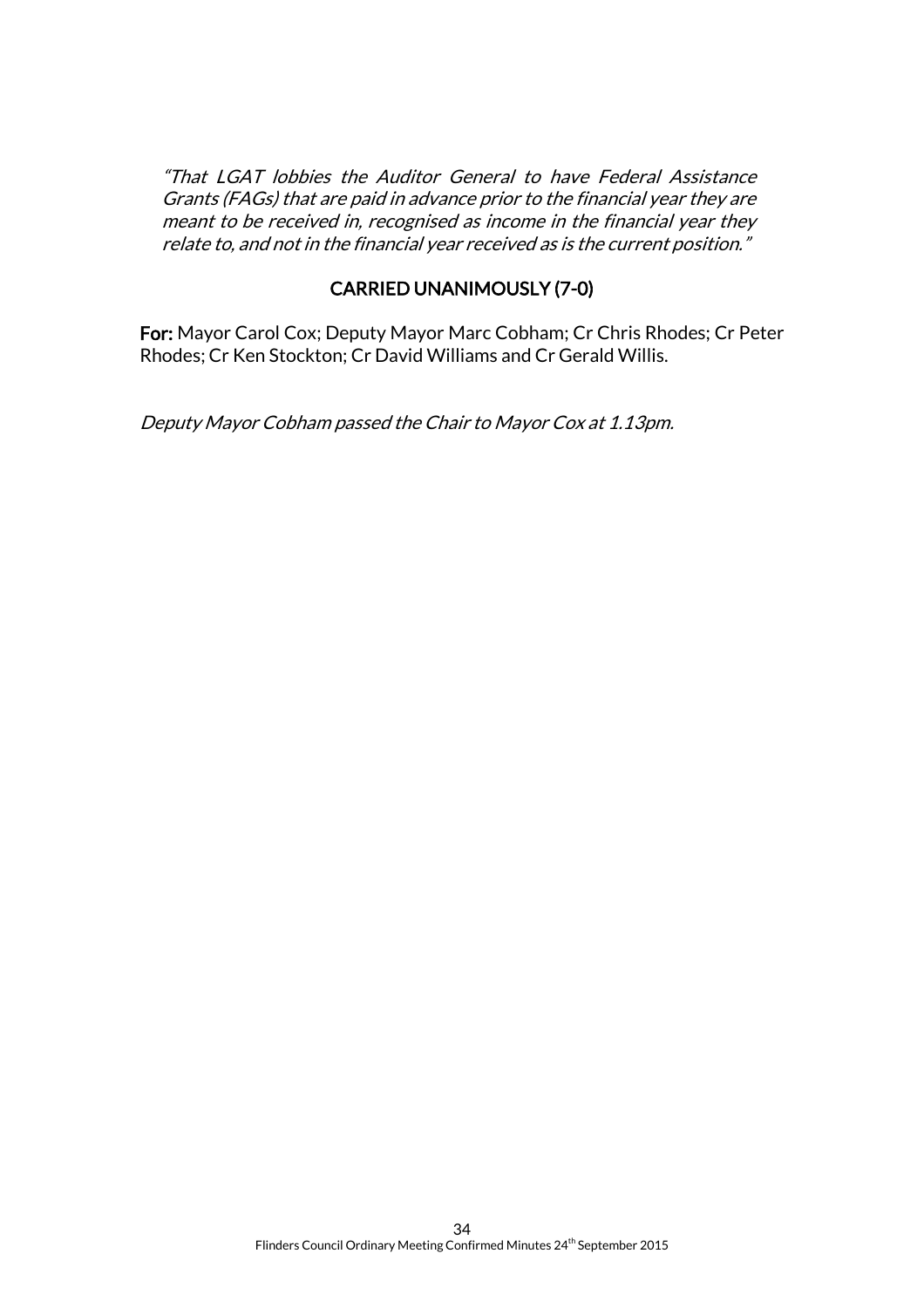#### Item B2: Notice of Motion from Cr Peter Rhodes – Monthly Development Application Report

| <b>ACTION</b>            | <b>Decision</b>                |
|--------------------------|--------------------------------|
| <b>PROPONENT</b>         | <b>Councillor Peter Rhodes</b> |
| <b>OFFICER</b>           | Raoul Harper, General Manager  |
| <b>FILE REFERENCE</b>    | DSV/0300                       |
| <b>ASSOCIATED PAPERS</b> | Nil                            |

#### NOTICE OF MOTION:

1) That each Ordinary Meeting of Council be provided with a report listing all Development Applications received by Council for the preceding calendar month. The list should include, in the order of receipt:

- Development Application Number;
- Address of property concerned;
- Category of proposed development (e.g. residential, visitor accommodation, business and professional services etc.);
- Proposed work (e.g. Construction of ..., extensions to ..., change of use, subdivision, demolition, alteration of boundary etc.);
- Date received: and
- Applicant.

2) That the Mayor seeks, from the General Manager, options for the Council to publish this information on the Council's website, including Representation status and Determination outcomes, in a manner similar to that provided by the Launceston City Council, and updated (weekly/fortnightly or monthly) as determined by Council.

#### COUNCILLOR'S REPORT:

It is in the best interest of the Community that Councillors are as well informed as possible about Council activities and developments within the Community. Other municipalities provide planning information to inform Councillors and the wider community. Flinders Council does not currently do so.

The first motion will change that. It is a sensible proposal that should not create any significant additional workload for council officers. It is assumed that Council maintains a form of register to record applications received and allocates a Development Application number or similar, in addition to recording other information pertinent to the Application. A photocopy or spreadsheet printout for the relevant month could be appended to the Agenda Paper for the Council meeting or attached to the Mayor's or a General Manager's report.

Access to such information on a regular basis would allow Councillors to obtain and maintain a better perspective on local developments, and other matters of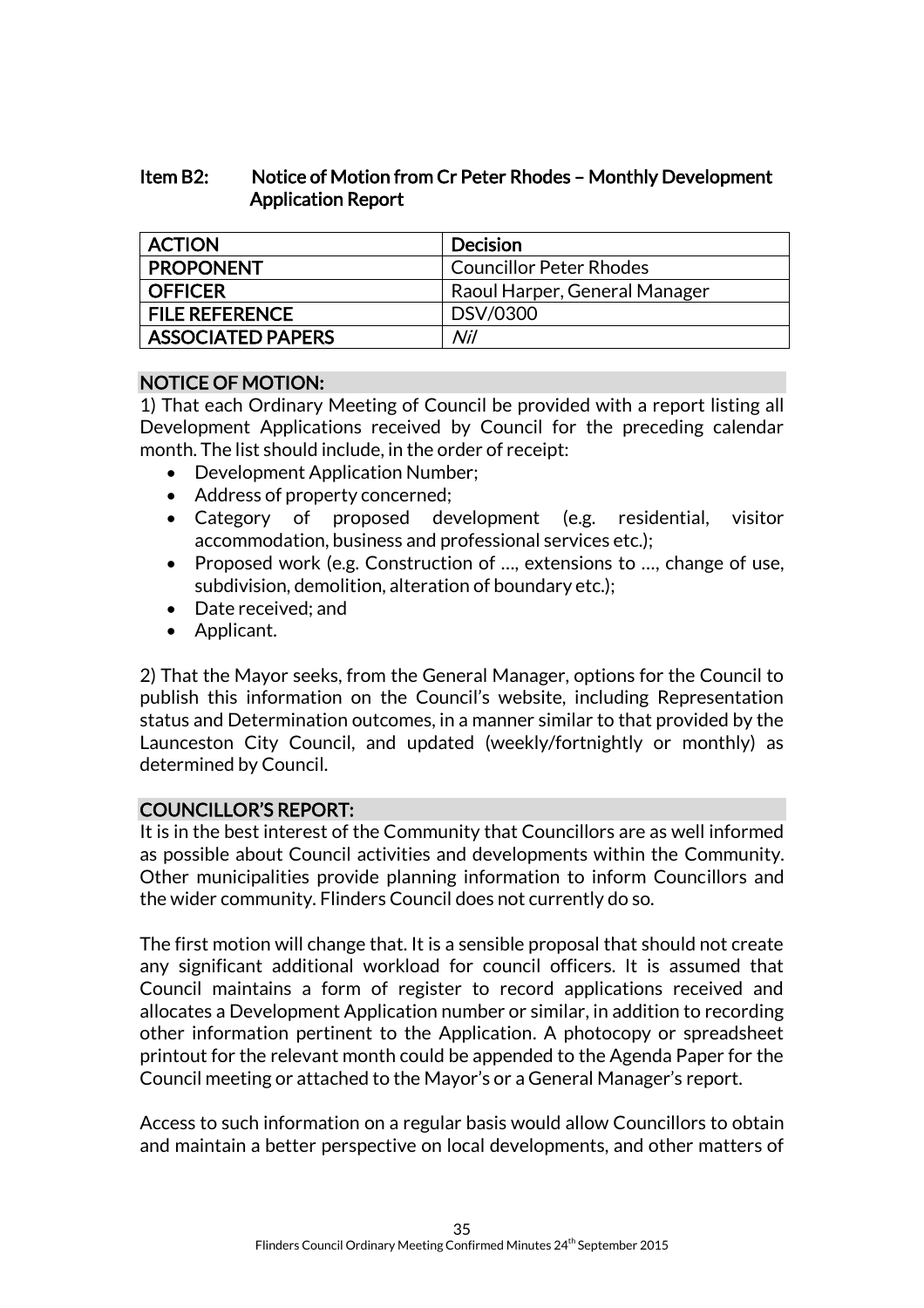relevance to our role. This would also assist them in fulfilling their obligations in relation to land use planning.

### PREVIOUS COUNCIL CONSIDERATION:

Nil

### OFFICER'S REPORT:

Council provides the following information in relation to planning applications:

- 1) When a Development Application is advertised due to its discretionary status, Councillors are emailed informing them of the application, the applicant, the site where the development is proposed and the type of development proposed. Councillors are also notified that they can view the associated plans at the Council Offices.
- 2) Councillors have the ability to "call in" a discretionary application if they believe it is in their or the public's interest to have the application taken to the Planning Authority as opposed to approval (or not) being assessed solely by the Planner and approved (or not) under delegation. This is outlined in the Discretionary Land Use Applications Procedure in place between Councillors and staff.
- 3) Discretionary Development Applications must be advertised in The Examiner and are uploaded to the Council website for the Community to view at any time during the advertising period.

Permitted Uses are not advertised. Permitted applications protect the anonymity of the applicant and their details are not public.

Point 1 of the Motion at hand calls for a monthly report to be provided to Councillors. This can be provided at minimal cost or time impost.

The report from the Councillor states, "Other municipalities provide planning information to inform Councillors and the wider community. Flinders Council does not currently do so." This is incorrect. Council does provide information to Councillors and the Community that exceeds the requirements in this area under the Land Use Planning and Approval Act (1993). It should be noted that the advertisement of discretionary development application on the Council website enables public access in excess of that required or expected under the Act.

The approach employed by Launceston City is very detailed and links directly with the State Government "iplan" project. Launceston and Hobart City Council are the only Councils in Tasmania that employ this level of reporting sophistication to date. Flinders Council is engaged with the State on the "iplan" project and will move to this style of information delivery post the introduction of the Statewide Planning Scheme. Any move to this level of detail prior would be pre-emptive, costly and ultimately a waste of resources. Utilising "iplan" is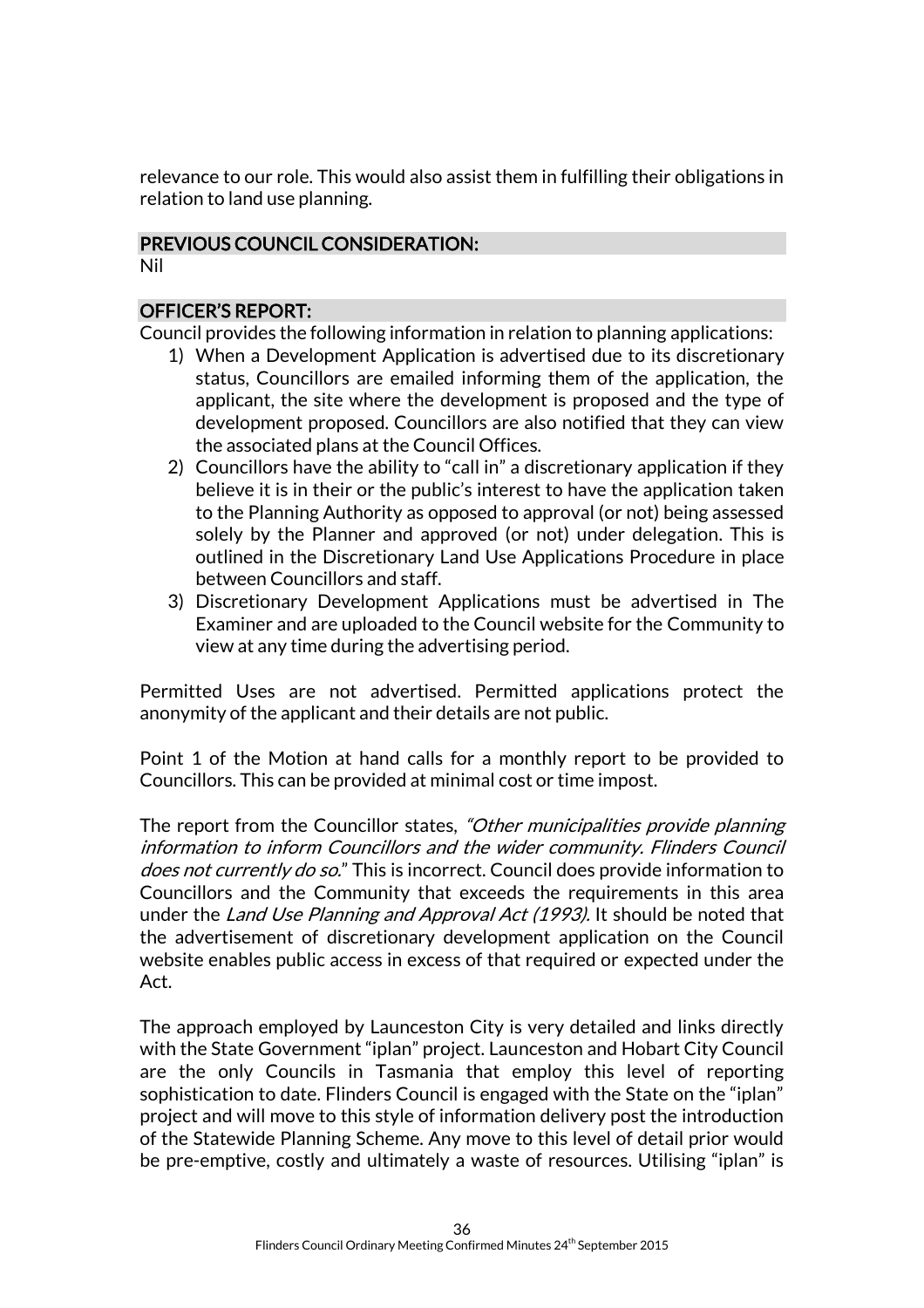the suggested approach and this would align with the goals of the motion at hand.

### STATUTORY REQUIREMENTS:

Local Government Act 1993 Land Use Planning Approvals Act 1993

### POLICY/STRATEGIC IMPLICATIONS:

3. 0 Land Use, Development and Building

#### BUDGET AND FINANCIAL IMPLICATIONS:

The delivery of a monthly planning report as part of the agenda will have minimal financial impact.

#### RISK/LIABILITY:

The provision of a report on the status of development applications is of minimal risk.

#### VOTING REQUIREMENTS:

Simple majority

### OFFICER'S RECOMMENDATION:

1) That each Ordinary Meeting of Council be provided with a report listing all active, approved or refused Development Applications current on the day of the agenda being closed for the monthly Ordinary Meeting of Council. The report is to include:

- Property Identification Number;
- Development Application Number;
- Applicant (if a discretionary application);
- Address of property concerned;
- Category of proposed development (e.g. residential, visitor accommodation, business and professional services etc.);
- Proposed development;
- Date received; and
- Status of application.

### DECISION:

#### 249.09.15 Moved: Cr P Rhodes Seconded: Cr K Stockton

1) That each Ordinary Meeting of Council be provided with a report listing all Development Applications received by Council for the preceding calendar month. The list should include, in the order of receipt:

- Development Application Number;
- Address of property concerned;
- Category of proposed development (e.g. residential, visitor accommodation, business and professional services etc.);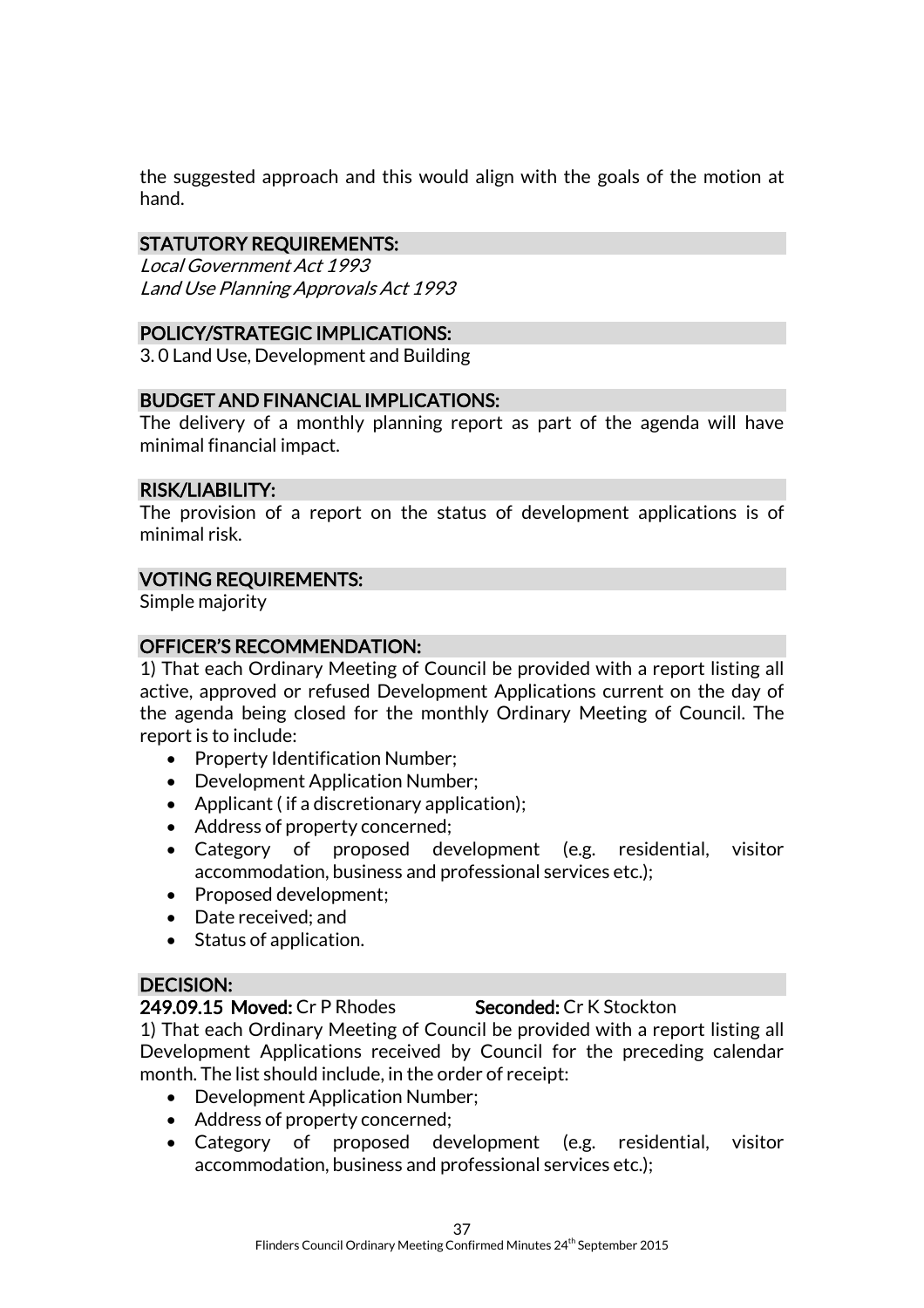- Proposed work (e.g. Construction of ..., extensions to ..., change of use, subdivision, demolition, alteration of boundary etc.);
- Date received: and
- Applicant.

2) That the Mayor seeks, from the General Manager, options for the Council to publish this information on the Council's website, including Representation status and Determination outcomes, in a manner similar to that provided by the Launceston City Council, and updated (weekly/fortnightly or monthly) as determined by Council.

#### Mayor Cox passed the Chair to Deputy Mayor Cobham at 1.17pm.

#### AMENDMENT

#### Moved: Mayor C Cox Seconded: Cr D Williams

1) That each Ordinary Meeting of Council be provided with a report listing all Development Applications received by Council for the preceding calendar month. The list should include, in the order of receipt:

- Development Application Number;
- Address of property concerned;
- Category of proposed development (e.g. residential, visitor accommodation, business and professional services etc.);
- Proposed work (e.g. Construction of ..., extensions to ..., change of use, subdivision, demolition, alteration of boundary etc.); and
- Date received.

2) The Council notes the development of iplan for all councils to publish such information.

### LOST (3-4)

For: Mayor Carol Cox, Deputy Mayor M Cobham and Cr D Williams Against: Cr Chris Rhodes, Cr Peter Rhodes, Cr K Stockton and Cr G Willis.

Deputy Mayor Cobham passed the Chair to Mayor Cox at 1.26pm.

#### AMENDMENT

250.09.15 Moved: Cr C Rhodes Seconded: Deputy Mayor M Cobham The substantive motion with the removal of the applicant's name.

### CARRIED UNANIMOUSLY (7-0)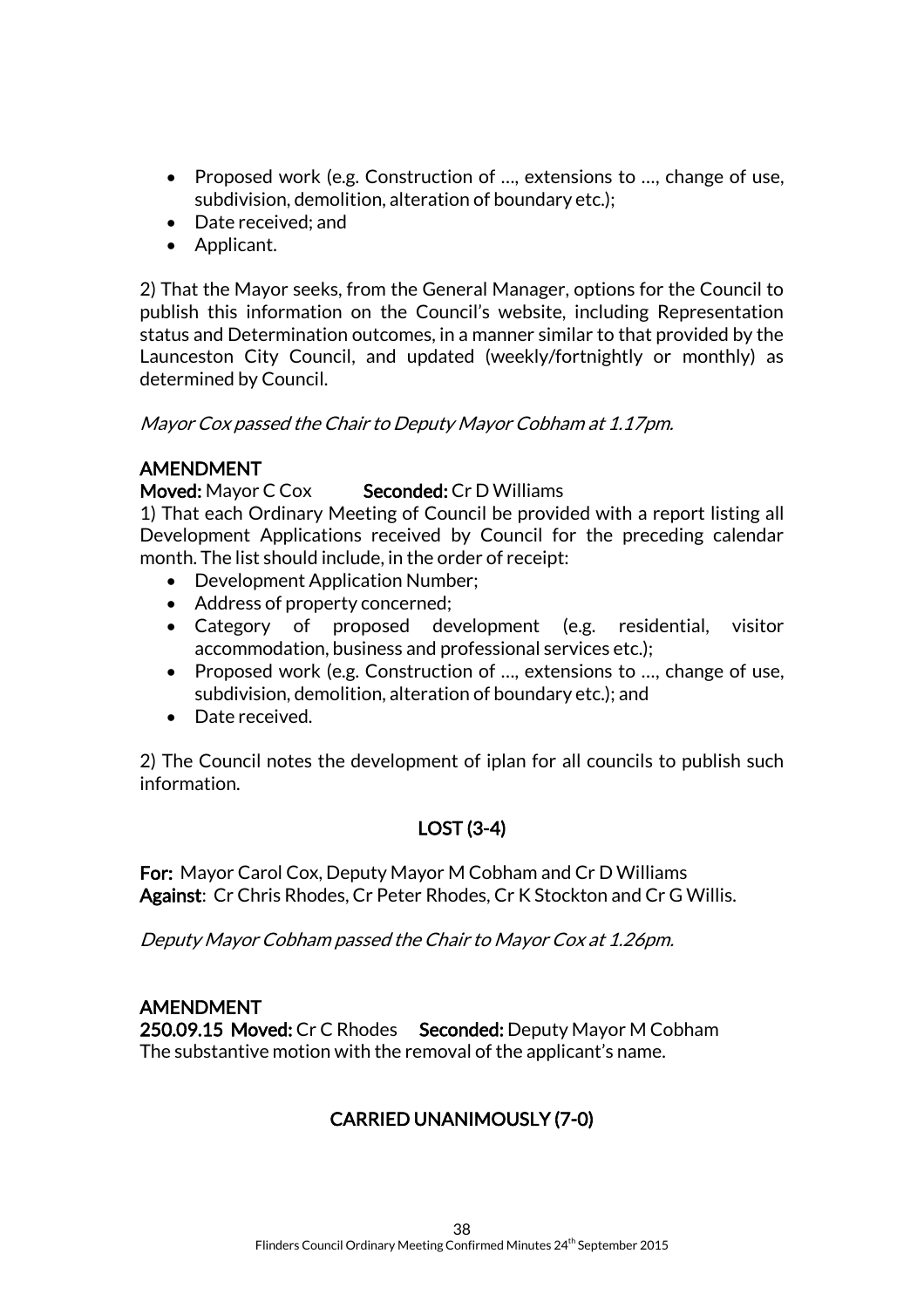For: Mayor Carol Cox; Deputy Mayor Marc Cobham; Cr Chris Rhodes; Cr Peter Rhodes; Cr Ken Stockton; Cr David Williams and Cr Gerald Willis.

#### SUBSTANTIVE MOTION

249.09.15 Moved: Cr P Rhodes Seconded: Cr K Stockton

1) That each Ordinary Meeting of Council be provided with a report listing all Development Applications received by Council for the preceding calendar month. The list should include, in the order of receipt:

- Development Application Number;
- Address of property concerned;
- Category of proposed development (e.g. residential, visitor accommodation, business and professional services etc.);
- Proposed work (e.g. Construction of ..., extensions to ..., change of use, subdivision, demolition, alteration of boundary etc.); and
- Date received.

2) That the Mayor seeks, from the General Manager, options for the Council to publish this information on the Council's website, including Representation status and Determination outcomes, in a manner similar to that provided by the Launceston City Council, and updated (weekly/fortnightly or monthly) as determined by Council.

### CARRIED UNANIMOUSLY (7-0)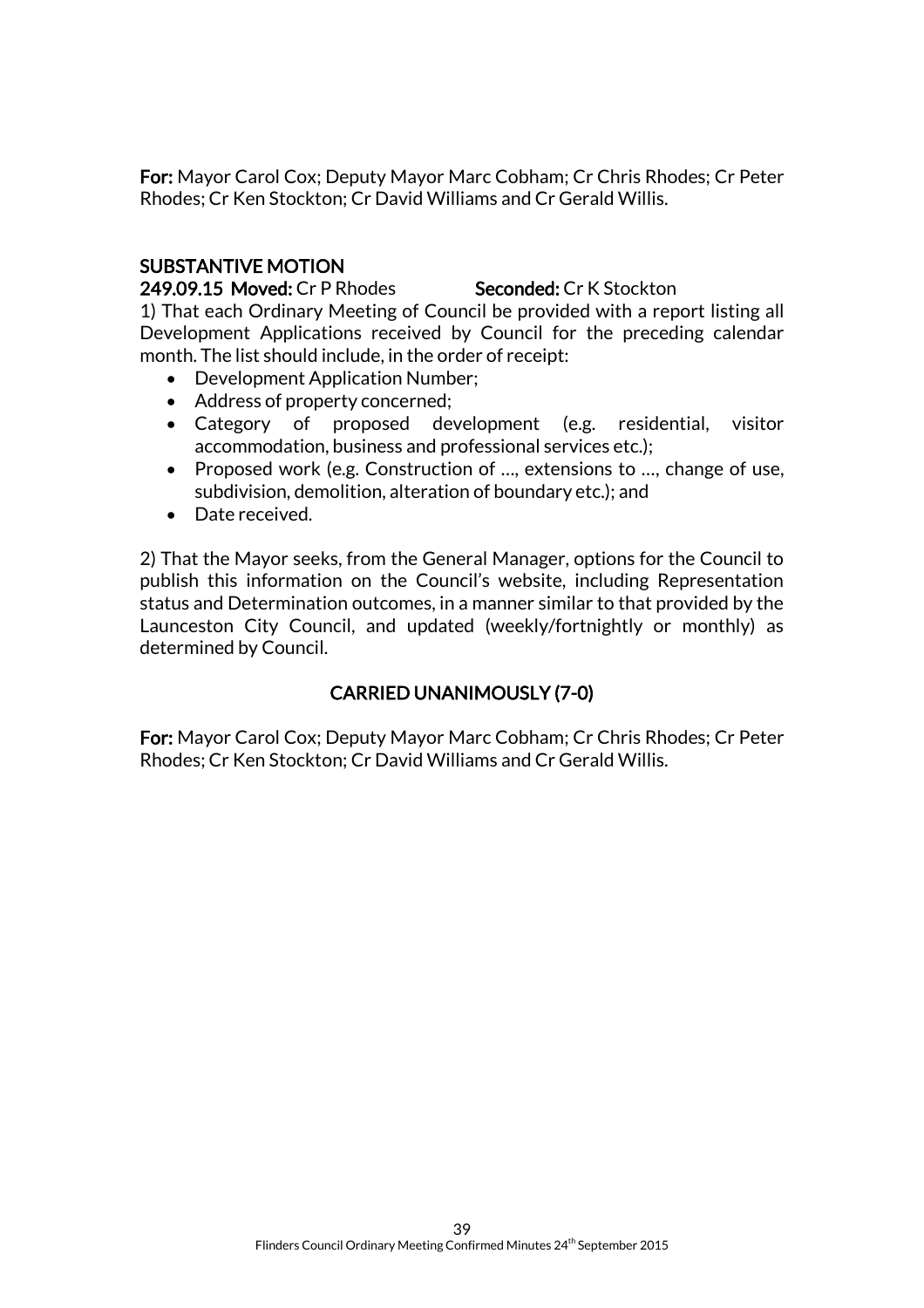#### Item B3: Notice of Motion from Ken Stockton – Utilisation of Furneaux Group Aviation Special Committee

| <b>ACTION</b>            | <b>Decision</b>                |
|--------------------------|--------------------------------|
| <b>PROPONENT</b>         | <b>Councillor Ken Stockton</b> |
| <b>OFFICER</b>           | Raoul Harper, General Manager  |
| <b>FILE REFERENCE</b>    | COM/0104                       |
| <b>ASSOCIATED PAPERS</b> | Nil                            |

#### NOTICE OF MOTION:

That Council supports the inclusion of the Furneaux Group Aviation Special Committee and its members in discussion, consideration and decision making relating to any significant planned expenditure regarding the infrastructure of the airport, maintenance of current runways to CASA standard and proposal for any new runway construction.

#### COUNCILLOR'S REPORT:

The successful and safe operation of the Flinders Airport is a major consideration for Council as owners and operators of the facility. Maintenance of the current runways is a significant cost and safety concern to Council. The possible necessity to construct a new runway in the future provides significant logistical, financial and accounting challenges to Council. The expertise and experience amongst members of the Aviation Committee is considerable and presently represents willing but unutilised capability which Council should take advantage of by way of inclusion of such expertise in future decision making.

#### PREVIOUS COUNCIL CONSIDERATION:

Nil

#### OFFICER'S REPORT:

The Committee will continue to be engaged with aspects of aviation services as per the terms of reference approved by Council. It is agreed that the Committee does have skills and expertise that could add value to the consideration of reports and future plans for the airport but noted that the Committee should not and does not direct operational decision making.

A Committee can only provide recommendations to Council for consideration. They can't make decisions that bind Council. The scope of the motion seeks to involve the Committee in operational planning and decision making. If that is the goal of the motion at hand then the existing terms of reference will need to be rescinded and new terms of reference developed by the Committee and subsequently approved by Council.

#### STATUTORY REQUIREMENTS:

Local Government Act 1993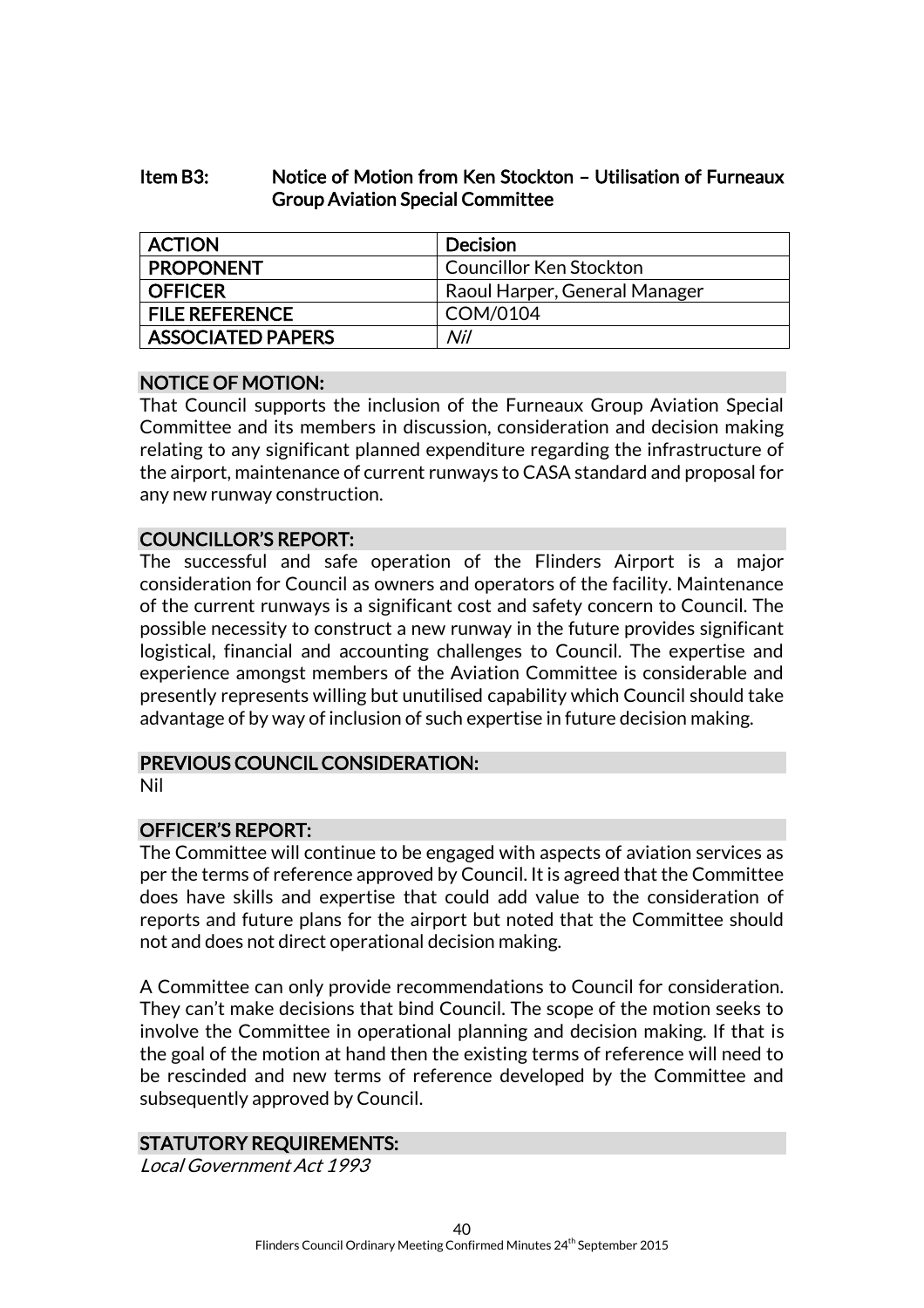#### POLICY/STRATEGIC IMPLICATIONS:

2.0 Infrastructure

#### BUDGET AND FINANCIAL IMPLICATIONS:

Unknown at this stage. If a Committee is to be involved in the operational planning and decision making of Council activities it will require more meetings with the Committee, more agendas, reports and minutes and will have a budgetary impact from the expanded staff time required to undertake these tasks.

#### RISK/LIABILITY:

A Special Committee of Council being involved directly in operational planning and decision making is high risk. Council's operational planning and decision making should be informed by expert opinion and advice.

#### VOTING REQUIREMENTS:

Simple Majority

#### OFFICER'S RECOMMENDATION:

That Flinders Council directs the Furneaux Group Aviation Special Committee of Council to review their terms of reference and provide a report back to Council for consideration.

#### DECISION:

251.09.15 Moved: Cr K Stockton Seconded: Cr P Rhodes That Council supports the inclusion of the Furneaux Group Aviation Special Committee and its members in discussion, consideration and decision making relating to the infrastructure of the airport, maintenance of current runways to CASA standard and proposal for any new runway construction.

#### AMENDMENT

Moved: Cr D Williams Seconded: Deputy Mayor M Cobham

That Flinders Council directs the Furneaux Group Aviation Special Committee of Council to review their terms of reference and provide a report back to Council for consideration.

#### LOST (3-4)

For: Mayor Carol Cox, Deputy Mayor Marc Cobham and Cr David Williams. Against: Cr C Rhodes, Cr P Rhodes, Cr K Stockton and Cr G Willis.

Mayor Cox passed the Chair to Deputy Mayor Cobham at 1.54pm.

AMENDMENT 252.09.15 Moved: Mayor C Cox Seconded: Cr G Willis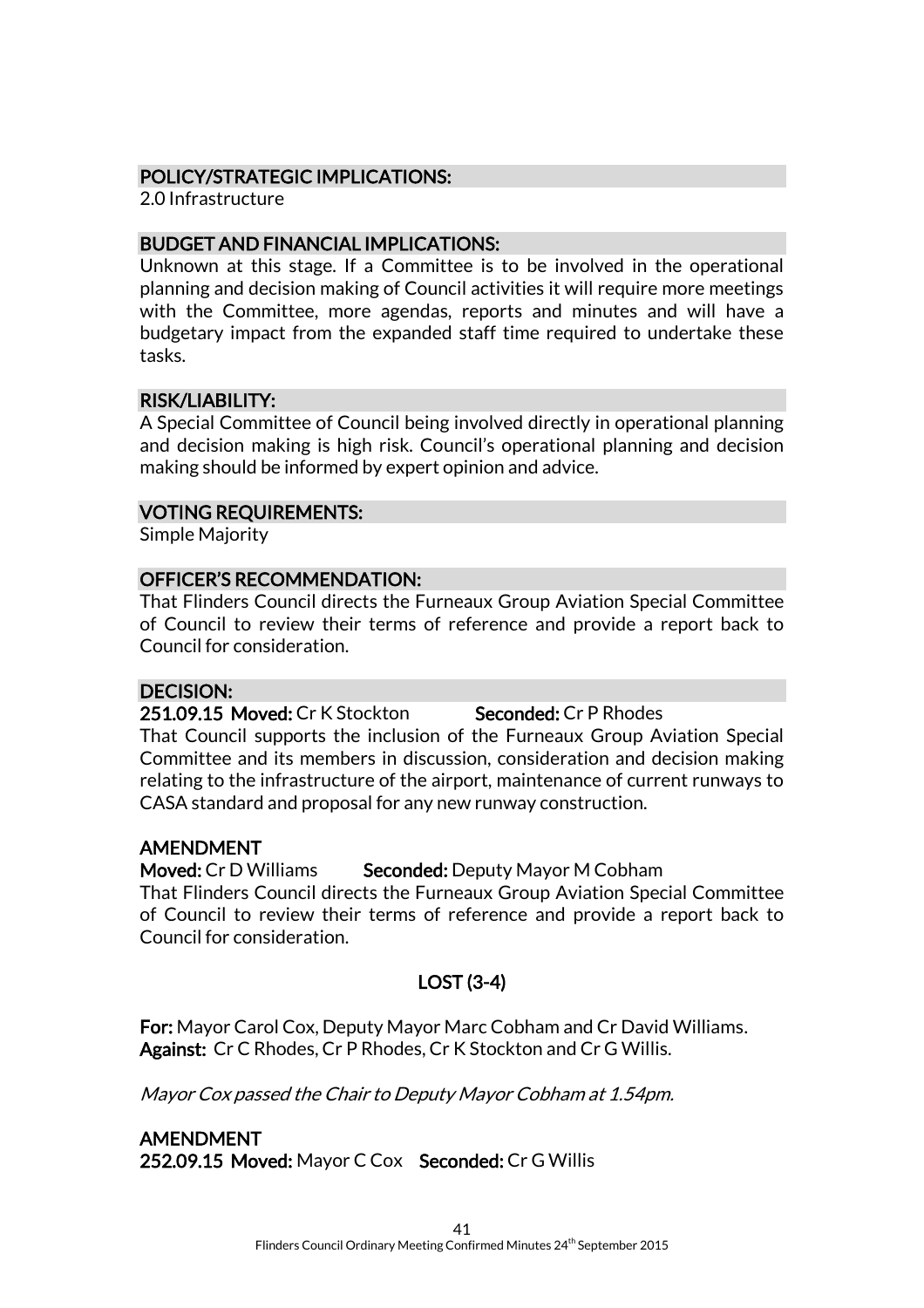That Council supports the inclusion of the Furneaux Group Aviation Special Committee in discussion and consideration of major infrastructure development or redevelopment at the Airport.

### CARRIED (6-1)

For: Mayor Carol Cox, Deputy Mayor M Cobham, Cr Chris Rhodes, Cr Peter Rhodes, Cr David Williams and Cr G Willis. Against: Cr K Stockton

Deputy Mayor Cobham passed the Chair to Mayor Cox at 1.58pm.

#### SUBSTANTIVE MOTION

251.09.15 Moved: Cr K Stockton Seconded: Cr P Rhodes

That Council supports the inclusion of the Furneaux Group Aviation Special Committee in discussion and consideration of major infrastructure development or redevelopment at the Airport.

### CARRIED (6-1)

For: Mayor Carol Cox, Deputy Mayor M Cobham, Cr Chris Rhodes, Cr Peter Rhodes, Cr David Williams and Cr G Willis. Against: Cr K Stockton

Mayor Cox passed the Chair to Deputy Mayor Cobham at 1.59pm.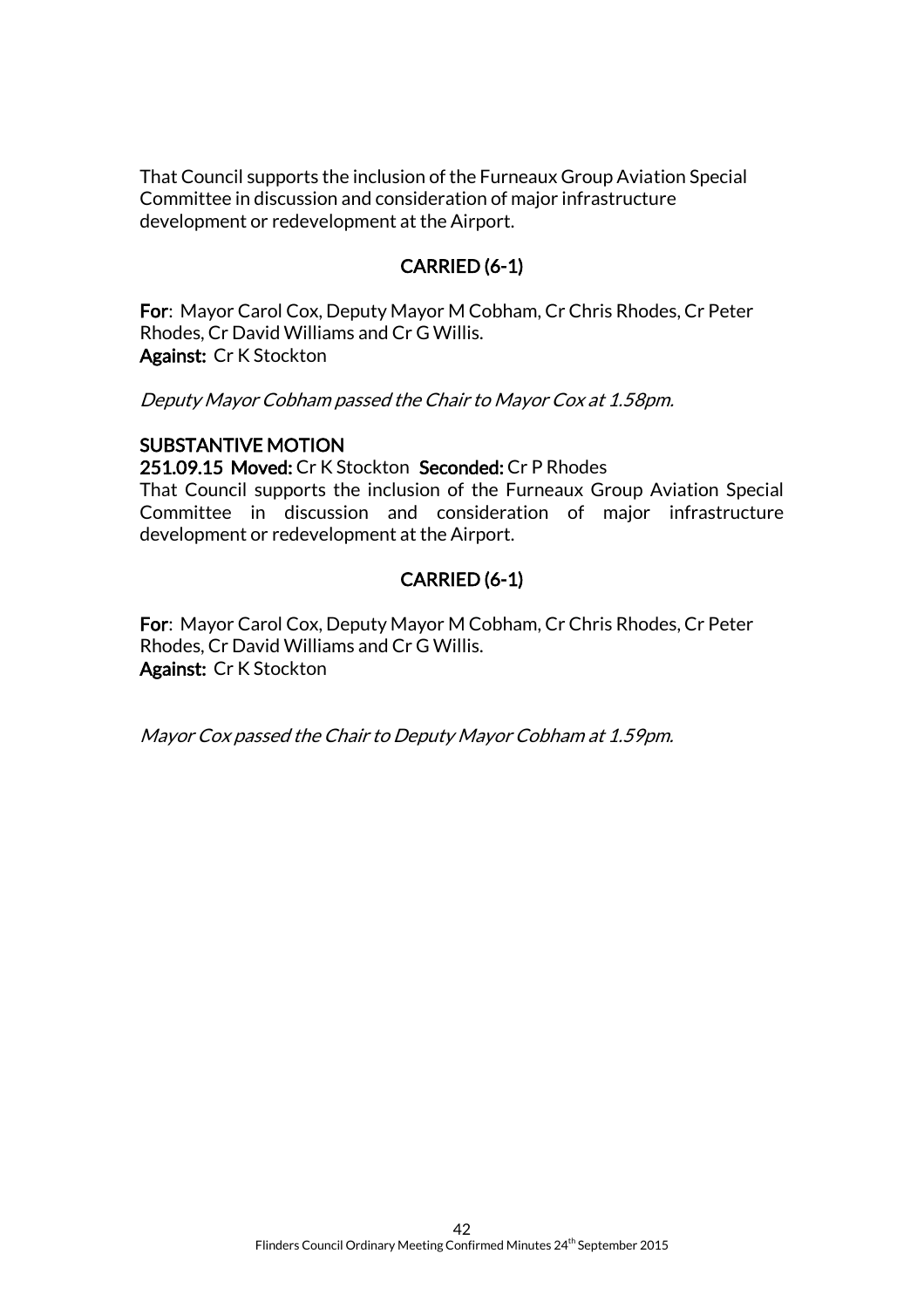#### Item B4: LATE AGENDA ITEM - Notice of Motion from Mayor Carol Cox – Flinders Island Tourism and Business Association (FITBA)

| <b>ACTION</b>            | <b>Decision</b>                         |
|--------------------------|-----------------------------------------|
| <b>PROPONENT</b>         | Mayor Carol Cox                         |
| <b>OFFICER</b>           | Raoul Harper, General Manager           |
| <b>FILE REFERENCE</b>    | CSV/1704                                |
| <b>ASSOCIATED PAPERS</b> | Annexure 22: Marketing & Development    |
|                          | <b>Focus (For Elected Members only)</b> |
|                          | Annexure 23: 3 year plan (For Elected   |
|                          | Members only)                           |

#### NOTICE OF MOTION:

That Councillors consider and discuss in Closed Council the Flinders Island Tourism and Business Association plan for economic and tourism development and provide feedback to Councillor Chris Rhodes as Council's representative on the Flinders Island Tourism and Business Association (FITBA).

#### COUNCILLOR'S REPORT:

Councillor Chris Rhodes is the Flinders Council's elected representative on the Flinders Island Tourism and Business Association Inc. (FITBA) and has provided me with the Draft 2015/16 Marketing & Development Focus. The Focus document is being brought to Councillors to give consolidated advice to Cr C Rhodes, to guide his response to the FITBA on the content of the document.

The document is still in draft form and thus is being supplied as Councillor information only and for this reason the recommendation is for discussion to occur in Closed Council.

A copy of the tourism 3 year plan is also provided as background information.

#### PREVIOUS COUNCIL CONSIDERATION:

Nil

#### OFFICER'S REPORT:

Council has a range of strategic directions and outputs associated with tourism and economic development in the Draft Strategic Plan and Annual Plan. Existing staff work plans are designed to deliver on these agreed outputs. FITBA is to be congratulated on its initial work to design a coordinated plan for action over the coming period (the document refers to a 12 month period while the graphic associated is a 3 year plan). As an industry and business representative group their direction and efforts are important to the island's growth and development. Council should, where possible, seek to support its endeavours while recognising that we also have our own strategic and operational objectives as set in agreed and funded plans and budgets.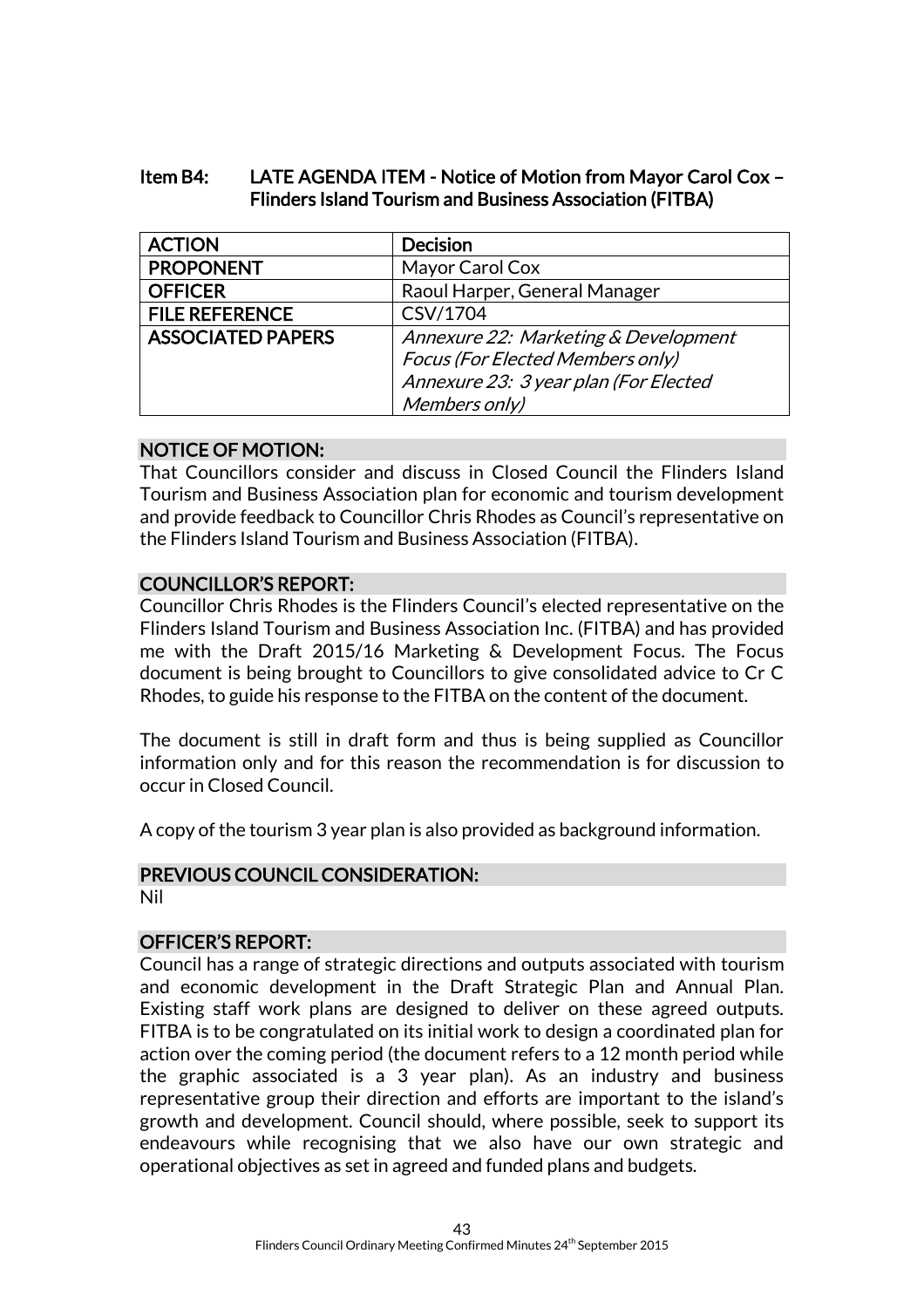Staff continue to work closely with the Chair of FITBA. Officers have only briefly sighted the document presented and a detailed report on its contents has not been possible in the timeframe provided. Council should be wary of making any decisions on the contents of the document given the lack of scrutiny staff have been afforded and the absence of qualified advice on the substance of the document. As the draft document has also not been scrutinised by members it would appear pre-emptive to seek any formal Council position on its contents. The draft document contains information relating to the proposed engagement of contractors or services and should be discussed in Closed Council.

#### STATUTORY REQUIREMENTS:

Local Government Act 1993

#### POLICY/STRATEGIC IMPLICATIONS:

6.0 Furneaux Future

#### BUDGET AND FINANCIAL IMPLICATIONS:

Unknown

#### RISK/LIABILITY:

No significant risk identified with the document being discussed. Council should avoid making any commitment to actions or directions associated within the document until further information is provided to Council by FITBA.

#### VOTING REQUIREMENTS:

Simple Majority

#### OFFICER'S RECOMMENDATION:

That Flinders Council discusses the Flinders Island Tourism and Business Association plan for economic and tourism development in Closed Council.

#### DECISION:

253.09.15 Moved: Mayor C Cox Seconded: Cr D Williams

That Councillors consider and discuss in Closed Council the Flinders Island Tourism and Business Association plan for economic and tourism development and provide feedback to Councillor Chris Rhodes as Council's representative on the Flinders Island Tourism and Business Association (FITBA).

### CARRIED UNANIMOUSLY (7-0)

For: Mayor Carol Cox; Deputy Mayor Marc Cobham; Cr Chris Rhodes; Cr Peter Rhodes; Cr Ken Stockton; Cr David Williams and Cr Gerald Willis.

Deputy Mayor Cobham passed the Chair to Mayor Cox at 2.02pm.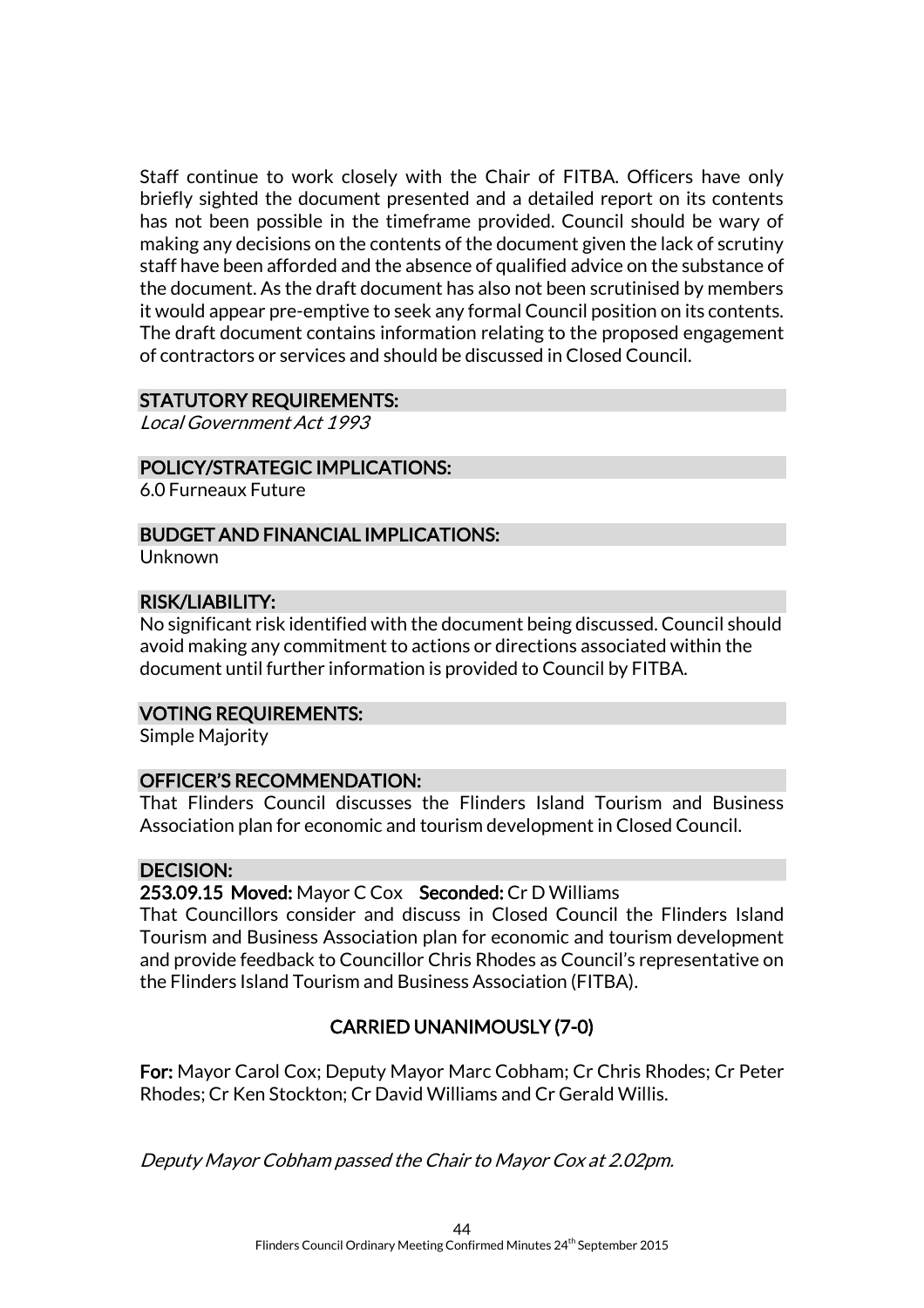### **C. CORPORATE SERVICES**

#### Item C1: 2015-16 Budget

| <b>ACTION</b>            | Decision                                     |
|--------------------------|----------------------------------------------|
| <b>PROPONENT</b>         | <b>Council Officer</b>                       |
| <b>OFFICER</b>           | Sophie Pitchford, Corporate Services Manager |
| <b>FILE REFERENCE</b>    | FIN/0701                                     |
| <b>ASSOCIATED PAPERS</b> | Annexure 9: 2015-16 Budget                   |

#### INTRODUCTION:

The annual budget presented has been revised due to a number of items that came to the attention of Council postthe adoption of the 2015-16 budget at the July Council Meeting.

#### PREVIOUS COUNCIL CONSIDERATION:

198.07.2015 Council adopted the 2015-16 Budget on  $16^{th}$  July 2015.

#### OFFICER'S REPORT:

Budget items have been revised to reflect actual income or expenditure which Council is expected to incur for the remainder of the financial year. Other items of expenditure or capital works previously approved by Council at the July Council Meeting for 2015-16 have also been included.

The key items that have been revised are:

- Rates have been adjusted down by \$30,396.71 to reflect the correct adjustment factors;
- Federal Assistance Grant funds have been adjusted down by \$377,709 (Governance) and \$256,620 (Roads) due to the prepayment of the 2015- 16 funds on the 30 June 2015;
- An allocation of \$14,500 in the Capital Works Program for the development of a prioritised and costed program of interim pavement repairs for Runway 14/32 and the feasibility of drainage works at the southern end of the runway.
- An allocation of \$9,000 for the purchase of a FOD-Boss sweeper to decrease levels of foreign object debris (FOD) on the airstrip.
- An additional \$15,000 to the Airport for extra internal labour costs associated with the management of the FOD.

#### STATUTORY REQUIREMENTS:

Local Government Act 1993

#### POLICY/STRATEGIC IMPLICATIONS:

5.0 Corporate, Governance & Intergovernmental Relations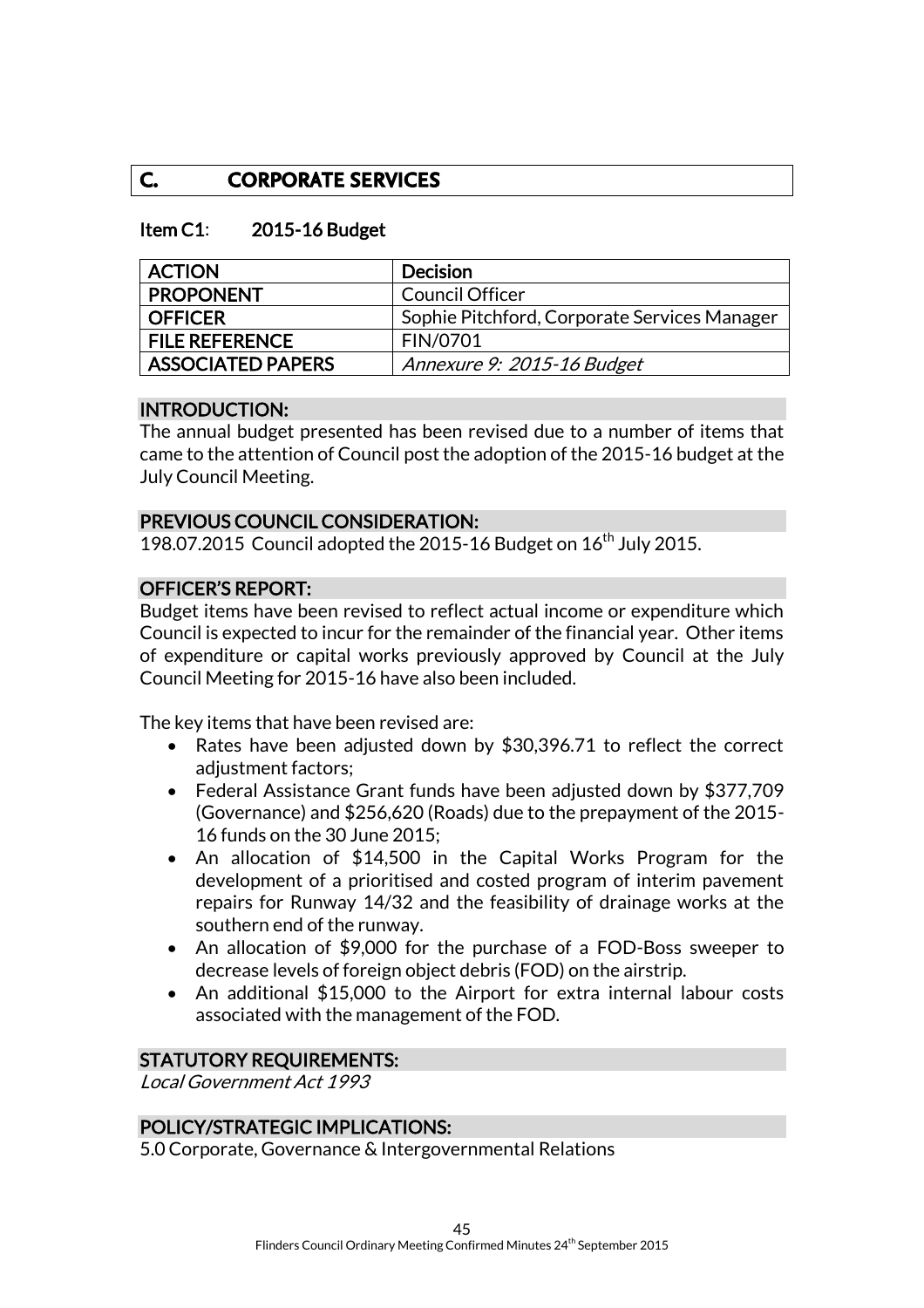#### BUDGET & FINANCIAL IMPLICATIONS:

Annual Plan – all areas.

#### RISK/LIABILITY:

No foreseen risks or legal obligations identified as a result of this Budget Review.

#### VOTING REQUIREMENTS:

Absolute Majority

#### OFFICER'S RECOMMENDATION:

That Council adopts the revised 2015-16 Budget at 24<sup>th</sup> September as the Budget for 2015-16.

#### **DECISION**

254.09.15 Moved: Cr G Willis Seconded: Cr P Rhodes That Item C1 - 2015-16 Budget be discussed in Closed Council as there are figures that are confidential that need to be discussed.

### CARRIED UNANIMOUSLY (7-0)

For: Mayor Carol Cox; Deputy Mayor Marc Cobham; Cr Chris Rhodes; Cr Peter Rhodes; Cr Ken Stockton; Cr David Williams and Cr Gerald Willis.

255.09.15 Moved: Deputy Mayor M Cobham Seconded: Cr G Willis That further consideration of Item C1 be deferred to after the Closed Council session is concluded.

### CARRIED UNANIMOUSLY (7-0)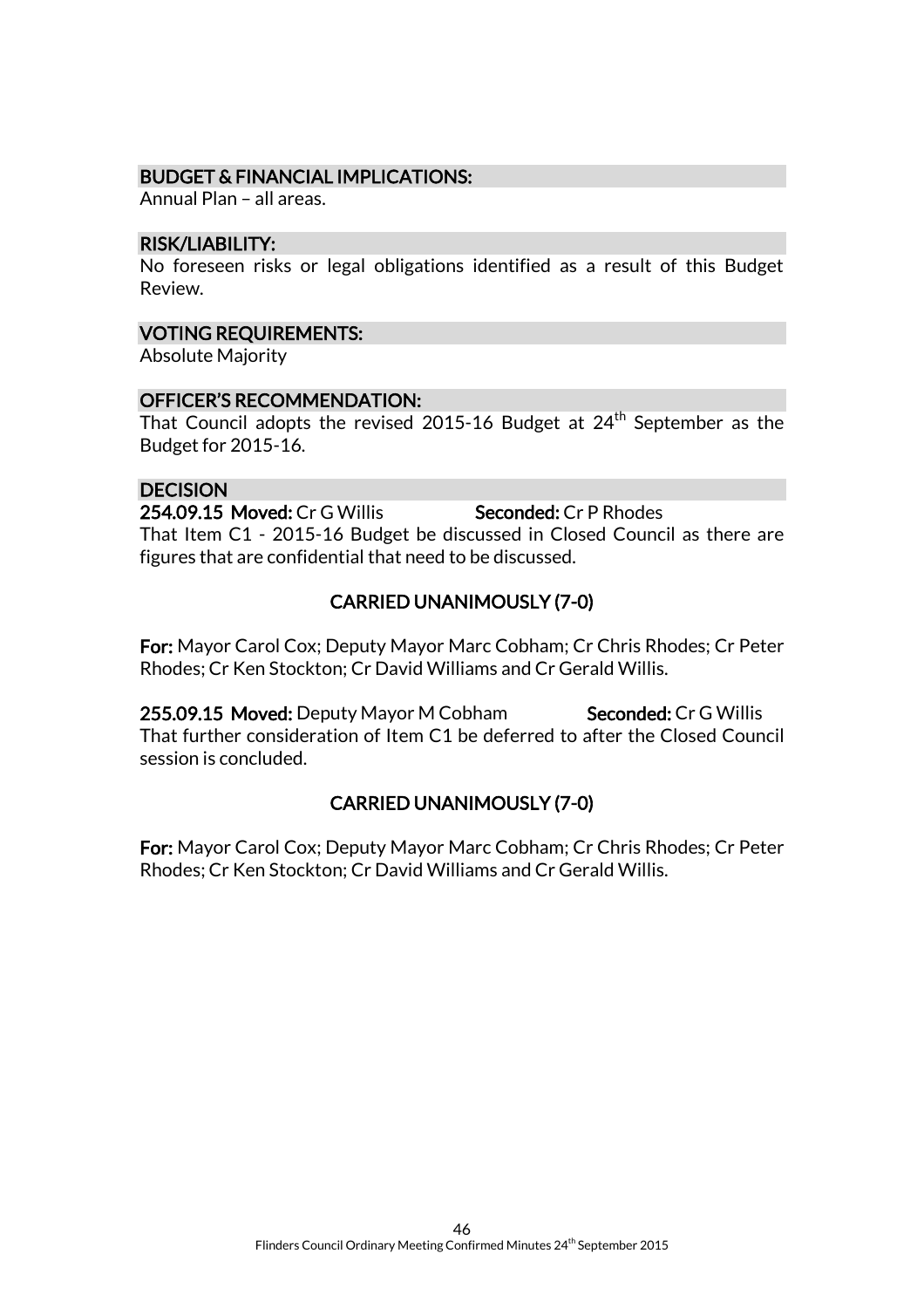### **D. GOVERNANCE**

#### Item D1: Strategic Plan 2015

| <b>ACTION</b>            | <b>Decision</b>                        |
|--------------------------|----------------------------------------|
| <b>PROPONENT</b>         | <b>Council Officer</b>                 |
| <b>OFFICER</b>           | Raoul Harper, General Manager          |
| <b>FILE REFERENCE</b>    | ADM/0500                               |
| <b>ASSOCIATED PAPERS</b> | Annexure 10: DRAFT Strategic Plan 2015 |
|                          | Annexure 11: Community submissions     |

#### INTRODUCTION:

The Local Government Act 1993 requires Council to prepare a Strategic Plan and complementary Annual Plans to implement it. Each year Council reports progress on meeting its strategic objectives and annual plan actions via the Annual Report. The Draft Strategic Plan was considered at the July Ordinary Meeting and made available to the community for comment, consideration and inspection from  $30<sup>th</sup>$  July 2015 for a four week period. The consultation period has now been completed and the document is recommended for adoption.

#### PREVIOUS COUNCIL CONSIDERATION:

199.07.2015 16<sup>th</sup> July 2015

#### OFFICER'S REPORT:

In preparing the Draft Strategic Plan, Council considered opportunities, challenges and future directions required to sustain the organisation and the Community we serve. Informed by detailed economic, social and community based information on Flinders, regional Australia more generally and trends in regional development theory and practice, the draft Strategic Plan sets a vision for the future delivery of services and the advocacy and support Council can provide the Communities of the Islands.

The Draft Strategic Plan was received by Council and made available for the Community's comment and input. During the 4 week comment period a total of five community submissions and one staff submission were received. The submissions received from the Community were considered by Council at a workshop on the  $10<sup>th</sup>$  of September and have informed the Draft Strategic Plan presented for final consideration.

Council's Strategic Plan sets in place the strategic focus of the organisation for the period of the current Council and beyond and complies with the requirements of the Local Government Act 1993.

The Draft Strategic Plan is recommended for adoption.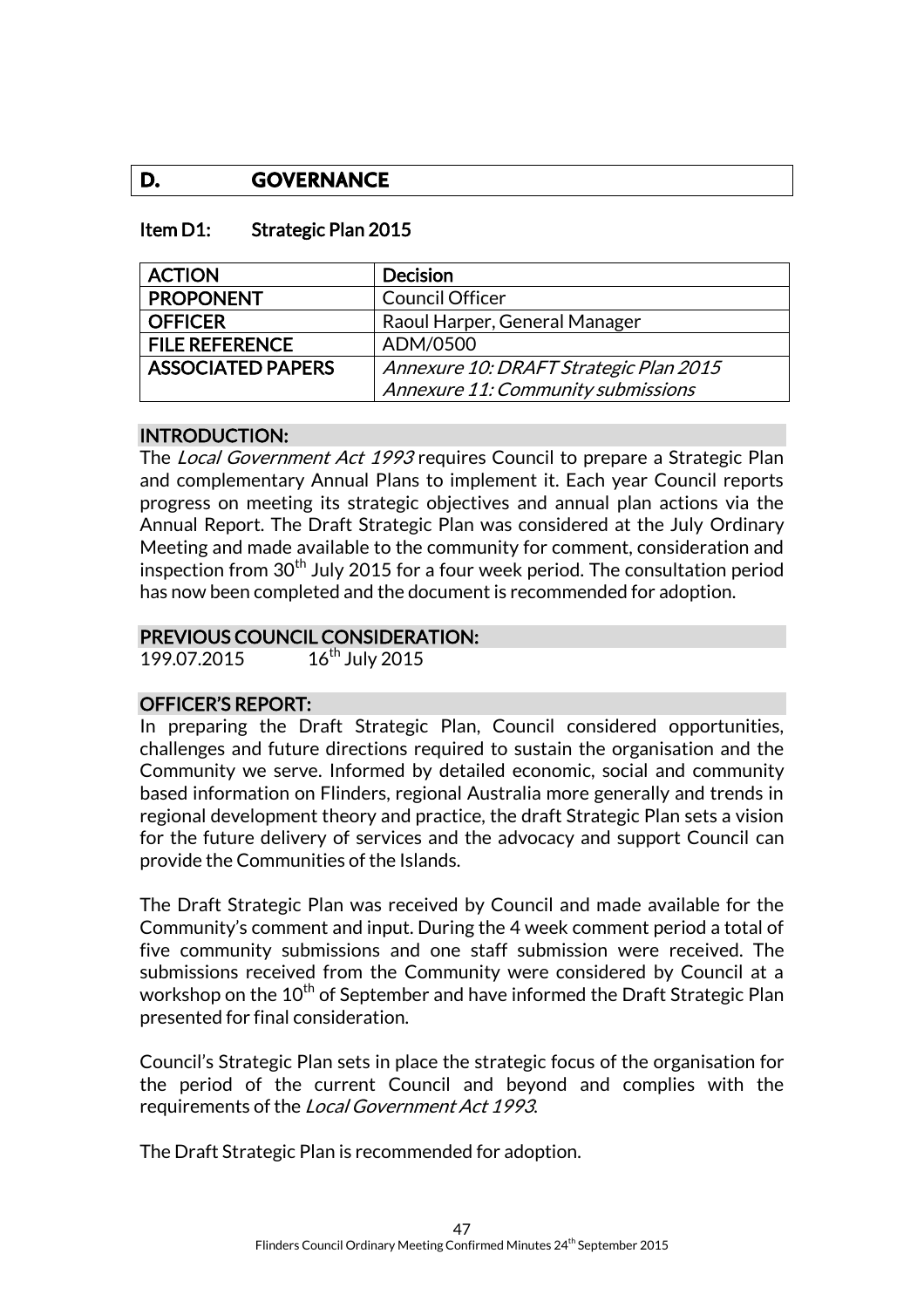#### STATUTORY REQUIREMENT:

Local Government Act 1993

#### POLICY/STRATEGIC IMPLICATIONS:

Social/Financial/ Environment/Community

#### BUDGET AND FINANCIAL IMPLICATIONS:

The Strategic Plan informs the organisational direction of the Council as a whole and is the lead document to direct the development of the Annual Plan and subsequent budget allocations to tasks and action.

#### RISK/LIABILITY:

No risks identified.

#### VOTING REQUIREMENTS:

Simple Majority

#### OFFICER'S RECOMMENDATION:

That Council formally adopts the Strategic Plan 2015.

#### DECISION:

256.09.15 Moved: Deputy Mayor M Cobham Seconded: Cr G Willis That Council formally adopts the Strategic Plan 2015 including the revised Mayor's Welcome.

#### CARRIED UNANIMOUSLY (7-0)

For: Mayor Carol Cox; Deputy Mayor Marc Cobham; Cr Chris Rhodes; Cr Peter Rhodes; Cr Ken Stockton; Cr David Williams and Cr Gerald Willis.

Note: Cr Gerald Willis on behalf of Council thanked the General Manager and staff for undertaking the large volume of work involved to produce such a worthwhile document.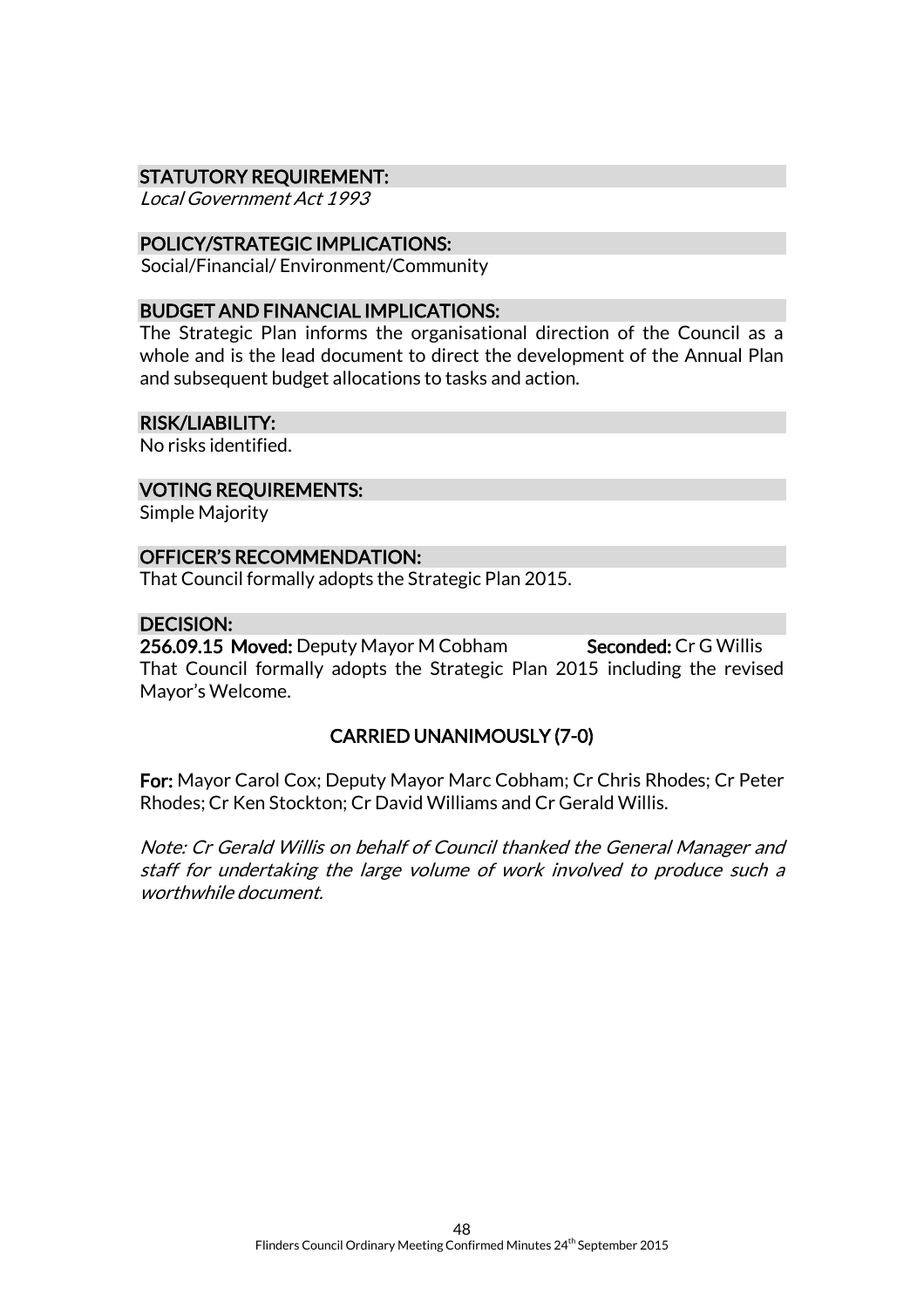#### Item D2: Local Government Reform

| <b>ACTION</b>            | <b>Decision</b>                                  |
|--------------------------|--------------------------------------------------|
| <b>PROPONENT</b>         | <b>Council Officer</b>                           |
| <b>OFFICER</b>           | Raoul Harper, General Manager                    |
| <b>FILE REFERENCE</b>    | ADM/0500                                         |
| <b>ASSOCIATED PAPERS</b> | Annexure 12: Letter from Peter Gutwein           |
|                          | Annexure 13: Email from Phillip Hoysted (For     |
|                          | <b>Elected Members only)</b>                     |
|                          | Annexure 14: Project Brief (For Elected Members) |
|                          | only)                                            |
|                          | Annexure 15: Draft Memorandum of                 |
|                          | Understanding (For Elected Members only)         |

#### INTRODUCTION:

Information is provided to update Councillors on the State Government's program of Local Government Reform including consideration of a benchmarking and resource sharing project for all Northern Tasmanian Councils.

#### PREVIOUS COUNCIL CONSIDERATION:

203.07.2015 16<sup>th</sup> July 2015 Ordinary Meeting

#### OFFICER'S REPORT:

Council resolved the following at its July Ordinary Meeting:

203.07.2015 Moved: Deputy Mayor M Cobham Seconded: Cr D Williams That the Mayor writes to the Minister for Local Government expressing that:

1) Flinders Council has for many years been at the forefront of utilising resource sharing.

2) Flinders Council will continue to explore how these can deliver improved services and cost efficiencies for our community.

3) With funding support provided by the State Government, Flinders Council confirms a willingness to explore other models of sharing resources either within our existing agreements or at a regional level. CARRIED UNANIMOUSLY (6-0)

The local government reform process is squarely focused on the financial sustainability of Tasmanian Local Government and the need to generate efficiencies in service delivery. Discussions have been occurring within the regional Council group to this effect.

Flinders Council has been invited to participate in a project that was initially developed by four northern Councils (Northern Midlands, Meander Valley,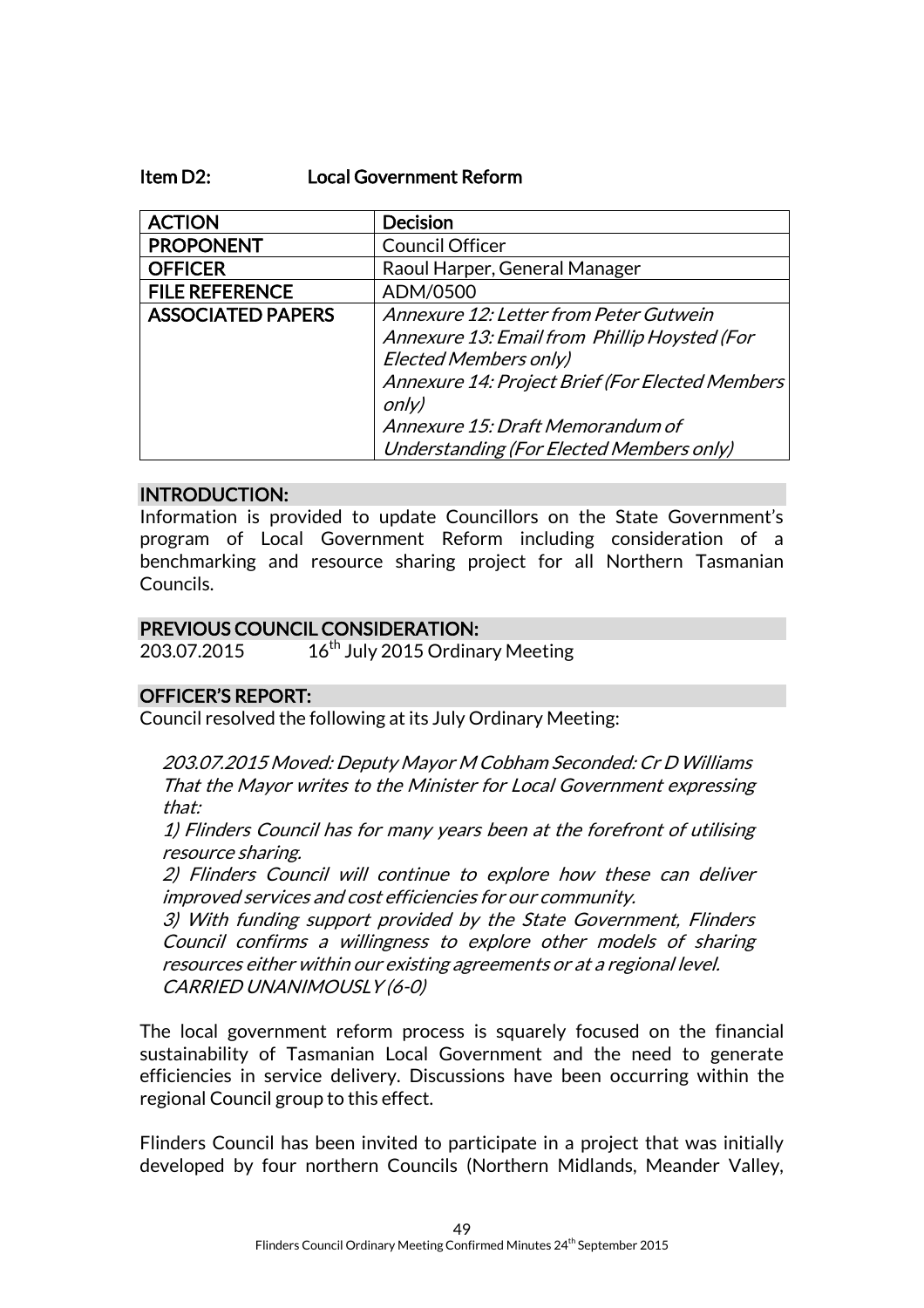West Tamar and Georgetown). Break O'Day, Dorset and Launceston City have also been invited to participate. If all agree this would create a northern regional project to develop benchmarks and investigate a shared services model.

The confidential project brief developed to date is provided for Council consideration. In short, the objective of the initial component of the project would be to undertake a benchmarking process involving Councils in northern Tasmania that would establish a standardised evidence base providing data on both quantitative and qualitative aspects of operations. The data collected would additionally identify areas of potential for resource sharing and other collaboration between the Councils. A consultant who has experience in Local Government would undertake these tasks.

#### Current Situation

A meeting was held with the Northern General Managers and State Government representatives on Friday the  $14<sup>th</sup>$  of August at West Tamar Council to further discussions on the Northern Regional initiative to participate in a benchmarking and shared services project.

Discussions focused on the project brief being developed by the region and a draft Memorandum of Understanding (MOU) provided by the Local Government Office (confidential copies are provided for Council information).

A main item of discussion was around the Tender Panel and the consultancies they had selected following an evaluation process that was undertaken earlier this year by the Government with representatives from the Local Government Office, State Treasury and Local Government Association of Tasmania (LGAT) (Katrena Stephenson). The four selected companies from this competitive tender process are:

- 1. SGS Economics & Planning;
- 2. Ernst & Young;
- 3. Deloitte Touche Tohmatsu; and
- 4. KPMG.

Some General Managers were concerned over past performance of some of the companies and of companies that failed to make the Tender Panel.

The Flinders Council General Manager considers that there was a process of evaluation followed with due diligence and oversight being provided and that a LGAT representative was involved on Local Government's behalf.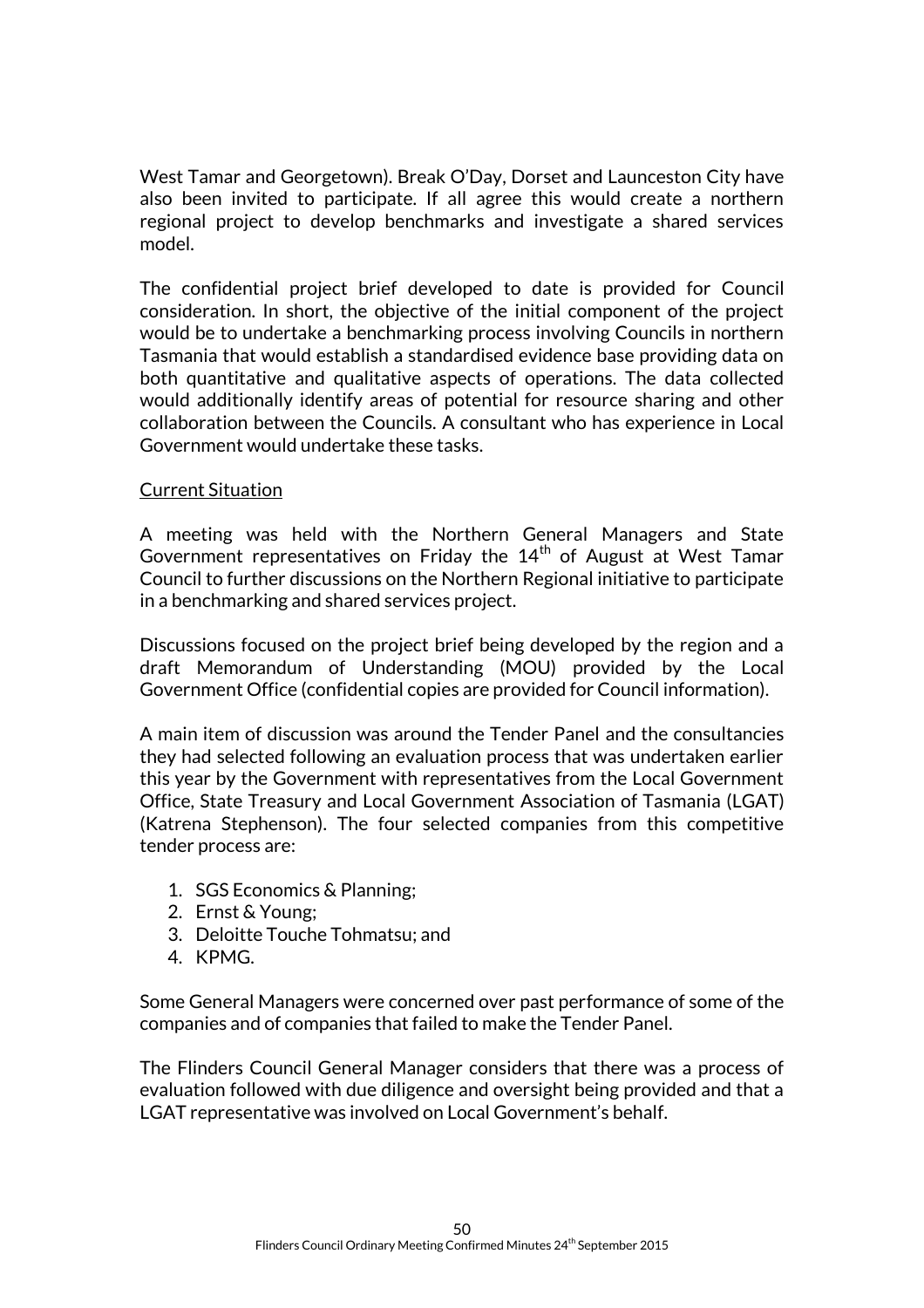It is considered that Council should continue to be involved in the project. Indications from other Northern Councils are that they will participate in the project.

The State Government's position (confidential email provided for Council information) is that the panel of consultants selected by the State will be the ones invited to tender. If other consultants are asked to tender and are preferred by the Councils, then a State Government contribution may not be forthcoming. Given the financial impost and the previous resolution of Council, the General Manager recommends that Flinders only engage in the project if state funding support is forthcoming.

Local Government faces increasingly demanding and complex community expectations with limited resources and competing demands. It is critical that councils find new ways to plan and deliver services so that local government is sustainable and can meet the expectations of their communities. Strategic collaboration and partnerships are ways that councils can respond to these challenges and the project proposal is an important step in benchmarking Council operations against others and then assessing and exploring resource sharing opportunities and performance efficiencies and improvements.

### STATUTORY REQUIREMENT:

Local Government Act 1993

#### POLICY/STRATEGIC IMPLICATIONS:

**Governance** 

#### BUDGET AND FINANCIAL IMPLICATIONS:

Apportionment of cost will be on the basis of the cost of the tender less any contribution from the State Government being split between the Councils on the following basis:

 40% split equally between each council and the remaining 60% on the ratio of the council population to the total regional population.

Council will be required to consider a budget allocation once the final cost and individual council apportionment has been finalised.

#### RISK/LIABILITY:

It is critical that the councils engage an independent consultant to carry out the benchmarking project to ensure openness and transparency. With projects of this nature it is important to analyse the positives and negatives arising from the investigations.

Each council must be open to the provision of data to allow its analysis in a consistent fashion that will support meaningful performance measures and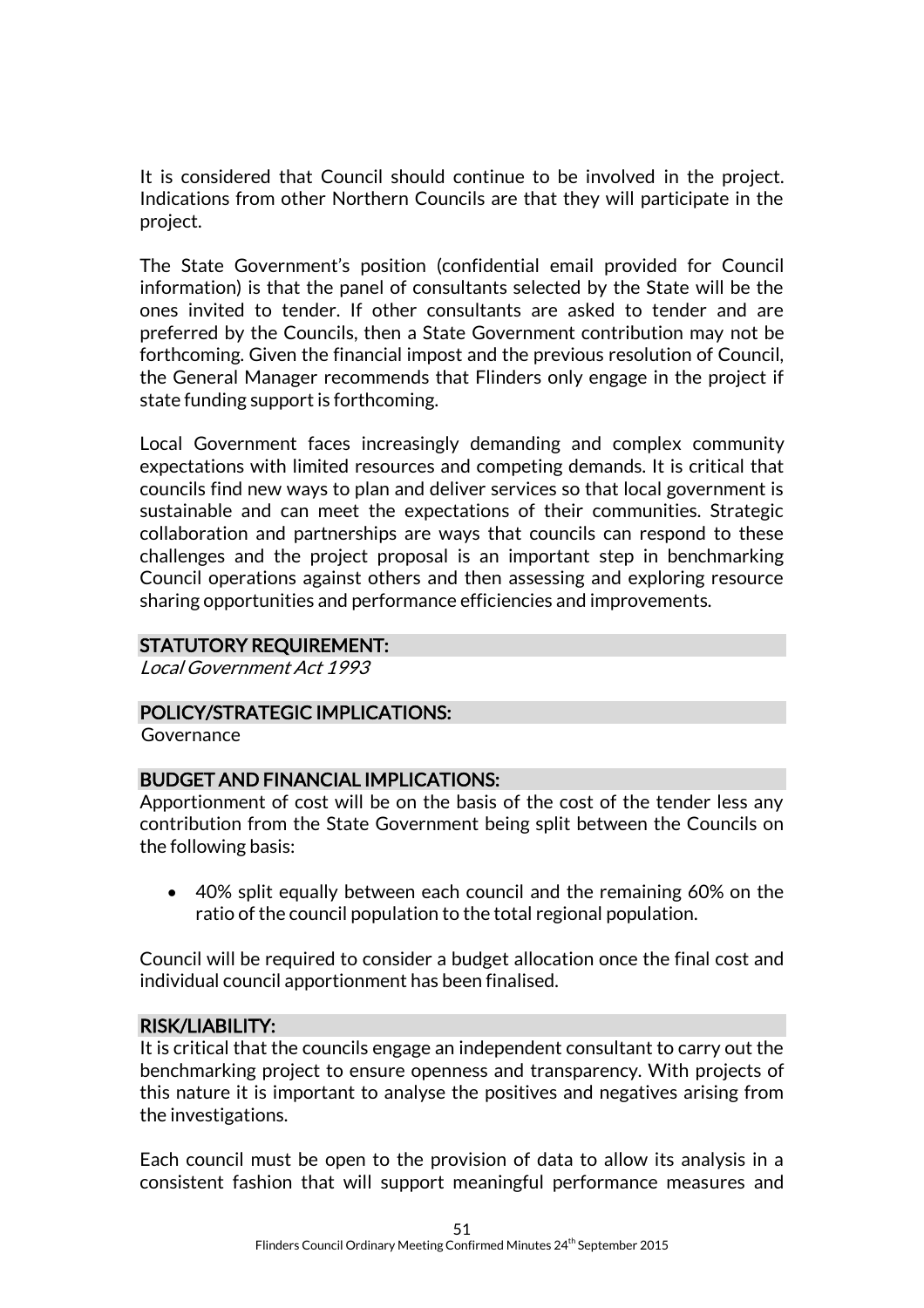benchmarks. Without a consistent approach to mapping, data collection and input costings the benchmarking project will fail.

#### VOTING REQUIREMENTS:

Simple Majority

### OFFICER'S RECOMMENDATION:

That Council:

- 1. Receives and notes the information presented in this report;
- 2. Agrees to collaborate with participating Northern Councils to undertake a benchmarking process involving Councils in Northern Tasmania which establishes a standardised evidence base providing data on both quantitative and qualitative aspects of operations and which additionally identifies from the data areas of potential for resource sharing and other collaboration between the Councils;
- 3. Authorises the Mayor and General Manager to participate in these investigations and projects as outlined and in accordance with Council's resolutions; and
- 4. Allocates a maximum of \$20,000 at the half-year budget review to engage in the project subject to the State Government providing funding to the project to minimise Flinders Council's costs.

### DECISION:

257.09.15 Moved: Deputy Mayor M Cobham Seconded: Cr D Williams That Council:

- 1. Receives and notes the information presented in this report;
- 2. Agrees to collaborate with participating Northern Councils to undertake a benchmarking process involving Councils in Northern Tasmania which establishes a standardised evidence base providing data on both quantitative and qualitative aspects of operations and which additionally identifies from the data areas of potential for resource sharing and other collaboration between the Councils;
- 3. Authorises the Mayor and General Manager to participate in these investigations and projects as outlined and in accordance with Council's resolutions; and
- 4. Allocates a maximum of \$20,000 at the half-year budget review to engage in the project subject to the State Government providing funding to the project to minimise Flinders Council's costs.

### CARRIED UNANIMOUSLY (7-0)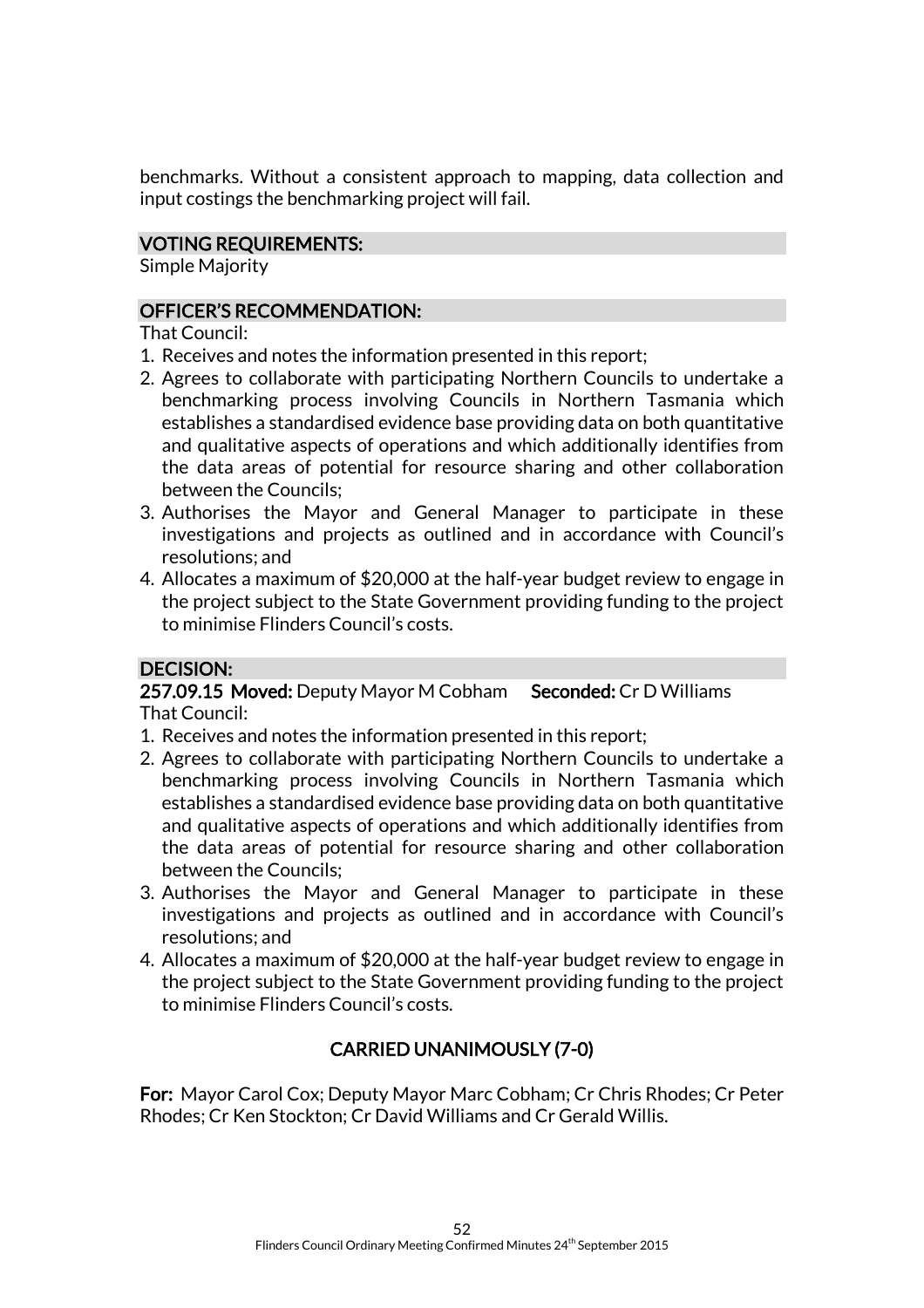#### Item D3: Councillor Resolution Report

| <b>ACTION</b>            | <b>Information</b>                        |
|--------------------------|-------------------------------------------|
| <b>PROPONENT</b>         | <b>Council Officer</b>                    |
| <b>OFFICER</b>           | Raoul Harper, General Manager             |
| <b>FILE REFERENCE</b>    | COU/0600                                  |
| <b>ASSOCIATED PAPERS</b> | Annexure 16: Councillor Resolution Report |
|                          | September 2015                            |

#### INTRODUCTION:

This report identifies the actions taken and actual costs associated with implementing resolutions passed by Elected Members up to September 2015.

#### PREVIOUS COUNCIL CONSIDERATION:

The report is presented on a monthly basis.

#### OFFICER'S REPORT:

Please read Annexure 16 – Councillor Resolution Report September 2015.

#### VOTING REQUIREMENTS:

Simple Majority

#### OFFICER'S RECOMMENDATION:

That the Councillor Resolution Report September 2015 be noted.

#### DECISION:

258.09.15 Moved: Deputy Mayor M Cobham Seconded: Cr K Stockton That the Councillor Resolution Report September 2015 be noted.

#### CARRIED UNANIMOUSLY (7-0)

For: Mayor Carol Cox; Deputy Mayor Marc Cobham; Cr Chris Rhodes; Cr Peter Rhodes; Cr Ken Stockton; Cr David Williams and Cr Gerald Willis.

Note: Updates were given on discussions with Westpac and on the use of the motorbike track.

Note: Mayor Cox formally tabled a letter from Andrew Nikolic to the Westpac Bank (Attachment A).

Mayor Cox called a break in the meeting at 2.28pm and resumed the meeting at 2.42pm.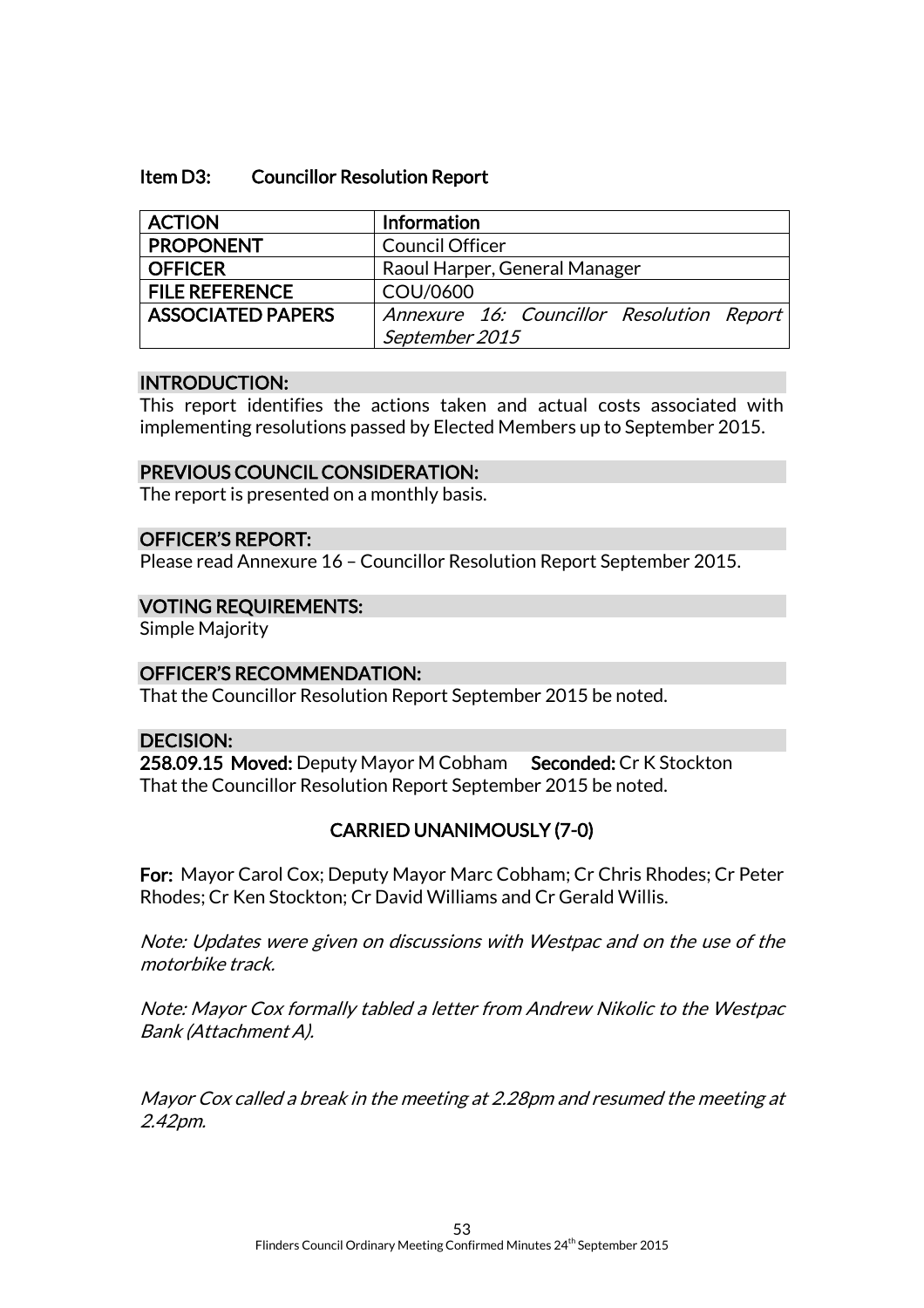### **E. CLOSED COUNCIL**

#### Item E1 and E2: Closed Council Items

| <b>ACTION</b>         | <b>Decision</b>                             |
|-----------------------|---------------------------------------------|
| <b>PROPONENT</b>      | <b>Council Officer</b>                      |
| <b>OFFICER</b>        | Raoul Harper, General Manager               |
| <b>FILE REFERENCE</b> | PUB/0800, AER/0902                          |
| ASSOCIATED PAPERS     | Annexures 17 - 21: For Elected Members Only |

#### PREVIOUS COUNCIL CONSIDERATION:

Considered annually

#### REASON FOR CLOSED COUNCIL:

Items E1 and E2 are CONFIDENTIAL in accordance with Section 15(2) (g) of the Local Government (Meeting Procedures) Regulations 2015.

#### VOTING REQUIREMENTS

Absolute Majority

#### OFFICER'S RECOMMENDATION:

That Council move into Closed Council.

## DECISION:

259.09.15 Moved: Cr G Willis Seconded: Cr C Rhodes That Council move into Closed Council.

### CARRIED UNANIMOUSLY (7-0)

For: Mayor Carol Cox; Deputy Mayor Marc Cobham; Cr Chris Rhodes; Cr Peter Rhodes; Cr Ken Stockton; Cr David Williams and Cr Gerald Willis.

Council moved into Closed Session at 2:42pm.

Council moved out of Closed Session at 5.26pm.

In Closed Session, Council discussed the following items:

- 2015 Flinders Council Citizen of the Year Award;
- Flinders Island Aerodrome Runways Siting Study Report (as per the following motion)
- Item C1 2015/16 Budget confidential figures (from the Ordinary Council Meeting); and
- A proposal from Flinders Island Tourism and Business Association and provided direction to its representative accordingly (from the Ordinary Council Meeting).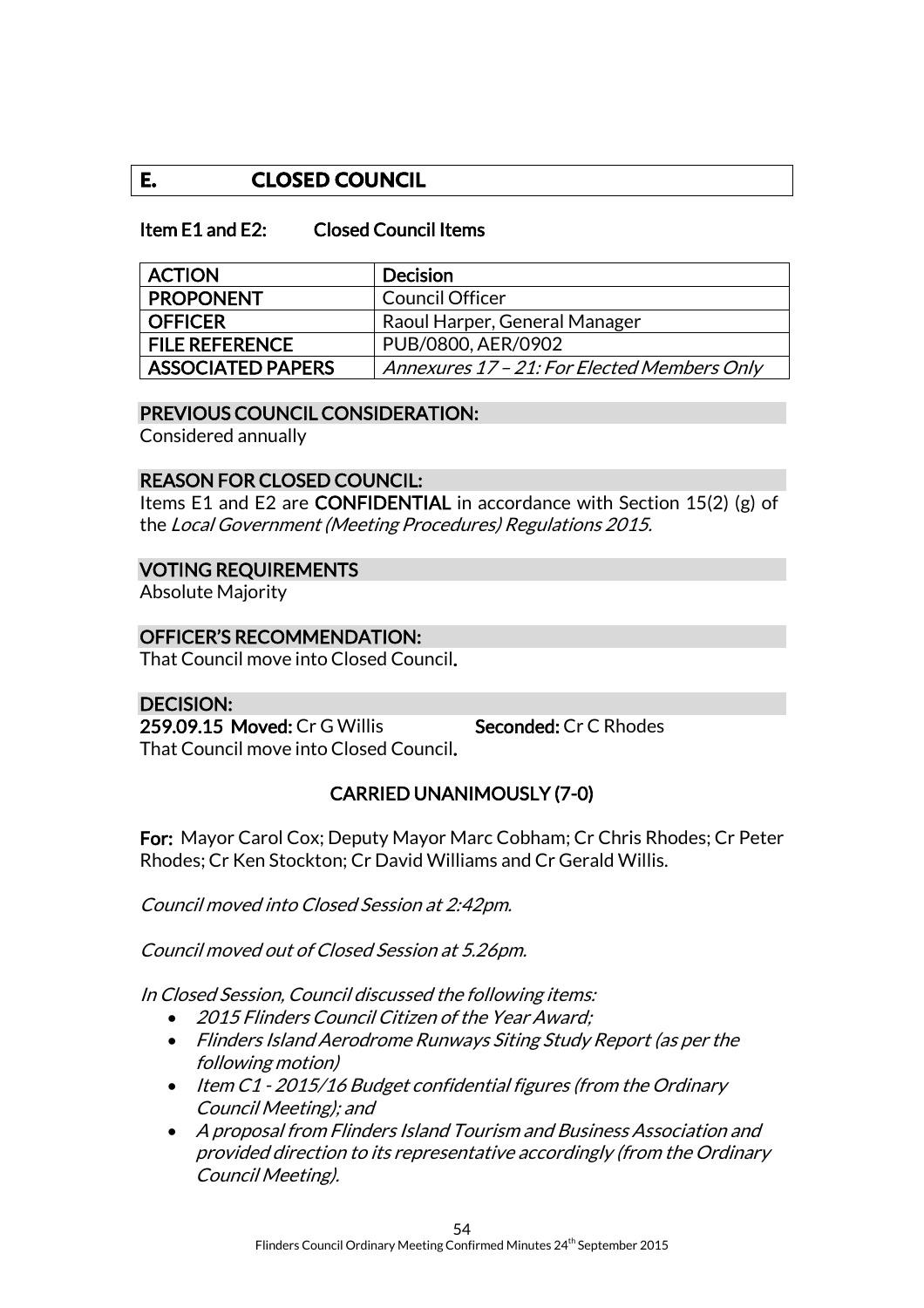### 274.09.15 Moved: Deputy Mayor M Cobham Seconded: Cr P Rhodes

That the discussions held and motions moved in Closed Council remain confidential except those otherwise agreed.

### CARRIED UNANIMOUSLY (7-0)

For: Mayor Carol Cox; Deputy Mayor Marc Cobham; Cr Chris Rhodes; Cr Peter Rhodes; Cr Ken Stockton; Cr David Williams and Cr Gerald Willis.

### Item E2 Closed Council Item - Flinders Island Aerodrome Runways Siting Study Report

### Moved: Cr P Rhodes Seconded: Cr D Williams

That the following be placed in the Ordinary Council Minutes:

During the recent CASA inspection concerns were raised with the integrity of the runway pavement resulting in the issuance of a NOTAM. Restrictions were placed limiting maximum landing and take-off weights and further restrictions relating to wet weather conditions on the long runway. Subsequently Council approved the following actions and budget allocations for the 2015/16 financial year:

- \$280,000 for critical repairs to the long runway
- \$250,000 for a business case for a long term runway solution to be developed
- That due to the urgent nature of the works required and the remote nature of our locality, Council furthermore resolved to exempt itself from the Code of Tenders and Contracts Policy and also resolved to implement an exemption under the Local Government (General) Regulations 2015 Section 27. Non - Application of Public Tender Process  $(1)$   $(a)$  and  $(i)$   $(ii)$   $(ii)$ .
- A funding application is currently being assessed by the Regional Aviation Access Programme (RAAP), the outcome of which won't be known until November. If successful this grant will offset a proportion of the funds allocated by Council. Outcome of the application won't be known until November 2015. The grant seeks:
	- $\bullet$  \$280,000 for priority pavement works in 2015/2016; and
	- \$250,000 for business case development in 2015/2016.
	- Council will seek assistance from the State Government with the ongoing maintenance of the existing airport runway pavements until a permanent solution has been implemented.

### CARRIED UNANIMOUSLY (7-0)